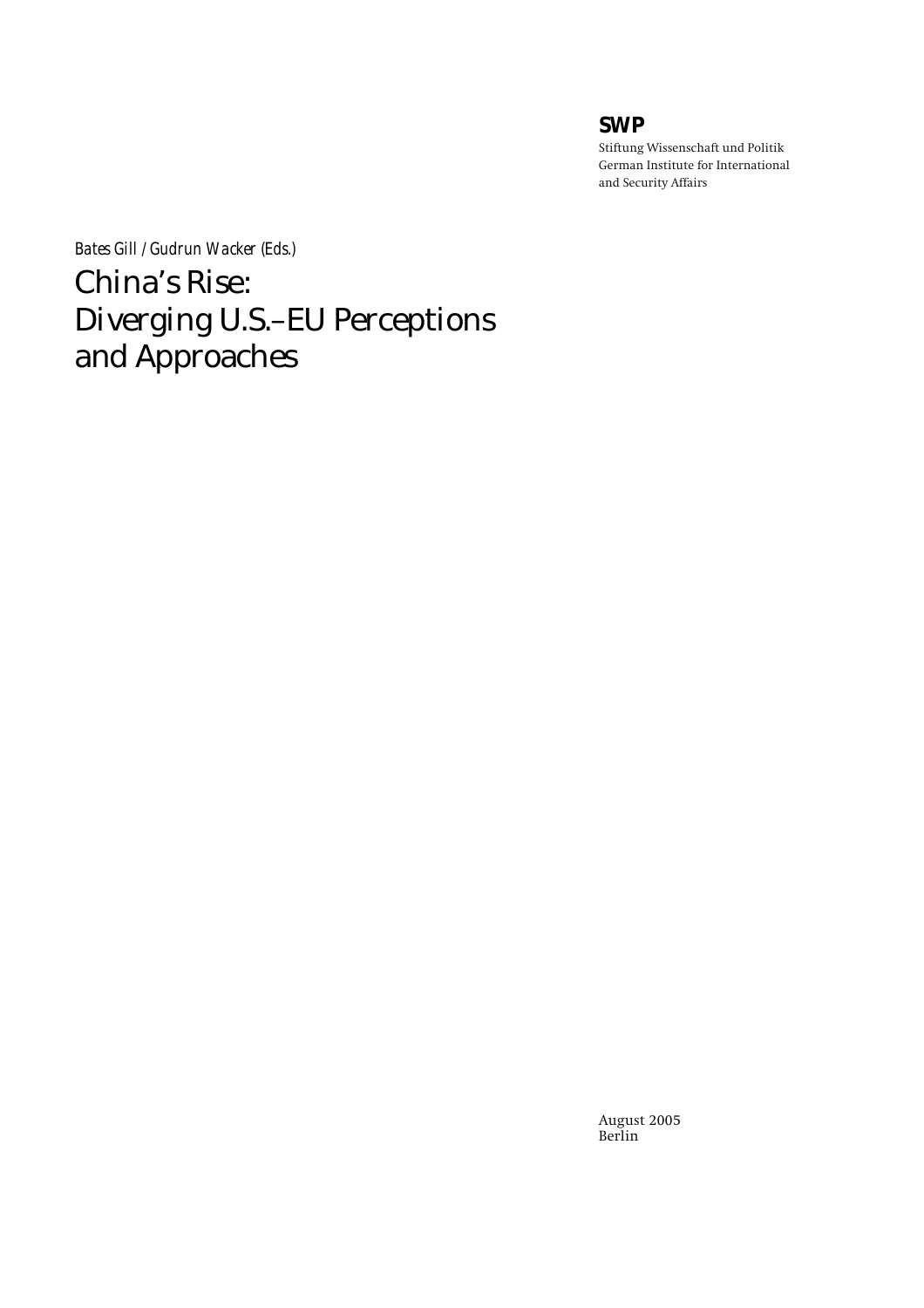**© Stiftung Wissenschaft und Politik, 2005 All rights reserved** 

**SWP** 

**Stiftung Wissenschaft und Politik German Institute for International and Security Affairs** 

**Ludwigkirchplatz 3−4 10719 Berlin Telephone +49 30 880 07-0 Fax +49 30 880 07-100 www.swp-berlin.org swp@swp-berlin.org**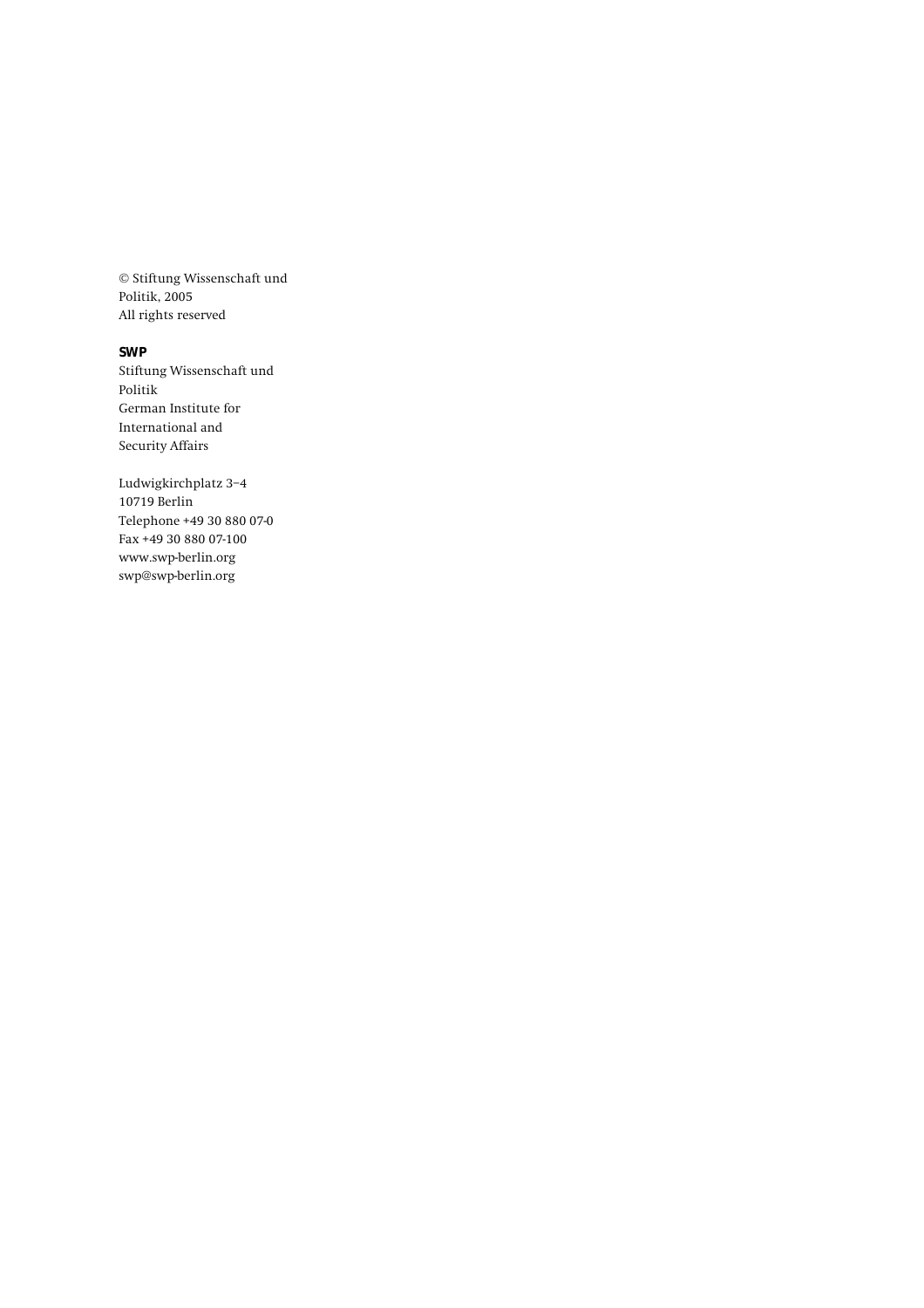# **Table of Contents**

- **5 Foreword**
- **9 China's Evolving Role in Global Governance**  *Bates Gill*
- **16 Coping with China as an Economic Power— European versus American Approaches**   *Jens van Scherpenberg*
- **23 Lifting the EU Arms Embargo on China: An American Perspective**   *David Shambaugh*
- **30 Lifting the EU Arms Embargo on China. U.S. and EU Positions**   *Gudrun Wacker*
- **37 History Meets Strategy: Understanding U.S. Perspectives on the Taiwan Issue**   *Derek J. Mitchell*
- **43 The Taiwan Issue and the Role of the European Union**   *Adam Ward*
- **48 China's Rise in the Asia Pacific: Beijing's Moves, Washington's Responses and the Future Challenges for Both Nations**   *Evan S. Medeiros*
- **56 China's Regional Initiatives— Comments Concerning the EU Approach**   *Franco Algieri*
- **61 China's Domestic Development—Seven Hypotheses**   *Thomas Heberer*
- **66 Abbreviations**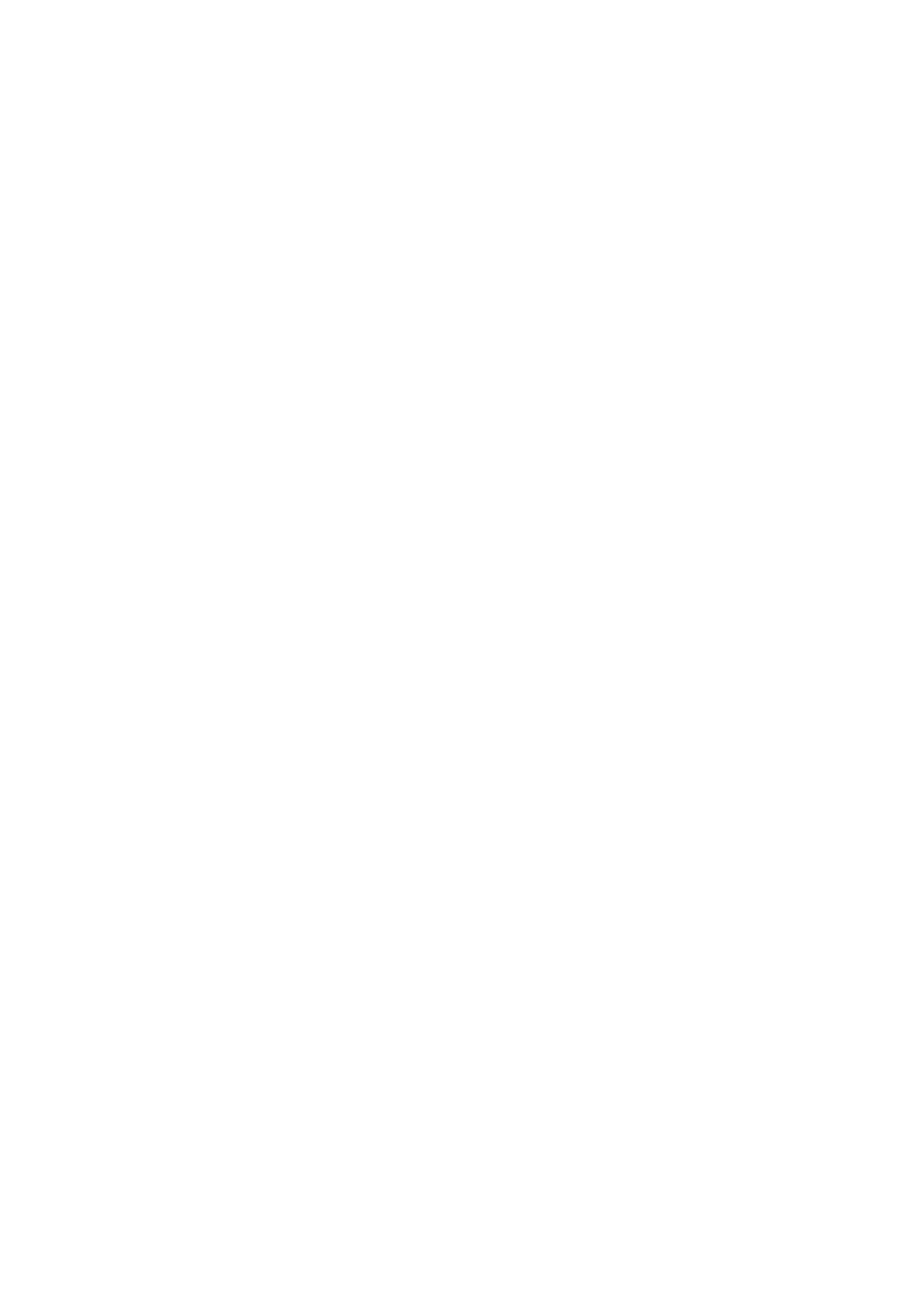# **Foreword**

**The papers presented here were prepared under the auspices of the trans-**Atlantic working group entitled "China's rise. Diverging U.S.-EU percep**tions and approaches.î They reflect the main topics and debates of two meetings, one held in Washington, D.C. in February 2005 at the Center for Strategic and International Studies (CSIS), and the other held in Berlin in April 2005 at the German Institute for International and Security Affairs (Stiftung Wissenschaft und Politik, SWP).** 

The working group was part of a larger project entitled: "Diverging" **Views on World Order? Transatlantic Foreign Policy Discourse in a Glo**balizing World" ("TFPD"). This project was initiated in 2002 and was made **possible by a grant from the German Marshall Fund of the United States, an American institution that stimulates the exchange of ideas and promotes cooperation between the United States and Europe. The aim of the project is to engage decision-makers and opinion leaders from the United States and Europe in an open exchange of ideas.** 

**The Peopleís Republic of China faces many challenges in its modernization drive, but there is a consensus on both sides of the Atlantic that China is becoming an ever more important economic and political actor in the world and might assume a far more dominant position, at least in the Asia-Pacific region. However, such a consensus does not exist with respect to the assessment of and the reaction to Chinaís presumed rise: While many American scholars and decision-makers see China as the future peer competitor of the United States and a possible threat to U.S. security interests, a vast majority in the European Union and its member states does not assume that a stronger China will necessarily clash with Western interests. Consequentially, while U.S. policy vis-‡-vis China has been a mixture of engagement, hedging and containment, the EU has pursued a course of comprehensive engagement and co-operation.** 

**Until recent years, the United States expressed only a passing interest in European China policy. This is hardly surprising considering that European interests in China were dominated by trade and economic issues. Moreover, with the Common Foreign and Security Policy (CFSP) of the European Union in its early phase, each member state still pursued its own China policy. Only a small minority of academics on both sides of the Atlantic called for a trans-Atlantic dialogue on China and better coordination of respective policies regarding China.** 

**This began to change when Javier Solana, the High Commissioner of**  CFSP of the European Union, listed China as one of the EU's future stra**tegic partners in the new European security strategy formulated in 2003**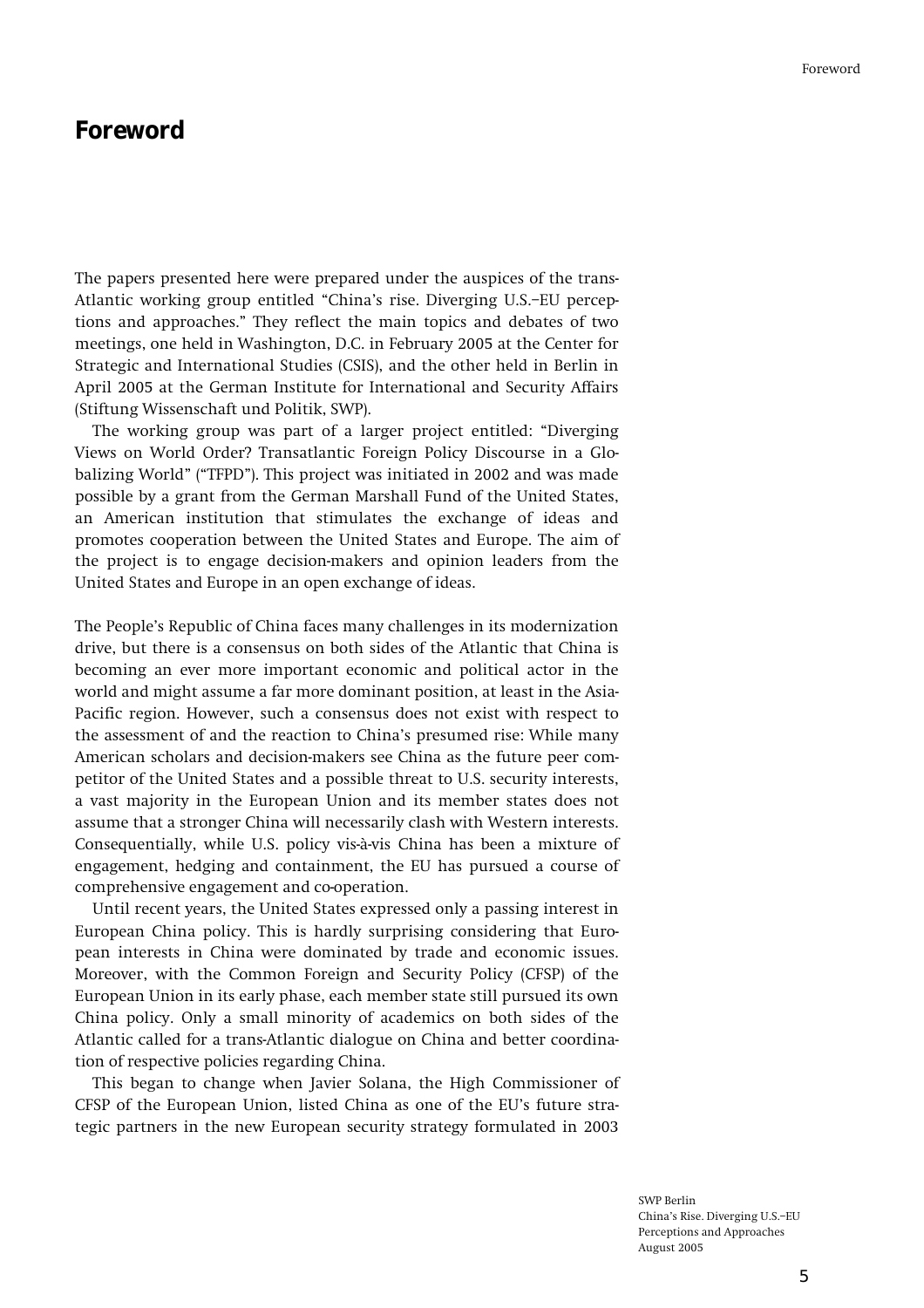and when European political leaders-especially in France and Germany**initiated an effort to lift the European arms embargo on China. This embargo on selling weapons to China had been in existence since the Madrid summit of the EU in the summer 1989 as a reaction to the decision of the Chinese leadership to end the peaceful demonstrations on Tianíanmen Square by force. The possibility of lifting the EU embargo was actively**  discussed in the United States-by China experts, the U.S. administration, but most vehemently by Congress–and Europeans were criticized for **ignoring or even deliberately compromising American security interests.** 

**For the trans-Atlantic working group on China, the possible lifting of the European arms embargo was an important issue since it was symptomatic of the different reactions to Chinaís rise on both sides of the Atlantic. However, issues of concern for the working group are far broader than the arms embargo issue. The working group addressed concerns and exchanged views on how to assess Chinaís growing international role and reactions in the United States and Europe with respect to the following areas:** 

- ! **global governance,**
- ! **economic globalization,**
- ! **the Taiwan issue,**
- ! **regional governance,**
- $\blacktriangleright$  domestic governance.

**Considering the diversity and contradictions inherent in Chinaís modernization process, it is hardly surprising that there are diverging assessments of Chinaís domestic development and international behaviour in the United States as well as in Europe. But these differing analyses do not**  represent an "Atlantic divide." Rather, such a divide exists with respect to **the conclusions that are drawn by political decision-makers for the policies of their respective countries towards China. These conclusions have more to do with the different interests and levels of engagement not only in China, but in the Asian-Pacific region as a whole.** 

**It is not unlikely that the new interest in an (official) high-level political dialogue between the United States and the European Union will dwindle, after the EUís recent decision to postpone lifting the arms embargo. There is no consensus whether stronger efforts to coordinate China policies between the U.S. and the EU are necessary or even desirable. But even if such coordination should not come about, it is still important to continue an in-depth and long-term trans-Atlantic exchange of views on Chinarelated issues, so that mutual understanding of positions and likely policy measures is improved. Such an exchange does not only enrich our perspec**tives, but can serve as an "early warning" system to identify and address **possible trans-Atlantic problems which will arise regarding approaches toward China.** 

**The TFPD-China working group has taken but one step by providing a platform for open and stimulating exchange. Even the highly contentious embargo issue was discussed in a constructive way and was not allowed to cast a shadow over our meetings.**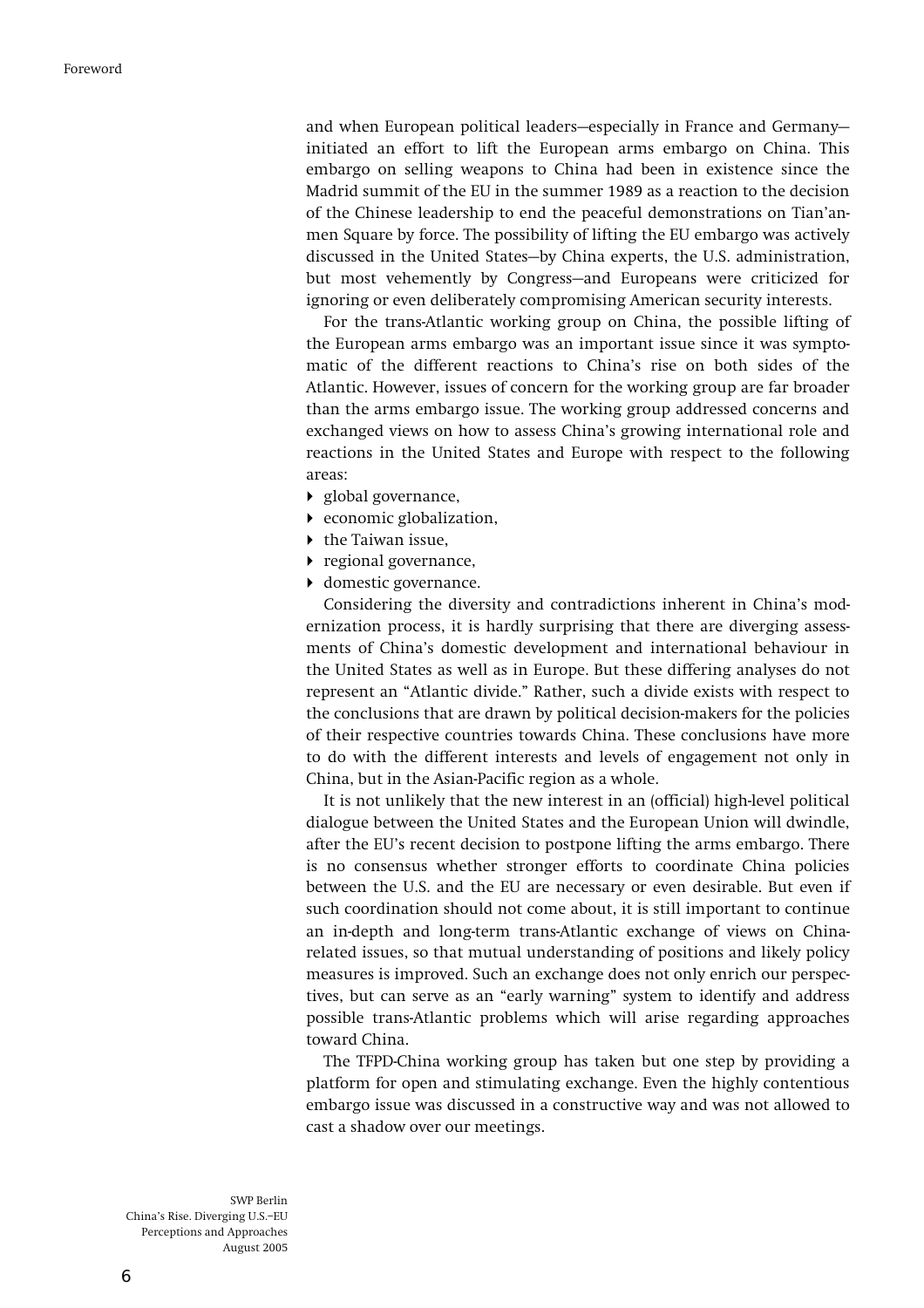**We would like to express our gratitude to the German Marshall Fund of the United States for their continued financial commitment to the TFPDproject, but also to the State Department in Washington, DC for their support and input. Last but not least, we would like to thank all the people at CSIS, SWP and the State Department who took care of organizational matters in a most professional and efficient way.** 

**Berlin and Washington, August 2005**  *Bates Gill (CSIS) and Gudrun Wacker (SWP)*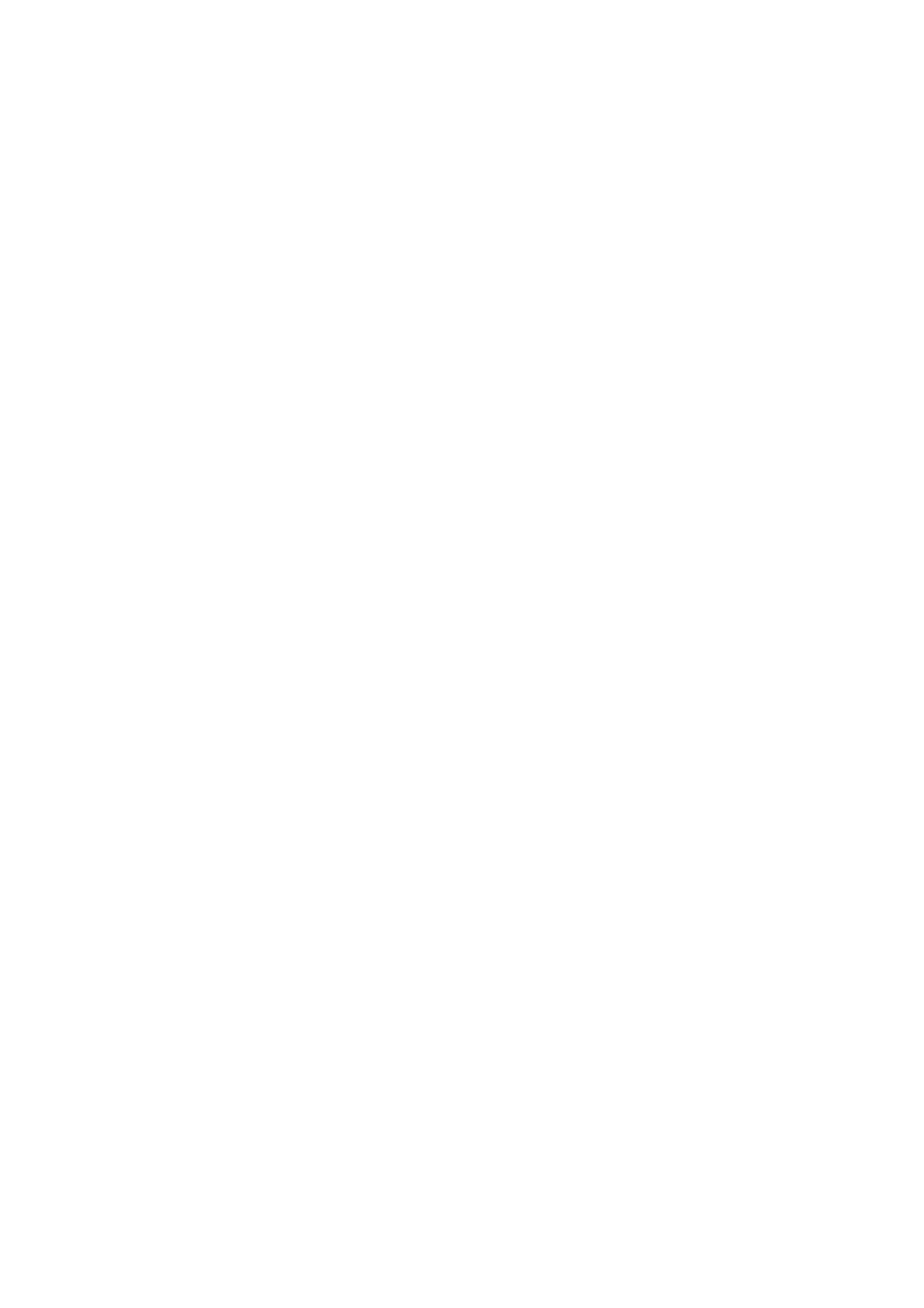# **China's Evolving Role in Global Governance**  *Bates Gill***\***

### **Introduction**

**This paper provides an overview of Chinaís growing role in world affairs, and how the United States and Europe might agree or disagree on how best to assure that global growing role can make a greater contribution to the management of global challenges and opportunities.** 

**Because the list of global issues is so lengthy, and the interesting ways in which China is engaged on these issues so diverse, this brief paper cannot give a full and comprehensive exploration of these issues. Instead, it will focus on three key areas of global governance and cooperation where Chinaís activity has been particularly interesting:** 

- ! **dealing with unstable regions, failing states, and terrorism;**
- ! **countering global proliferation and strengthening global arms control;**
- ! **world economic development, trade and financial issues.**

**The paper will end with some general conclusions about these developments and some ideas of how the United States and Europe can respond to**   $them<sup>1</sup>$ 

# **Sovereignty Questions: Dealing with Unstable Regions, Failing States, and Counterterrorism**

**Generally speaking, it seems unlikely that Chinaís foreign policy will actively or concretely respond to questions of regional instability, instability, and counterterrorism outside of its own borders, and especially as these challenges arise far from Chinese borders. Overall, Beijing remains a strong proponent of traditional notions of sovereignty and the sanctity of the internal affairs of states.** 

**That said, however, there are several interesting developments regarding Chinaís approach to these issues in recent years. Most obvious, especially when compared to Chinaís not-so-distant past, is how Beijingís leaders have clearly come to recognize the benefits of becoming more open**  to and dependent on a globalizing outside world–such as joining the World Trade Organization and adhering to its rules—in spite of the risks **involved in such an approach. In particular, this tendency has increasingly led Chinese leaders to recognize the importance for Chinese interests of stability in areas around Chinaís periphery and even farther afield.** 

**More specifically, in recent years and on certain issues, China has demonstrated a more constructive and active approach toward the global challenges of unstable regions, failing states, and terrorism. For example,** 

**1 This paper draws in part from the forthcoming book, Bates Gill,** *Rising Star: China's New Security Diplomacy.*

**<sup>\*</sup> Center for Strategic and International Studies (CSIS), Washington, DC.**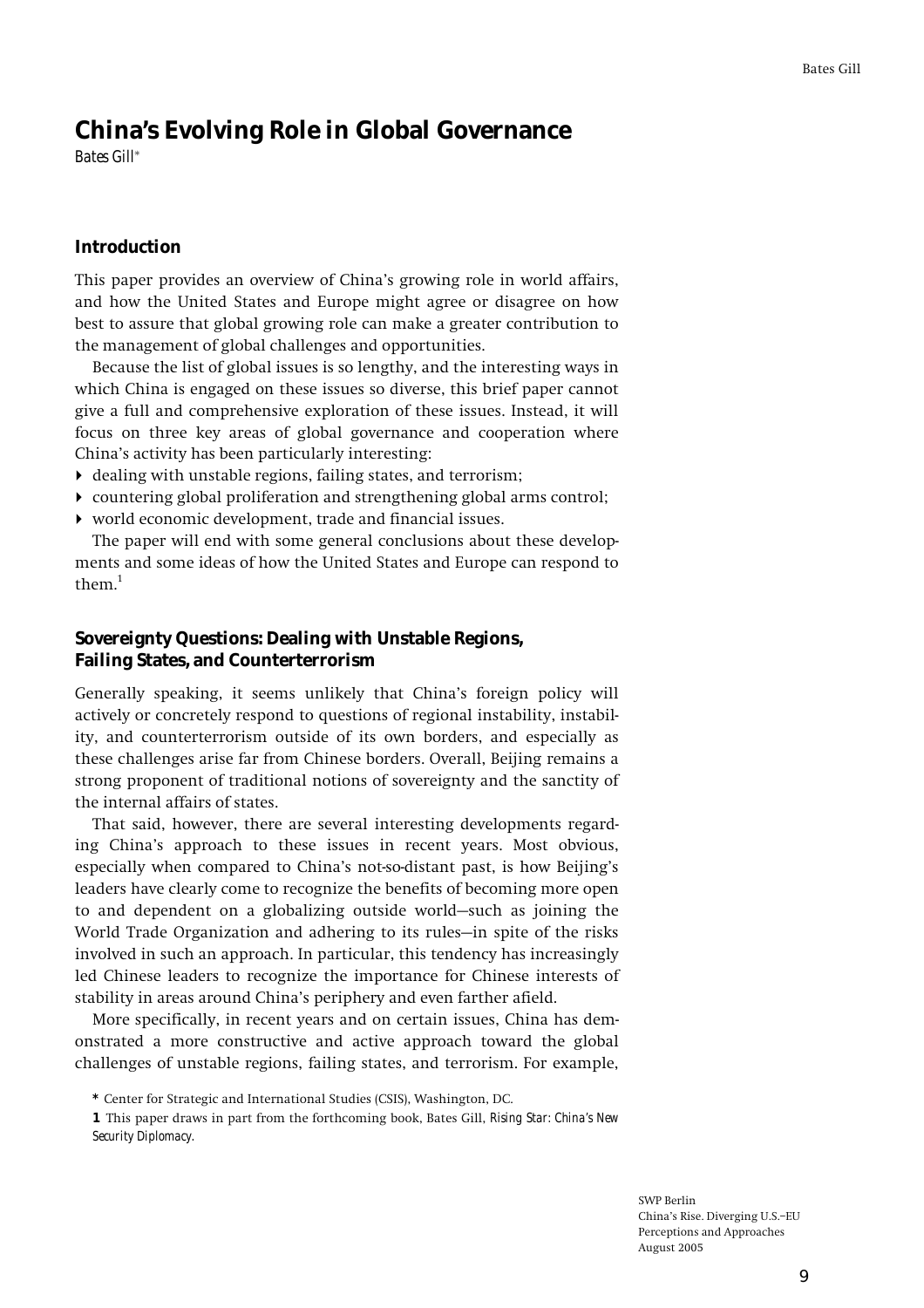**under certain conditions, China has come to accept a more prominent role for the United Nations Security Council and region-based multilateral security organizations, in dealing with failing states and regional instabilities. Interestingly, China was supportive of the international communityís approach to addressing security challenges in East Timor and Afghanistan, even though the initial and decisive responses were not undertaken by the United Nations, but by multinational forces under national flags.** 

**Another interesting indicator of a more flexible and constructive approach by China to questions of regional instability and failing states is its support of United Nations (UN) peacekeeping operations. Chinese contributions to UN peacekeeping missions have grown from approximately 50 persons in 1998 to more than 1000 troops, civilian police and military observers in 2004. By 2004, China jumped from the middle rankings of UN peacekeeping contributors in the late-1990s (China was typically about the 45th largest contributor out of 85 or 90 total contributors) to the United**  Nations'  $17<sup>th</sup>$  largest contributor, providing more civilian police, military **observers, and troops to UN peacekeeping operations than any of the other permanent five members of the United Nations Security Council, and more than any NATO country.** 

**As of 2004, China was participating in 12 out of the 17 ongoing UN peacekeeping operations, and was contributing to all seven of the ongoing operations in Africa. Its contribution in 2004 of 597 peacekeepers to the United Nations Operation in Liberia (UNOMIL), made up of a transportation company, sappers, a hospital team, military observers, and civilian police, is the largest single contribution of personnel China has ever made to a UN peacekeeping mission. Out of the 59 UN peacekeeping operations since the late 1940s, China has taken part in 20, and contributed a total of over 2,000 personnel from 1989 to 2004. A total of six Chinese peacekeepers have died while serving the United Nations.** 

**China has even gone so far to accept the arrangements of the US-led ìcontainer security initiativeî (CSI) to counter the possible shipment of**  dangerous materials through the globe's major ports. The arrangement **calls for the posting and observation role of official U.S. agents in Chinese ports, a step involving Chinese sovereignty which would have been almost impossible to contemplate just a few years ago in China. China has also expressed an interest to learn more about the Proliferation Security Initiative (PSI), a more intrusive set of counterterrorism policies led by the United States. The proposed activities of PSI, particularly the tracking and boarding of ships on the high seas suspected of carrying sensitive, weapons of mass destruction (WMD)-related materials, raises many sovereigntyrelated concerns. However, many in China claim that their concern lies mostly in technical issues, rather than those of principle.** 

**Nevertheless, while China is making some interesting changes in its approach, many challenges lie ahead to test how profound these changes really are. The United Nations and the broader international response to problematic developments in such places as Sudan, North Korea, and Iran will be affected by Chinese decisions, especially within the United Nations.**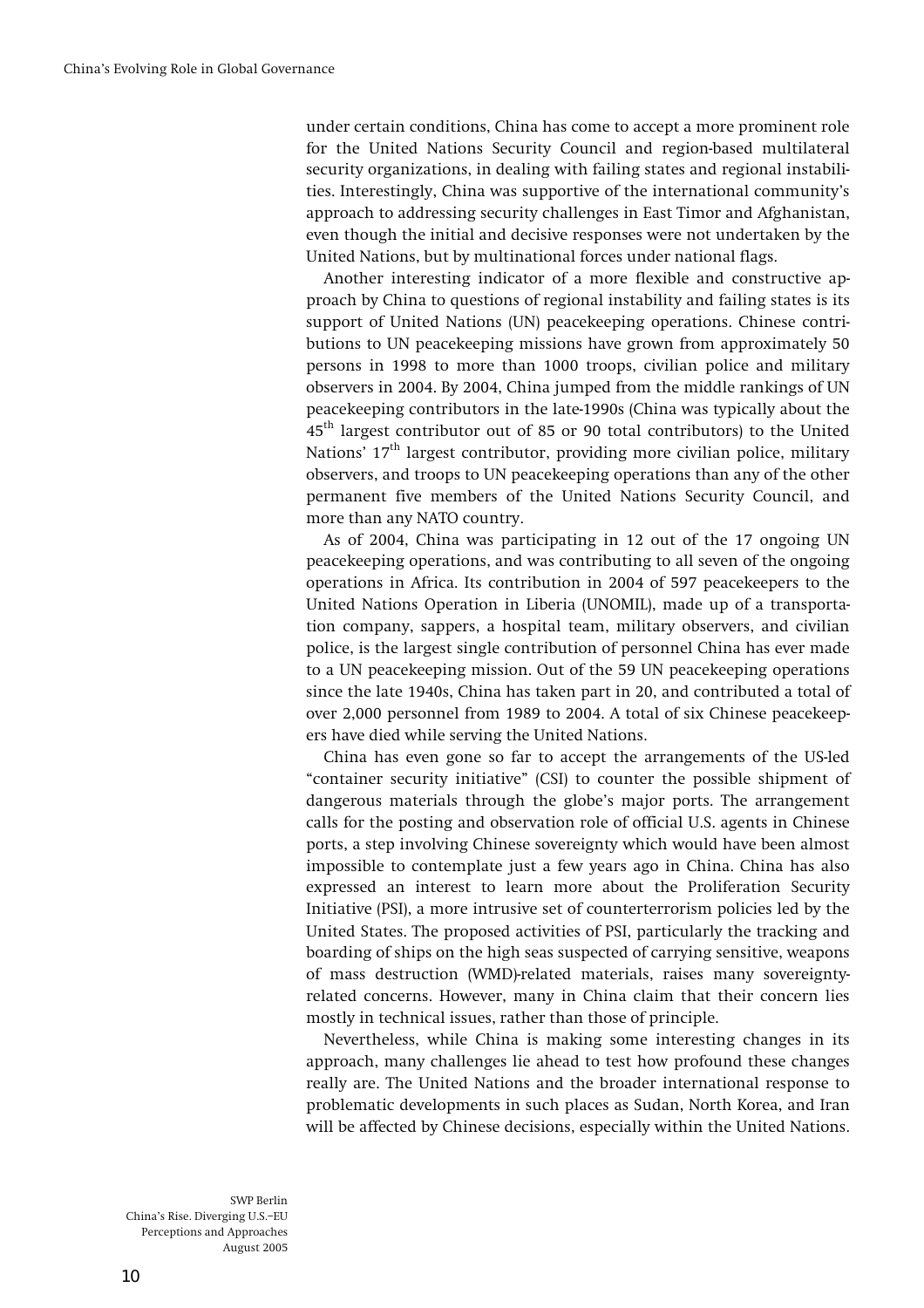**Looking further ahead, such issues as Middle East stability and Islamic radicalism and how the international community should address them, will call for Chinese input. At this stage, it is not entirely clear whether China will support a more active and intrusive role by the international community to tackle problems emanating from these countries.** 

**Looking ahead, there may be other opportunities for the United States and European counterparts to consult and possibly coordinate on issues related to China and challenges of sovereignty, failing states, and terrorism:** 

- ! **Providing peacekeeper training and encouraging greater role for China in peacekeeping;**
- ! **Encouraging in China the need for Great Powers to manage and contain regional conflicts if possible;**
- ! **Seeking greater Chinese support and consultations for UN and other multilateral action (such as NATO) aimed at stemming regional disputes and instabilities;**
- ! **Probing on Chinese reactions of UN Security Council involvement related to Korea and Iran;**
- ! **Seeking consensus across the United States, China, and the European Union on questions of stemming of Islamic radicalism and terrorist activity.**

### **Countering Proliferation and Strengthening Arms Control**

**Compared to the recent past, China today is a far more active participant on the global nonproliferation and arms control scene. Since the early- to mid-1990s, China has strengthened its policies and practices with regard to nonproliferation, and has done so at a number of levels. At the international, multilateral level, China has joined and increasingly adhered to a range of regimes including the Nuclear Nonproliferation Treaty (NPT), the Chemical Weapons Convention (CWC), the Comprehensive Test Ban Treaty (CTBT), the Australia Group, the Zangger Committee, and the Nuclear Suppliers Group.** 

**China has also reached a number of key bilateral agreements with the United States which have stemmed the flow of sensitive technologies to such countries as Iran and Pakistan. Perhaps most importantly, China has begun to establish and enforce its own set of domestic regulations and export controls aimed at preventing the proliferation of weapons and sensitive technologies from within its own borders. At each of these levels, many questions remain about Chinaís willingness and ability to adhere to these commitments. But overall, the trend line is positive as China takes a more serious approach toward global nonproliferation and arms control consistent with international norms, consistent with Chinaís role as a**  nascent Great Power, and–most importantly–consistent with their own **national interests.** 

**However, in spite of this generally positive approach toward global nonproliferation and arms control challenges, it is likely to be tested by a**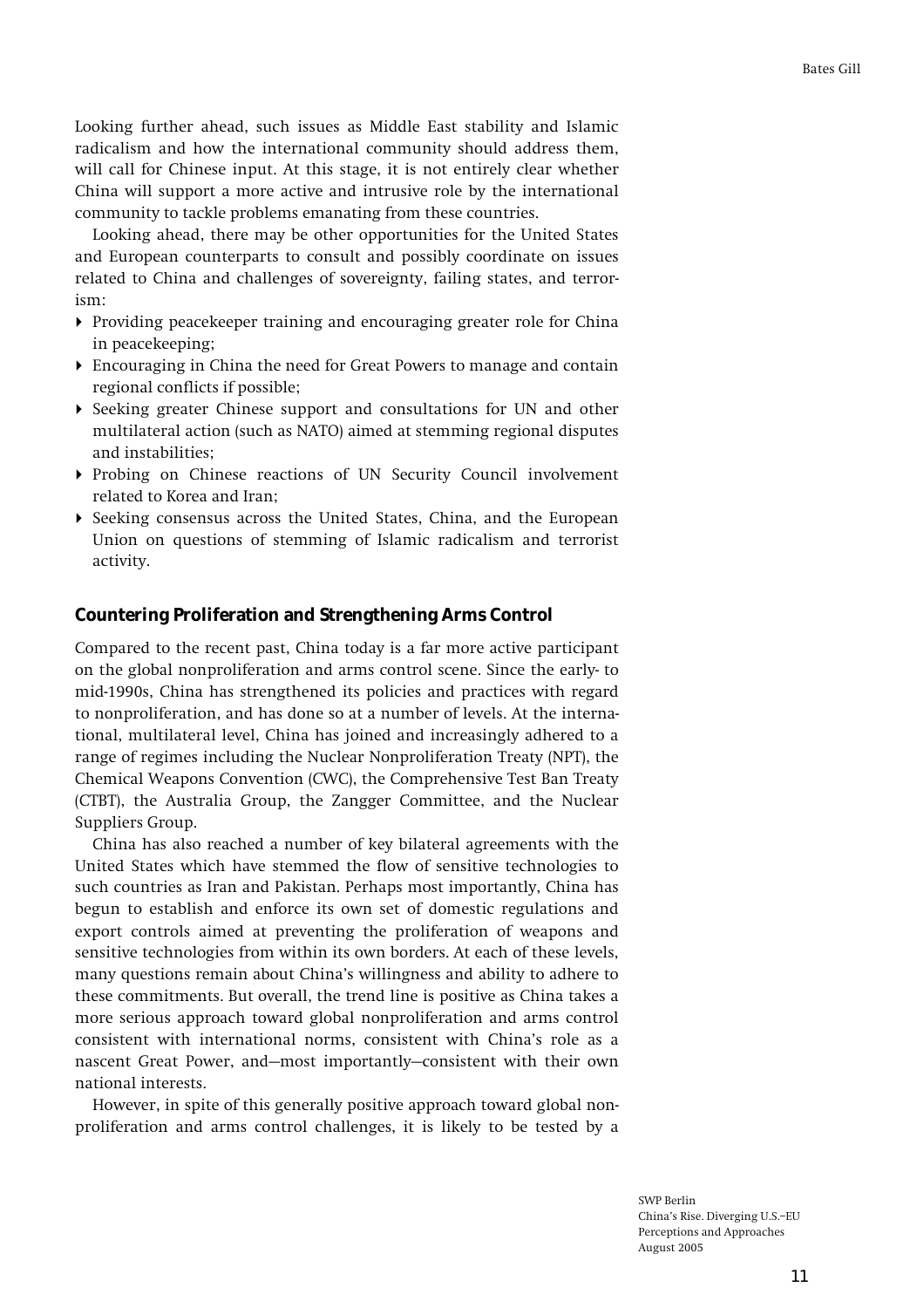**number of problems looming over the horizon. For example, voices in**  Washington have begun to increasingly express concern that China "is not **doing enoughî to encourage a more forthcoming North Korean position regarding the dismantlement of its nuclear weapons programs. Concerns over Iranís nuclear programs may lead to a more open confrontation between Teheran and the international community, but it remains unclear**  how China will react should the issue become an international crisis**being brought before the United Nations Security Council, for example.** 

**The Conference on Disarmament, a body which had a number of successes in the mid-1990s, such as concluding the Chemical Weapons Con**vention and Comprehensive Test Ban Treaty—in no small measure because of Chinese cooperation and acceptance of global arms control norms-is **now in deadlock because of seemingly insurmountable differences between the United States and China over such questions as a fissile material production cut-off treaty and preventing an arms race in outer space. As a result, progress in that body is stalled, with little to no prospects for movement in the near- to medium-term.** 

**Some opportunities exist for the United States and European counterparts to consult and possibly coordinate on issues related to China and its approach toward nonproliferation and arms control. For example:** 

- ! **Probing the Chinese about their likely reactions if and when concerns over the nuclear programs in Iran and North Korea come before the United Nations Security Council;**
- ! **Working with China in the Conference on Disarmament to assure that a fissile materials production cut-off treaty remains a possibility for the future;**
- ! **Strengthening the Nuclear Nonproliferation Treaty both normatively and in its enforcement powers by granting the IAEA and other nonproliferation bodies better teeth to investigate and enforce the NPT;**
- ! **Providing assistance and advice to strengthen Chinese export controls;**
- ! **Constraining strategic missile development and strategic offense/ strategic defense arms racing with China;**
- ! **Encouraging China to take more active part/support for Proliferation Security Initiative (PSI).**

# **China's Globalizing Economy and Its Challenges**

There is no need to go into great detail about China's economic successes**an economy growing at 9 percent or more a year, with more than \$650 billion in foreign reserves, and more than \$60 billion in foreign direct**  investment a year-as these figures are widely known and touted.

**More interesting intellectually and for issues of trans-Atlantic relations are possible** *challenges* **to Chinaís continued prosperity and economic stability which in part result from these economic successes. These challenges could have a global impact and ought to encourage a greater degree**  of U.S.-Europe consultation, as well as U.S.-Europe-China collaboration.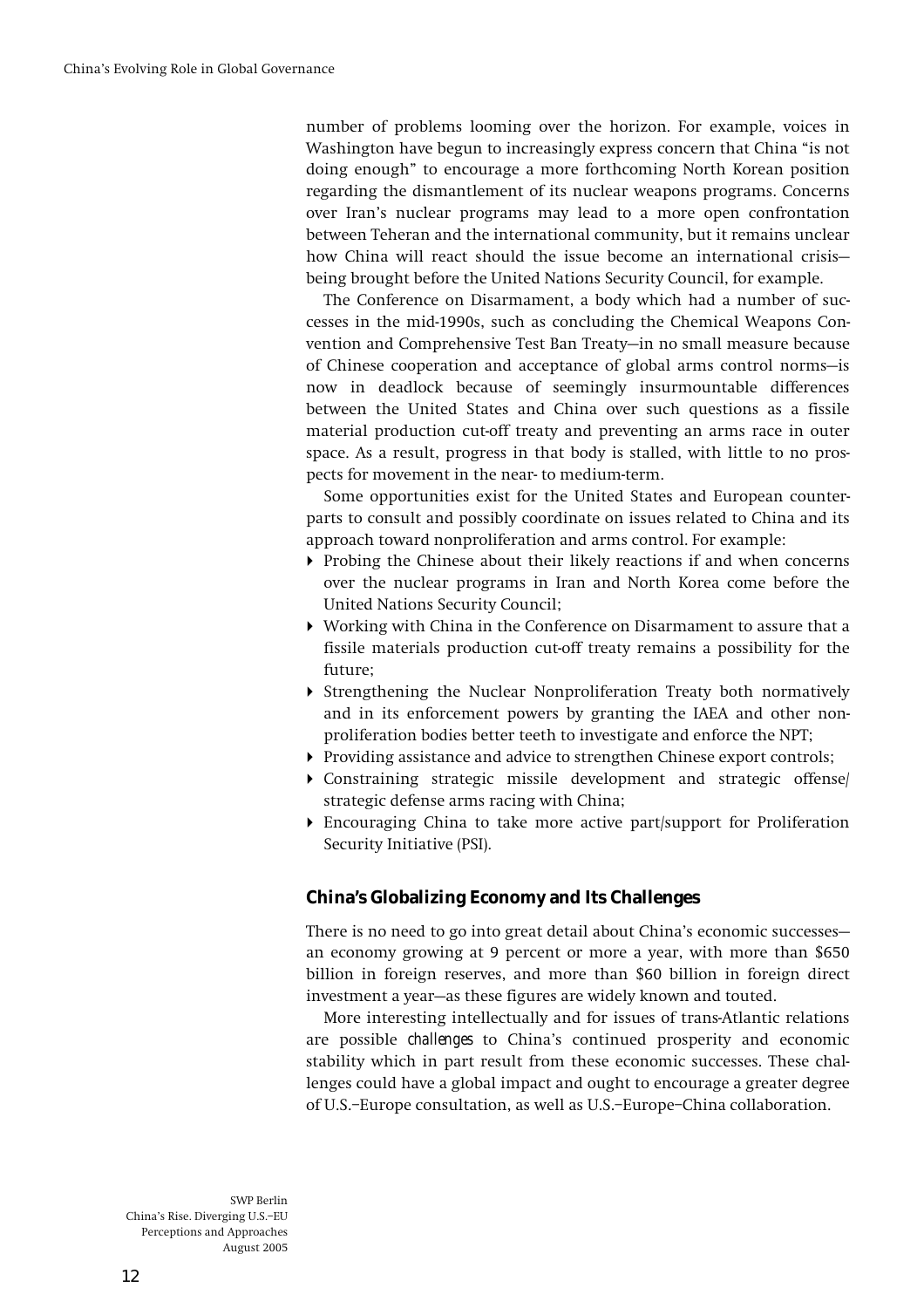**While this brief paper cannot begin to cover some of the pertinent issues in this regard, an overview of energy-related challenges might help illustrate the overall point. For example, it is interesting to note that in the past, around 1820, China accounted for approximately 58 percent of world energy consumption. By 1940, owing to a century of Chinese political, economic and social decline, that proportion had dropped to 17 percent.**  Now that China is returning to a more "normal" position in world affairs **share, it share of world energy consumption is likewise on the rise and**  returning to a more "normal" proportion.

**Today, China is the largest producer and consumer of coal in the world, and fully 65 percent of Chinaís energy demand is met by domestic sources of coal. But Chinaís domestic coal sources burn neither efficiently nor cleanly. In 2004, China became the worldís second largest consumer of oil, surpassing Japan. In addition, approximately one-third of Chinaís oil is now imported, with China accounting for approximately 40 percent of the growth in world oil demand since 2000.** 

**Moreover, we know that Chinese demand for oil will increase significantly over the coming years, reaching by some estimates about 13 billion barrels a day in 20 years versus about 5.5 billion barrels a day now. At that point, imports will account for about 65 percent of net oil consumption.** 

**How will Chinaís continuing and growing quest for energy supplies affect issues of global governance? On the more positive side of the ledger, as China must increasingly turn to foreign supplies of energy, Beijing will be likewise dependent on regional and global stability to assure access to and transport of these supplies to Chinaís borders.** 

**On the other hand, many analysts express concern about how an increasingly strong China might pursue its energy needs. An increased need for secure sea lanes of communication may help drive a more rapid modernization of Chinese naval forces in the Western Pacific and the Southeast Asia littoral. China may emerge as a more open competitor for foreign energy sources, such as vis-‡-vis Japan, India, the United States and Europe. Chinaís need for secure foreign sources of energy will likely lead it**  to overlook political and security issues of concern–for example, in places such as Sudan or Iran-and bring it into foreign policy clashes with **Europe, the United States, and others in the international community.**  Over time, the question needs to be asked, will China's energy consump**tion and subsequent environmental damage actually** *limit* **Chinese growth? As China becomes increasingly dependent on foreign energy supplies, does it risk a major economic downturn if and when those supplies are significantly diminished or interrupted owing to events beyond Beijingís control?** 

**These are questions and issues that ought to concern the United States and Europe, and underscore the need for trans-Atlantic dialogue on them, as well as increased understandings about the steps that China is taking to address these concerns on global energy matters. In the near-term it is already clear that China is emerging as a more active and influential player on global energy markets, seeking to expand its economic and**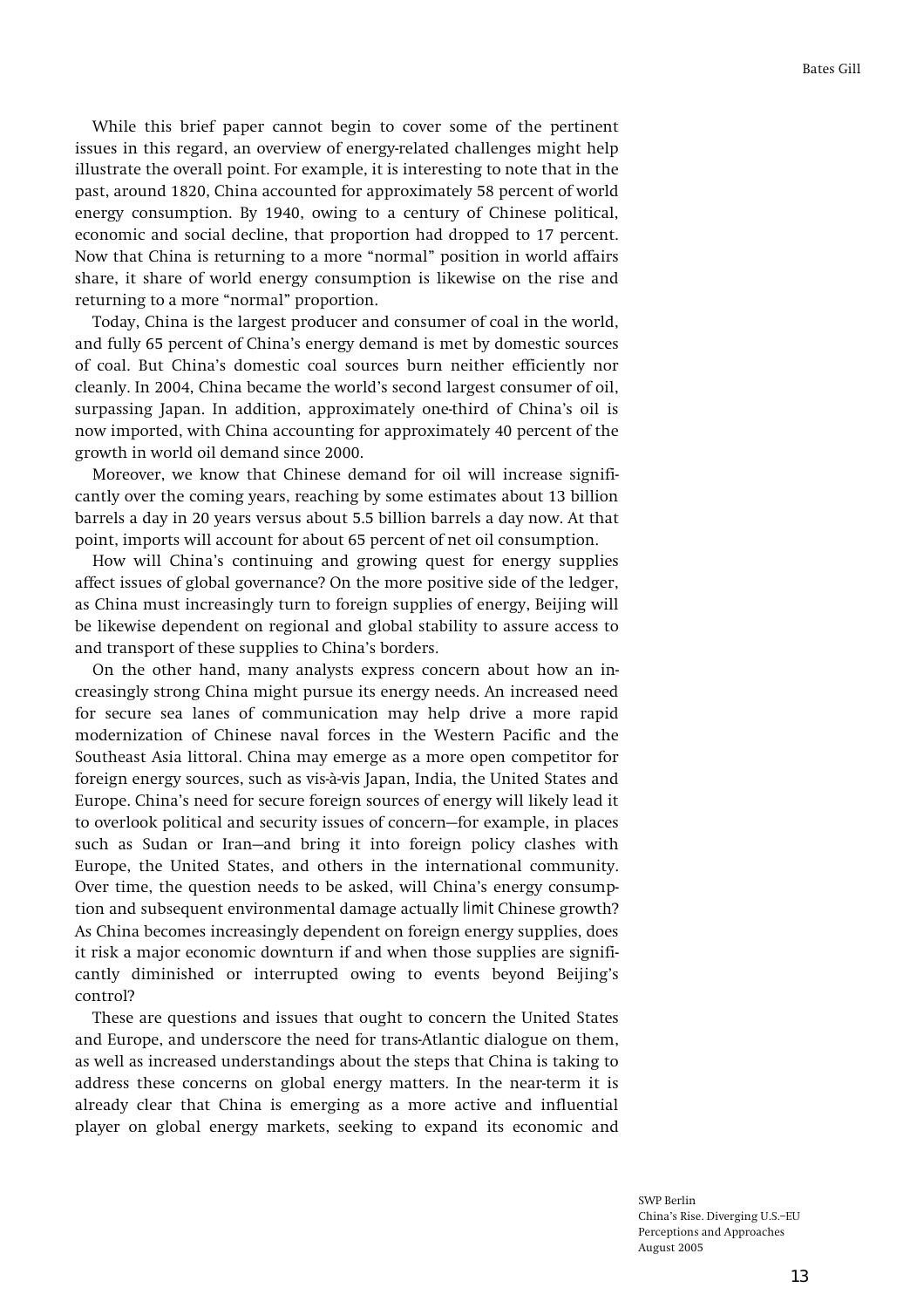**political influence and interests where energy sources are found: Central Asia, Persian Gulf, Middle East, South America, and Africa.** 

# **Broadening Global Agenda for China?**

**This brief overview cannot do full justice to what is and will be a broadening set of global issues in which China will likely play a more important role over the medium- to longer-term. Such issues might include:** 

- ! **Global health: China and the world have a joint interest in assuring China does not become a source for infectious diseases that could spread globally. Moreover, as China progresses economically, scientifically, and chronologically, the United States and Europe should look to work with China as** *contributor to,* **not consumer of, global health resources, improvements, and discoveries.**
- ! **Global environment: Chinaís rapid economic development already has**  contributed to the world's burgeoning environmental challenges. Clear**ly China will need to be a part of international solutions in the future.**
- ! **United Nations reform: As a permanent member of the United Nations Security Council, China will play a central role in any reform and improvement of the United Nations, from Security Council membership, to greater accountability and transparency of operations, to recalibrating the balance of membership dues and contributions, to the role of the United Nations in addressing regional security challenges.**

# **Conclusions**

**In conclusion, the United States and Europe should probably keep a somewhat restrained view about the prospects for China as a proactive global player, but also recognize and act upon opportunities to bring China into the international community as they arise.** 

**This approach reflects the genuine reality China faces: it remains in many ways a developing world country, its leaders largely focused** *inward*  **on domestic, internal problems, and unable and unwilling to take on a greater global role at this stage. Also, on some issues, there remain lingering, conservative, but minority remnants which see the value of autarky and independence–borne of an earlier era in post-1949 China– which is at once wary of global institutions and their role in managing world affairs. There is an even stronger strain in Chinese foreign policy thinking which is determined to play by Chinaís rules, while also avoiding**  the appearance of overbearing "Great Power." At the end of the day, it is **also true that in spite of its spectacular growth on the world stage, China does not have the diplomatic and economic capacity and experience, yet, to play at a global level in the same way that the United States, Japan, and certain major European countries are able to play.** 

**All that said, however, China, whether Beijing likes it or not, is becoming a greater and greater force in global affairs, if for economic reasons alone. We see that Beijing is generally more prone to respond to and**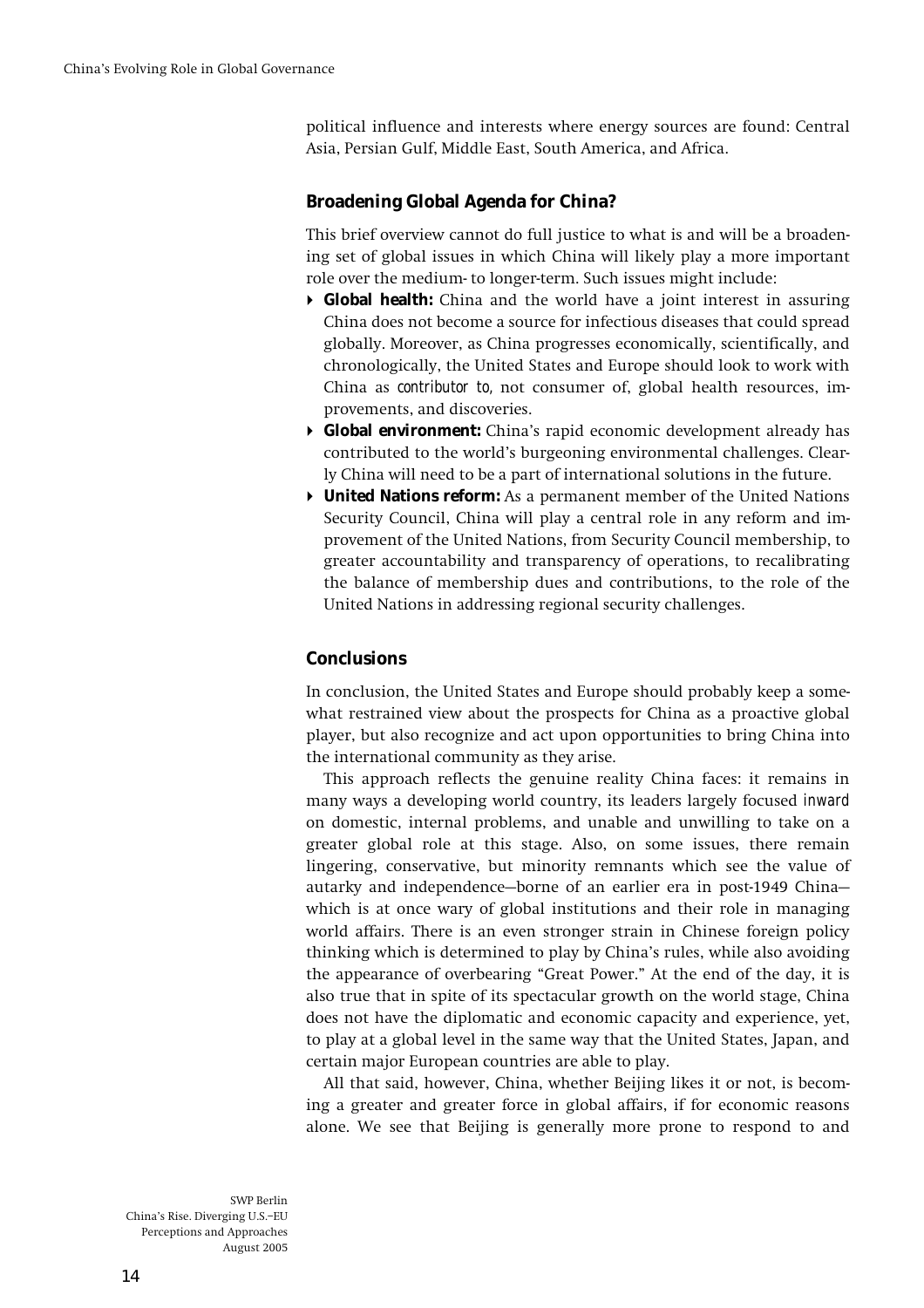**support actions of global governance which reflect a significant international/regional consensus. Moreover, over the past five to six years, China has become a more vocal and active supporter of global multilateral institutions, and even more open to the idea that multilateral responses to global problems do not have to be made by the United Nations or other formal multilateral governmental bodies.** 

**By and large, the United States and Europe have considerable shared interests in encouraging a greater and more responsible global role for China across a range of issues. Such an approach would help to build in China a greater awareness of its responsibilities as a growing global power, would embed and invest China more deeply in global and regional stability, and would draw Beijing away somewhat from a more insular, narrow, and potentially dangerous overemphasis on its regional rivalries**  and problems–especially with Taiwan, but also Japan and the United **States.**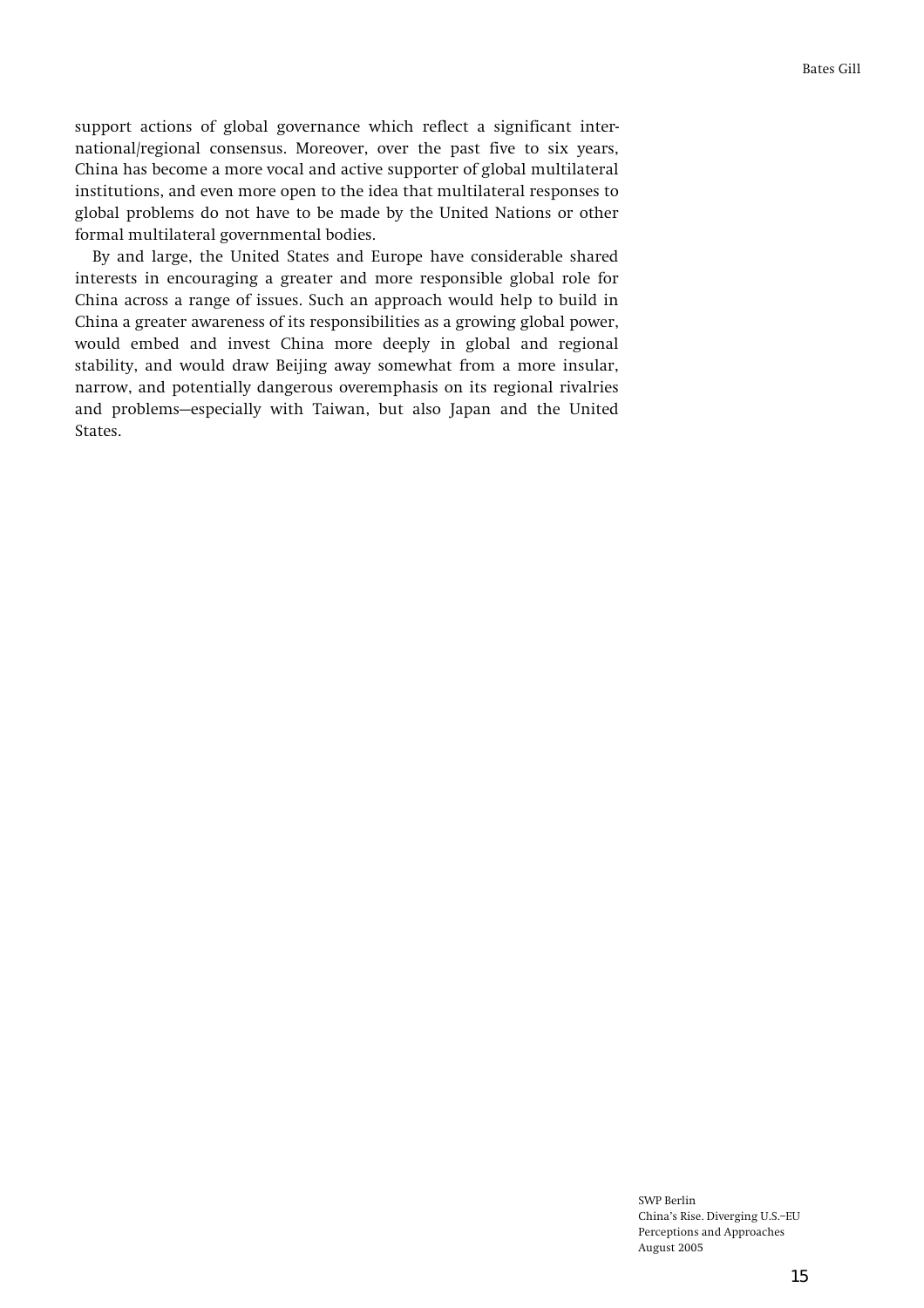# **Coping with China as an Economic Power— European versus American Approaches**

*Jens van Scherpenberg***\***

### **Introduction**

**If differing European and American approaches towards Chinaís rise as a political as well as an economic power can be summarized, the prevailing attitude among Americans would have to be characterized as one of con**cern–be it with regard to China's might or with regard to more mundane issues such as job losses—whereas among Europeans the dominant **perception is one of amazement and opportunity.** 

**Clearly the reason for such diverging views lies in the relative position of the viewer. The U.S. view is that of the incumbent dominant power that keeps a suspicious eye on an emerging potential competitor. From the perspective of many major EU member states, China may by now already have become a peer to the EU in many if not all regards. This, however, is not seen as a threat to the EUís own international power position.** 

Economic history tells us of quite a few new economic powers rising**and reshuffling the international division of labor. In an open world**  economy–such as the one prior to World War I and after World War II– **newly-rising economic powers have been relentless agents of structural change. As they moved into manufacturing they quickly took over lowtech, labor intensive manufacturing, climbing the technology ladder more or less quickly. Among the current major economic powers, Germany was an early example, and Japan the most recent one before China.** 

**There is a good chance that the global economic regime put in place by the U.S., as the benevolent hegemon, and since then co-supported by the European Union member states could well accommodate yet another big newcomer. The more so since China has been undergoing a substantial transformation into a responsible player within the international system**  of economic and political multilateral institutions. This at least is-in a nutshell-the predominant European view towards China's rise.

**American foreign economic policy towards China has continued to vacillate between, on the one hand, containing a strategic rival and preventing it from acquiring the technological wherewithal to challenge the incumbent by a variety of direct and indirect sanctions and political trade impediments, and on the other hand, co-opting an emerging power into Americaís international system and thus integrating a promising new sphere of trade and investment into the global economy.** 

**The divergent approaches of the EU and the U.S. are reflected in the comparative pattern of American vs. European trade and investment** 

**\* Stiftung Wissenschaft und Politik (SWP), Berlin.**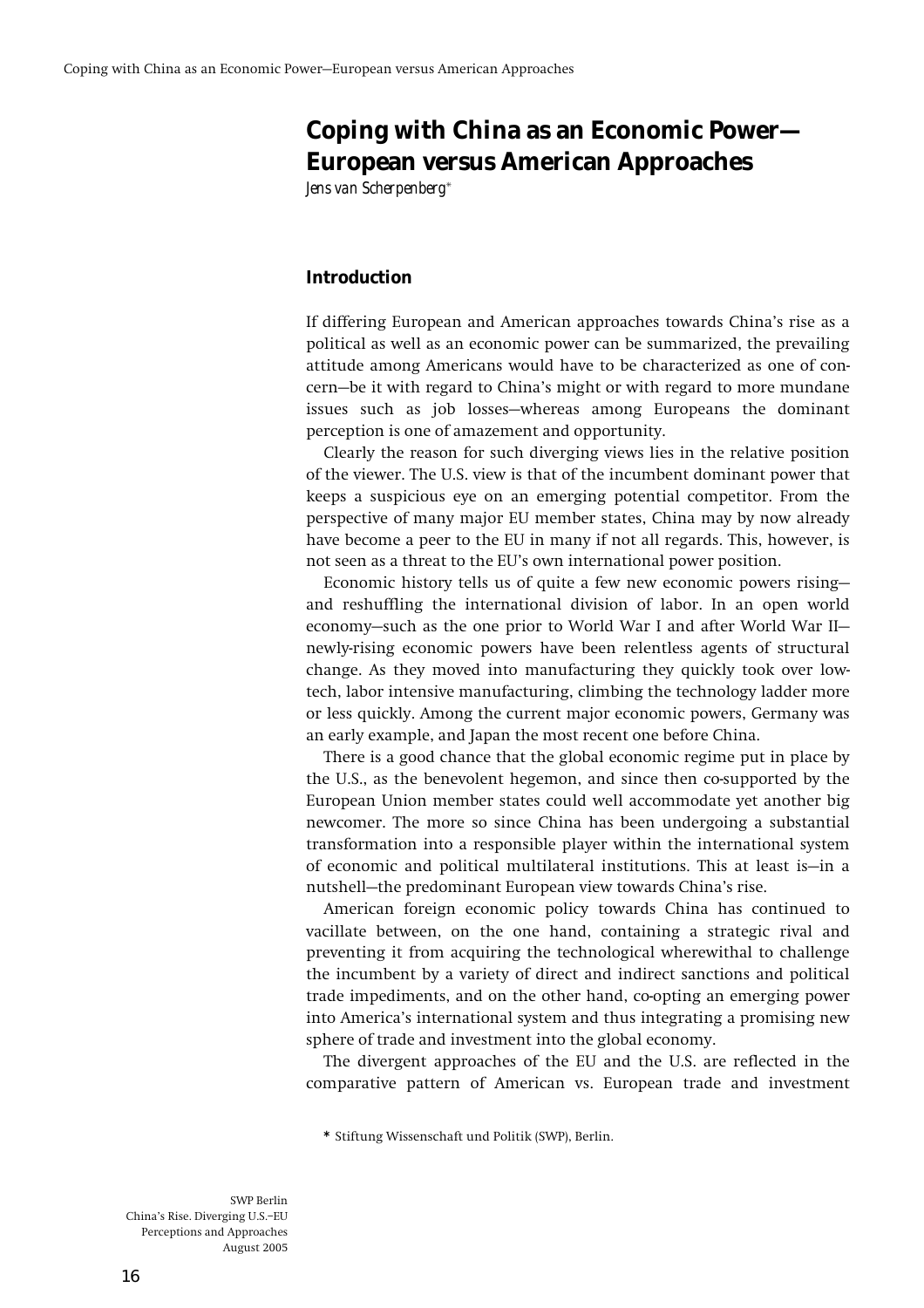**relations with China. I will provide some empirical evidence to underline this diverging trade pattern. Subsequently, I will address the issue of macroeconomic imbalances, closing with some remarks on political conclusions to draw from trade patterns as well as from imbalances.** 

### **Patterns of Trade**

**For economists, Chinaís rise in the world economy has become a textbook paradigm for globalization at work. Therefore, I will briefly phrase what is happening in a textbook manner, too.** 

**Imagine an emerging economy with abundant cheap labor, a fairly decent provision of public goods such as education, transport and communications infrastructure etc. and a rather favorable business environment. With open international markets, such an economy would naturally evolve into a prime location for labor-intensive production of any kind. It would attract foreign direct investment, and would be a major importer of machinery and equipment and of other high technology goods while exporting predominantly products with lower technology content. Its exports would gradually displace higher cost production in developed economies while the latter move upscale to more knowledge-intensive high technology products in the composition of their exports.** 

**This is roughly what happens with trade between China and the EU.** 

**In a rather simplistic manner, based solely on one-digit trade classification, Graph 1 (p. 18) shows the share of exports in class 7 of the Standard**  International Trade Classification (SITC) system, which comprises "machinery and transport equipment," thus most products with higher tech**nology content, as a percentage share of total exports to China, for the EU-15 countries and for the United States.** 

**EU-15 SITC 7 exports to China throughout the last ten years have been in**  the range of 65-70 percent of overall exports to China. Civil aircraft, one of **the most important single items among SITC 7 goods, account for some 7**  to 8 percent of European SITC 7 exports to China-an indicator of the **diversified nature of these exports.** 

**The U.S. trade pattern looks quite different. The SITC 7 share of American exports to China since 1996 has on average been more than 15 percentage points lower than the respective EU figure; in recent years, the differential has even reached 20 percentage points. And civil aircraft exports account for a quarter to a third of total American SITC 7 exports to China, three to four times the respective EU share.<sup>1</sup>**

**There are several possible explanations for this rather stark divergence, such as the following:** 

! **The US dollar might be too expensive vis-‡-vis the Renminbi compared to the Euro. But actually it has been the Euro which has appreciated** 

**<sup>1</sup> An especially high volume of aircraft sales to China registered in the trade balance of that year, does indeed almost fully account for the peak in the U.S. SITC 7 share of exports to China for the year 1998.**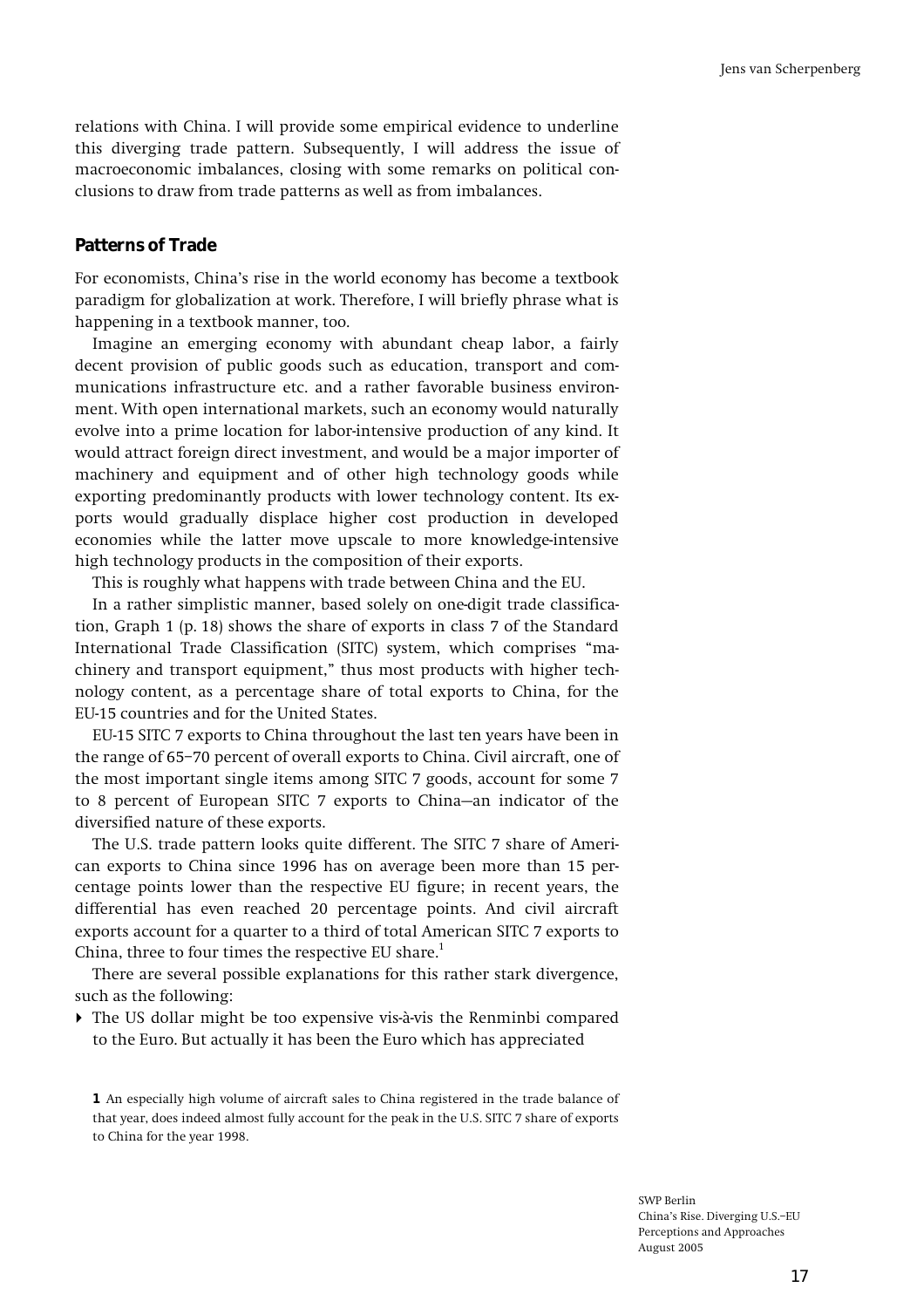



**Sources: Eurostat and U.S. Census Bureau, International Trade Statistics.** 

 **against the Renminbi, thus European exports to China should be at an exchange rate disadvantage versus American exports.** 

- If The U.S. may have been losing market share in SITC 7 goods–machinery and transport equipment-to Japan and Europe, and increasingly also to **other emerging economies for quite a while. But that would not account for shifts in the composition of U.S. exports to China.**
- ! **The U.S. may be particularly competitive in primary products, such as agricultural products, food and beverages, crude materials (SITC 2) or**  chemicals (SITC 5). But the U.S. figures-for SITC 7 exports as for total exports–are substantially lower than the European figures even on an **absolute value basis.**

Therefore, the most likely explanation–and indeed the one which best accounts for the drop in U.S. SITC 7 exports to China since 2000–seems to **be the explicit and implicit U.S. bias against technology exports to China, as an expression of its policy of constraining the potential peer competitor.2 This policy framework would have a restrictive effect even on U.S. technology exports to China that are not controlled or for which approval is usually granted***,* **as well as on Chinese purchases of such products,**  because from the buyer's perspective it introduces an element of unreli**ability and risk that creates a disincentive with regard to high technology imports from the U.S.** 

**A recent study by a research team from George Washington University has been looking into the enduring if difficult to measure negative effects on American exports of U.S. sanctions and export controls against China.3**

**<sup>2</sup>** For the concept of hegemon–potential peer competitor relationship and the policy **instruments available in that relationship cf. Thomas S. Szayna et al.,** *The Emergence of Peer Competitors. A Framework for Analysis***, Santa Monica, CA (RAND), 2001.** 

**<sup>3</sup>** Jiawen Yang, Hossein Askari, John Forrer, Hildy Teegen, "US Economic Sanctions Against China: Who Gets Hurt?," **The World Economy** 27:7 (July 2004), pp. 1047-1081.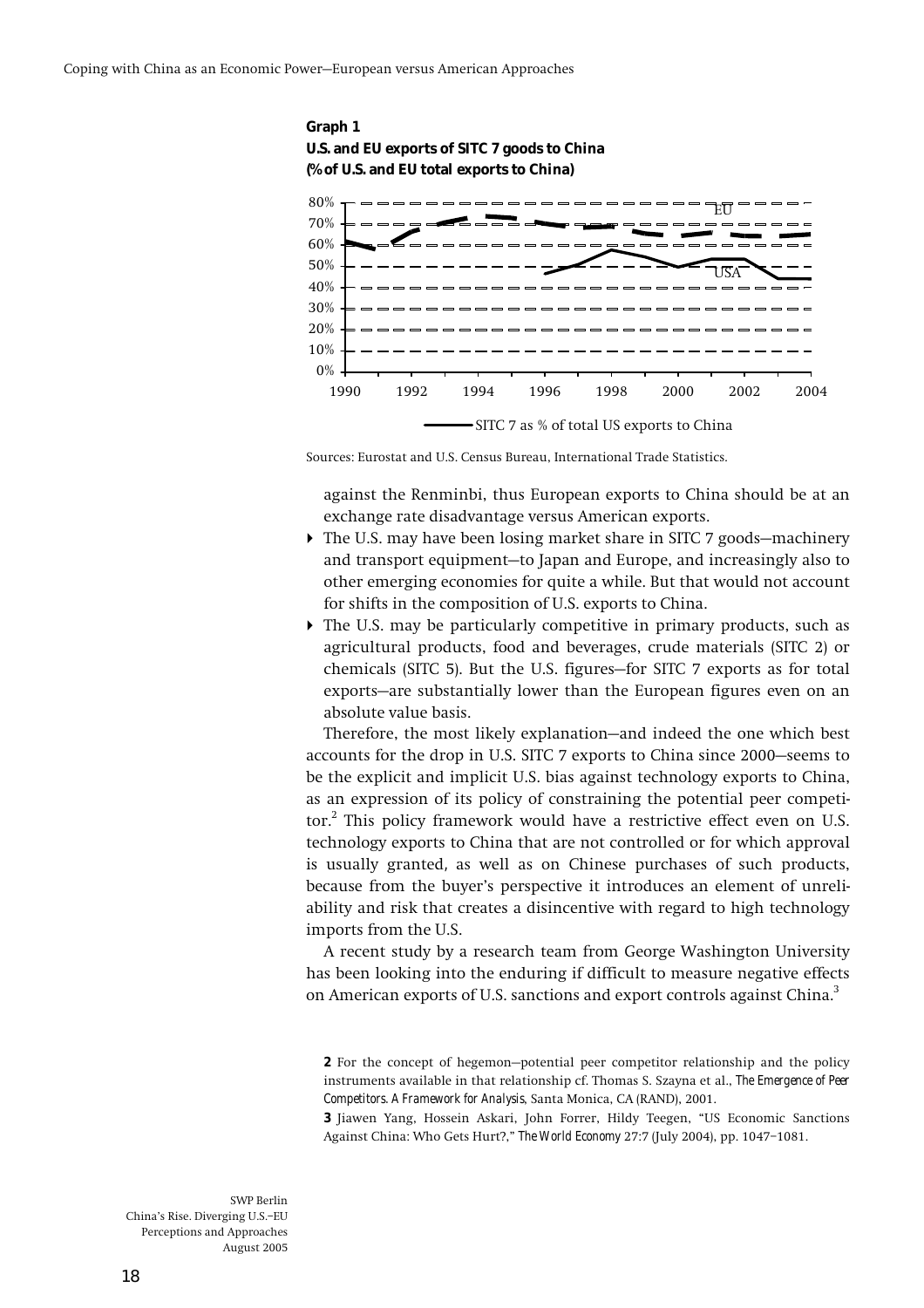**Adam Segal from the Council on Foreign Relations has recently raised similar arguments in a Washington Quarterly article.<sup>4</sup> He pleads for a strategy of commercial engagement with China while keeping in place narrowly defined export controls on a few sensitive military technologies. That would amount to a sound and restrictive redefinition of the ominous ìCritical technologiesî list of the 70s and 80s. From an economistís point of view, Segal is correct in arguing that the way for the U.S. to maintain its technological and hence military superiority today is through competition and innovation in mutually open markets, not through strict export controls of high tech products. The latter would only create additional incentives for China to catch up as quickly as possible in technological development through technology imports from other countries while stifling the pressure for innovation. In the U.S. Segalís views are mostly shared, in a wider perspective, by a recent CSIS study on Globalization and Security.5**

To some extent, the current U.S.-EU debate about high-tech (and dual**use) exports to China calls to mind the trans-Atlantic disputes about trade relations with the Soviet Union and Eastern Bloc countries, not least the**  notorious U.S.-German conflict about high-performance natural gas pipes **and pipeline technology to be delivered to the Soviet Union in exchange for long-term contracts for natural gas shipments to Germany. From the U.S. perspective, Germany was seen as not paying appropriate respect to the American policy of restricting its strategic rivalís access to technological and financial resources. At the time West-East technology transfer may to some extent have been slowed down by strict export control policies contributing to the lagging technological development of Eastern Bloc countries. In todayís globally integrated economy, however, technology diffusion processes are much less controllable and the technology sources much more diverse than in the 1960s. It is highly likely, therefore, that any widespread restrictions on high tech exports to China by the U.S. will not have the desired effects, but on the contrary, substantial undesired ones, creating strong additional incentives for China to devote ever more resources to research and development as well as reducing its stake in the US-sponsored international order.** 

### **(Im-)balances**

**As can be concluded from the last section, with a view to trade patterns, it is no wonder the U.S. trade balance with China runs a steep deficit. But of course there are other reasons for that deficit. The textbook case for a major emerging economy like China in an open international economic environment would be to run a current account in balance or slightly in deficit, reflecting the countryís need to import large amounts of capital** 

**<sup>4</sup>** Adam Segal, "Practical Engagement: Drawing a Fine Line for U.S.–China Trade," *The Washington Quarterly*, 27:3 (Summer 2004), pp. 157-173.

**<sup>5</sup> James A. Lewis,** *Globalization and National Security. Maintaining U.S. Technological Leadership and Economic Strength***, Washington DC (CSIS), December 2004.**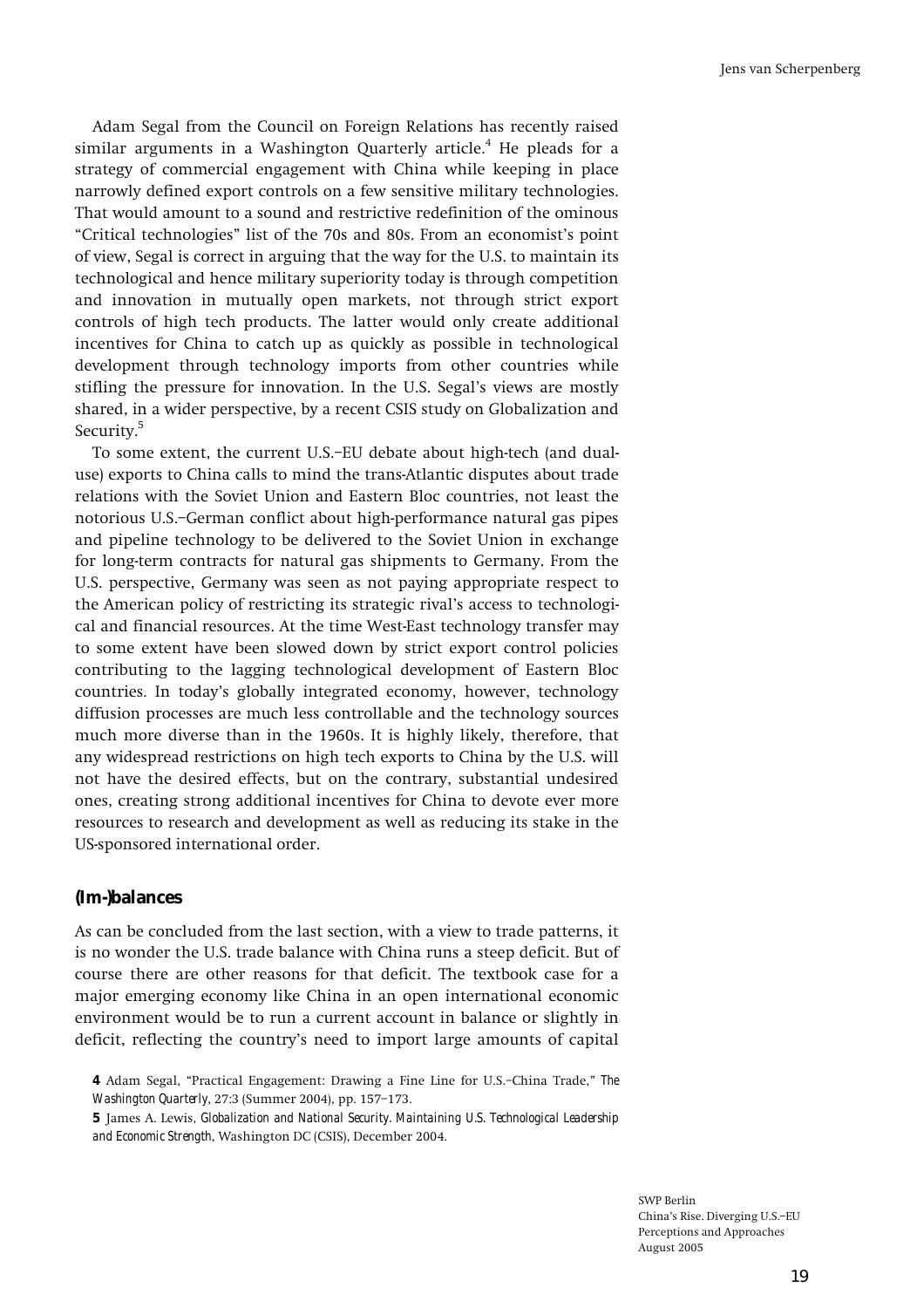**goods as well as raw materials and energy. Such a deficit would be financed by substantial inflows of foreign direct investment, intent to capitalize on the superior returns of a high-growth emerging economy. And except for its bilateral balance with the U.S. Chinaís current account balance mostly fits the textbook case of a developing economy that has still a long way to go to overcome its deficiencies. With the exception of the substantial surplus in the first months of 2005 that obviously reflects a surge in textile exports after the expiry of the WTO Textile Agreement, Chinaís overall current account has more or less been in balance. Chinese accumulation of currency reserves corresponds more or less to a surplus of capital inflows from FDI as well as portfolio investments.** 

**Therefore, the problem lies in Americaís bilateral trade deficit or capital flow surplus with China. But is it a problem at all and if so for whom? Opinions vary widely on the issue. Some of these, however, should clearly be refuted.** 

**First among them is the view that China is gaining political leverage on the U.S. from its large dollar holdings and its ongoing massive investment in U.S. treasuries. This allegation is not at all supported by political and market realities. The Japanese once, in the early 1990s, were rumored to have tried to exercise their leverage on the U.S. with their treasury holdings and to have very discretely been told by the U.S. Treasury to**  refrain from any such idea–which they obviously did. Today, the American **financial markets are even deeper, wider and more sophisticated than at the time and thus probably even less susceptible to disruption. Using dollar and treasury reserve holdings as policy leverage would be of no avail to China, hurting its own economy much more than the U.S.** 

Second, it has been argued, among others by Fred Bergsten<sup>6</sup>, that the bilateral U.S.-China imbalance is due to deliberate and trade-distorting **Chinese exchange rate manipulation. But with the Euro rising against the dollar and hence the dollar-pegged Renminbi, the trade balance effect of**  such "manipulation" should have been even more devastating on the bilateral EU-China trade balance-which is not the case. Revaluing the **Renminbi against the dollar and pegging it to a currency basket instead of the dollar will do little to reduce the U.S. trade deficit with China. The pattern of U.S. exports is one reason for the resilience of the U.S. trade**  deficit towards exchange rate changes-there is very little capacity and **capability to translate a more favorable exchange rate into higher U.S. exports. Possibly, the Euro-zone countries could even gain more from the Renminbi revaluation than U.S. exporters of manufactured products. The**  low American savings rate—and hence the high import demand—is **another reason for the presumably negligible impact of Renminbi rebasing**  on the U.S.-Chinese trade balance.

**6** C. Fred Bergsten, "Reform of the International Monetary Fund," Testimony before the **Senate Subcommittee on International Trade and Finance, Committee on Banking, Housing, and Urban Affairs, June 7, 2005, http://www.iie.com/publications/papers/ bergsten0605.pdf.**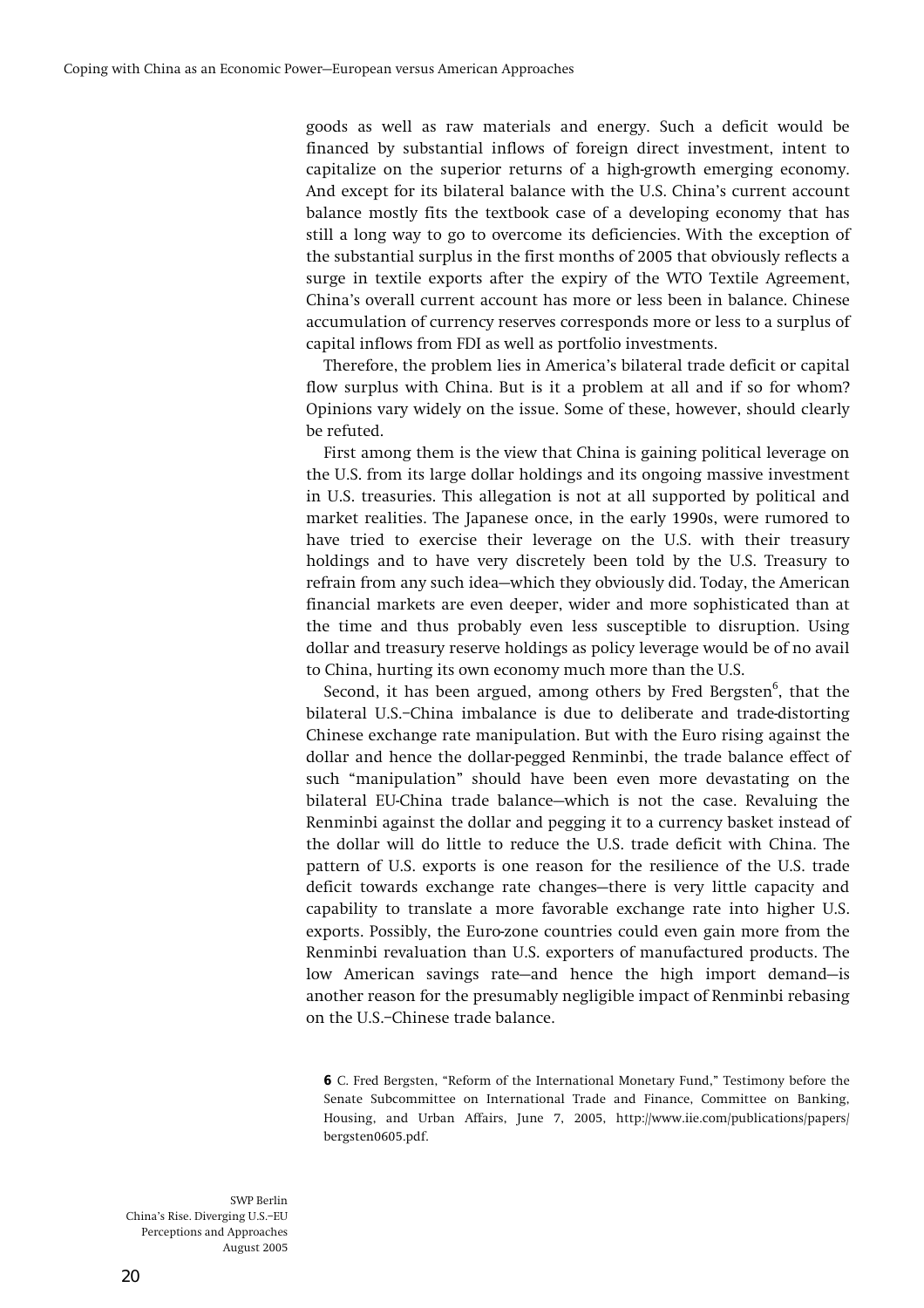Third, it is said that the U.S. current account deficit-and specifically its deficit with China and other Asian countries–cannot go on forever. If it were to be more than a truism–nothing goes on forever in the human sphere–this assertion would require clearly identifying the causes that **might trigger the breaking point of the current mechanism of balance of payments adjustment. Currently, deficits are balanced through corresponding capital movements without disruptive movements of exchange rates or interest rates. Several economists, as well as Governor Gramlich from the Federal Reserve have convincingly argued that current imbalances can go on and keep increasing for quite another while.<sup>7</sup>**

**Addressing the bilateral US-Chinese imbalance, therefore, is not so much an issue of bilateral economic relations, even less so of unilateral U.S. trade policy measures against China, than it is a matter of U.S. domestic economic policy, which may have to support an increase in the household savings rate and thus a reduction of domestic private consumption and import demand.** 

### **Policy Conclusions**

**Whether to engage or to contain China is very much a decision to be implemented through foreign economic policy. And the economic facts point strongly against containment. As a big importer, as the third largest trading power, as a regional center of gravity and by the sheer weight of its absolute GDP, be it calculated on exchange rate parity or PPP, China simply cannot be contained any more. Instead, it should be prominently engaged in a strengthened system of global economic governance.8**

**Europeansí perceptions of the rise of China tend to be shaped by their own historical experience post-WWII. Create a strong web of economic and political interdependence based on strong multilateral agreements and institutional links and everything will fall into place, including eventually the one most sensitive issue: Taiwan. Ever deeper economic integration may ultimately make formal national unification superfluous. But even before such a still remote idea can become reality, the diffusion of ideas and democratic values that goes with a dynamically growing economy based on private initiative might defuse the Taiwan straits conflict. The European approach to promote such a process is the same as the one towards East European countries during the Cold War, banking on ìWandel durch Handel,î (democratic) change and transformation through trade and economic integration.** 

**With a view to Chinaís already strong position in the global economy and its increasing integration into the multilateral economic order, any** 

**8** Cf. Jeffrey Garten, "The Global Economic Challenge," *Foreign Affairs*, Jan/Feb 2005, pp. 37-48.

**<sup>7</sup>** Edward M. Gramlich, "Budget and Trade Deficits: Linked, Both Worrisome in the Long **Run, But Not Twins,î Remarks by Governor Edward M. Gramlich, presented at the Euromoney Bond Investors Congress, London, February 25, 2004, http://www. federalreserve. gov/boarddocs/ speeches/2004/20040225.**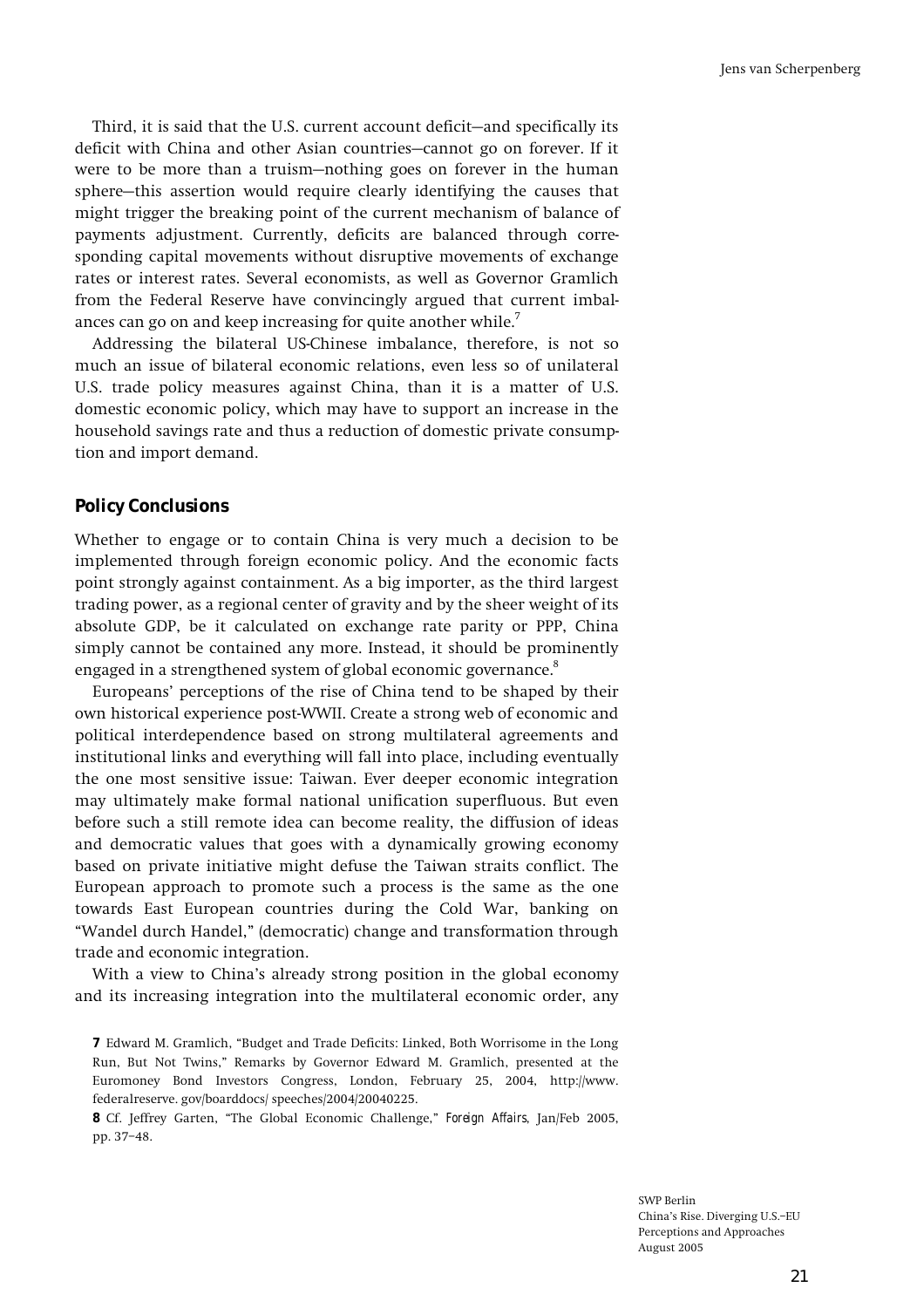**such policy of engagement today would have to happen on Chinaís terms as much as on those of the incumbent powers, be this on currency and exchange rate issues, on furthering the WTO regime or, more particularly, on achieving more mature, competitive and integrated capital markets among the major economic powers. The willingness of China to engage as a major player in its own right, however, should be fostered and embraced.**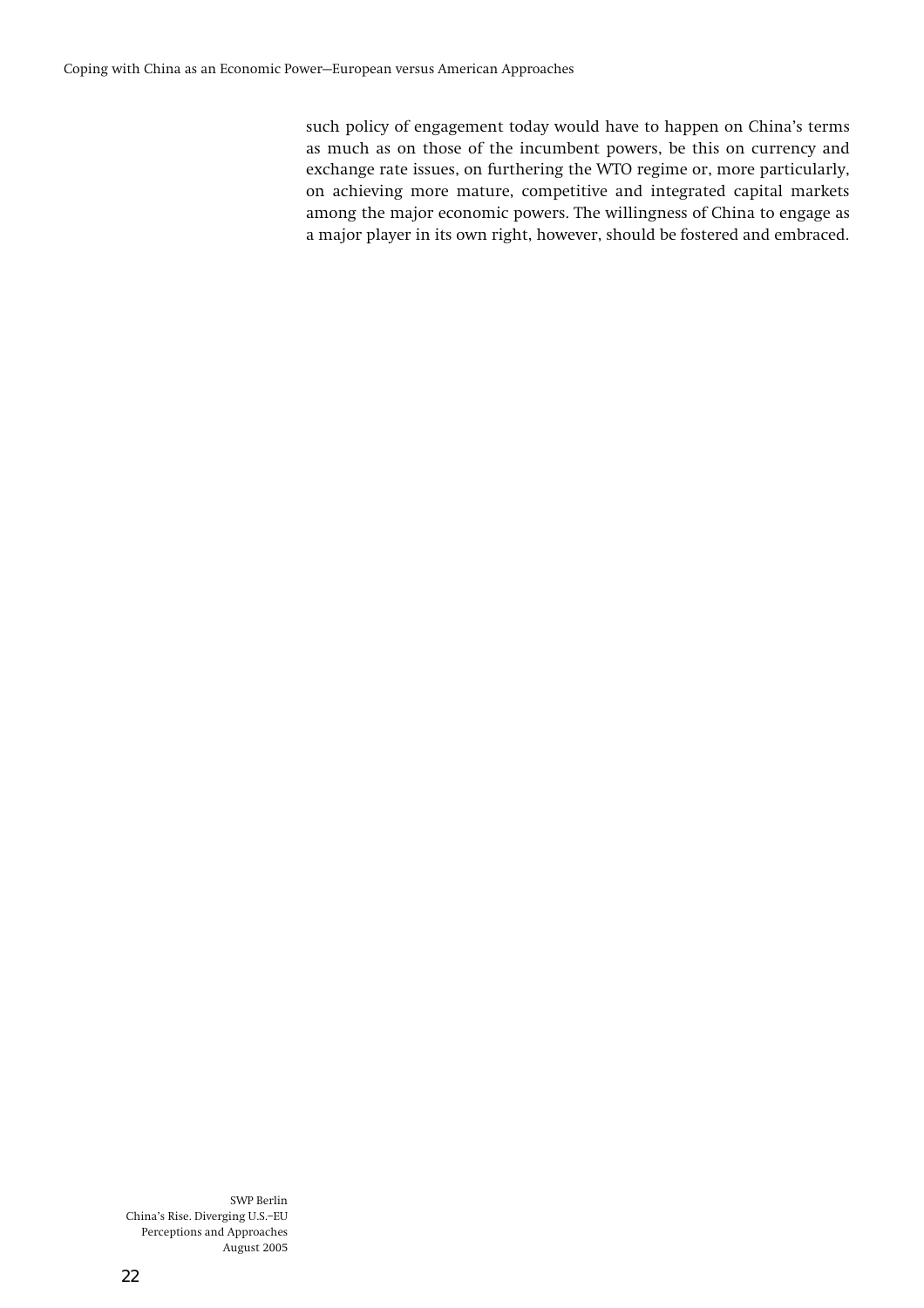# **Lifting the EU Arms Embargo on China: An American Perspective**

*David Shambaugh***\***

The trans-Atlantic rift over the proposed lifting of the EU's arms "embargo" **on China has the real potential to seriously undermine the relationship between the United States and the European Union (particularly certain member states) as well as the NATO alliance. Make no mistake, this is not just another issue that can be finessed and "managed,"** *if* **and when the** embargo is lifted it will have a seriously negative impact on U.S.-EU **relations. The EU should have no illusions about the seriousness with which the United States views this issue, as lifting the embargo will very likely cause political, legal, and commercial retaliation by the Congress and executive branch. Perhaps more damaging than the tangible retaliation, that can be anticipated, will be the further corrosive effect on the shared trust and strategic vision that has given common cause to the ìWestî for more than half a century. Indeed, damage has** *already been done* simply as a result of the *consideration* by Europe to lift its "embargo," **insofar as it has further eroded the trust and perceptions of European allies in the eyes of the U.S. Government, Congress, and nongovernmental experts in Washington.** 

**There is no doubt that this is a very corrosive and highly explosive political issue that, if not properly handled, will only further contribute to a trans-Atlantic relationship that has hemorrhaged in recent years over the war in Iraq, International Criminal Court, Kyoto Treaty, U.S. unilateralism, various trade frictions, and other issues. The timing of the issue also unfortunately coincides with a proclaimed and demonstrated desire by both the U.S. and EU to arrest the atrophy, and to stabilize and rebuild the trans-Atlantic alliance.** 

**It now appears that a combination of American displeasure and pressure has combined with Chinaís passing of its Anti-Succession Law and the failure of Chinaís National Peopleís Congress to ratify the UN Covenant on Civil and Political Rights at its annual March convocation, to forestall the**  EU's lifting of the embargo before the end of Luxembourg's presidency in **May 2005.<sup>1</sup> It is apparent that these events have divided what seemed, six or eight weeks ago, an emerging consensus within the EU to lift the embargo. Britain has seemingly pulled back from its earlier support, while the Netherlands, Norway, Denmark, and Poland all apparently continue to hold deep reservations about the wisdom of lifting the embargo. Further complicating matters is that now, in several countries (such as Germany,**  Britain, and the Netherlands), a "two-level game" has developed-called

**1** See Richard Bernstein, "Europe Backpeddling on China Arms Ban," *International Herald Tribune***, April 16ñ17, 2005.** 

**<sup>\*</sup> George Washington University, Washington, DC.**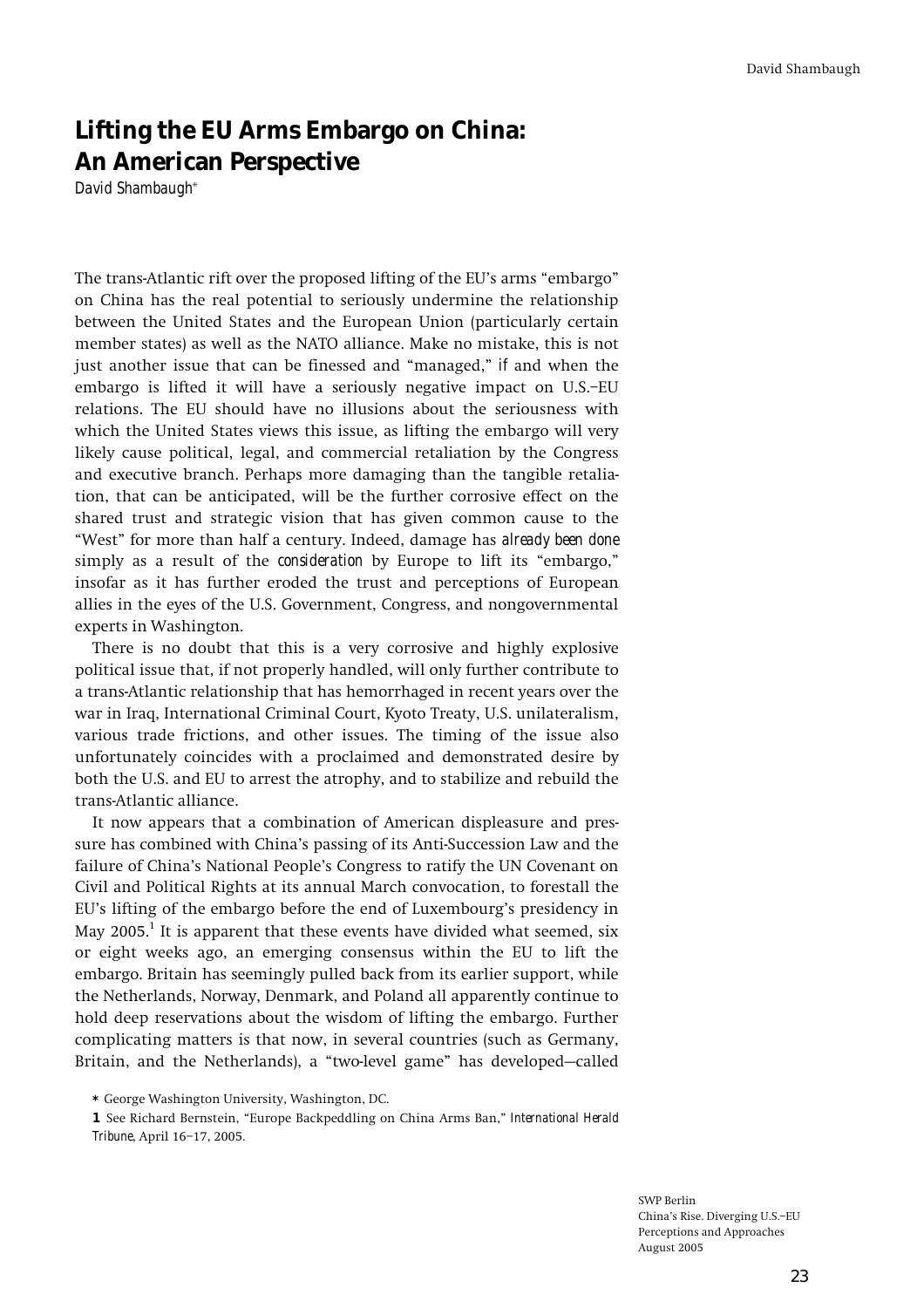**democracy. That is, the parliaments in these countries (as well as the European Parliament itself) have expressed their reservations and/or opposition to lifting the embargo. Since these are democratic countries and parliaments do express the will of citizens, this opposition must be taken seriously by national leaders who are prepared to lift the embargo. Chancellor Schroeder, in particular, risks the splintering of his ruling coalition if he bucks the Bundestag.** 

**Even if the move to lift the embargo has been slowed, it has not been**  entirely derailed. A number of nations–led by France–apparently continue **to believe in the efficacy of lifting it, and they will likely continue push for doing so in 2006 (after the UKís rotating presidency). Those who favor lifting the embargo have put forward six essential arguments that, they say, justify lifting it. Let us examine, from one Americanís perspective, each of these principal arguments, merits and demerits, in turn.** 

# **Argument No. 1: The Hollow and Leaky Embargo**

First, it is frequently noted by European interlocutors that the "embargo" **is nothing more than a single sentence in a 1989 communiquÈ, drafted in the wake of the Tianíanmen massacre and agreed at the Madrid Summit that year, and is nothing more than a voluntary proclamation by the EU member states at the time. As such, it is not legally binding and does not**  have strict enforcement mechanisms, is becoming increasingly "leaky" in **any event, and should be scrapped. The EU also argues that all of its other 1989 sanctions have long been lifted, and thus maintaining this one is anachronistic.** 

**It is true that the embargo is voluntary, simply a political statement, and lacks legal basis and strict EU-wide enforcement mechanisms (the export control regulations and Code of Conduct are voluntary). These are all deficiencies that should be rectified** *and strengthened* **rather than lifted. More to the point, however, is the** *symbolism* **of the embargo. For the United States, the embargo (like the similar U.S. sanctions) symbolizes continued discontent with Chinaís human rights record and concern over its military modernization program.** 

**It is also true that the embargo has not been a complete prohibition on defense technology or component transfers to China, but it has still** *largely*  **prevented the flow of lethal weapons and weapon platforms to China. It has also been increasingly porous in recent years (such transfers doubled from 2002 to 2003 reaching a total of 416 million Euro in 2003). The answer, though, is not to lift the embargo in order to facilitate the flow of such systems to China–the answer is to** *strengthen the embargo* **precisely to prevent the flow of defense technologies and weapons to China.**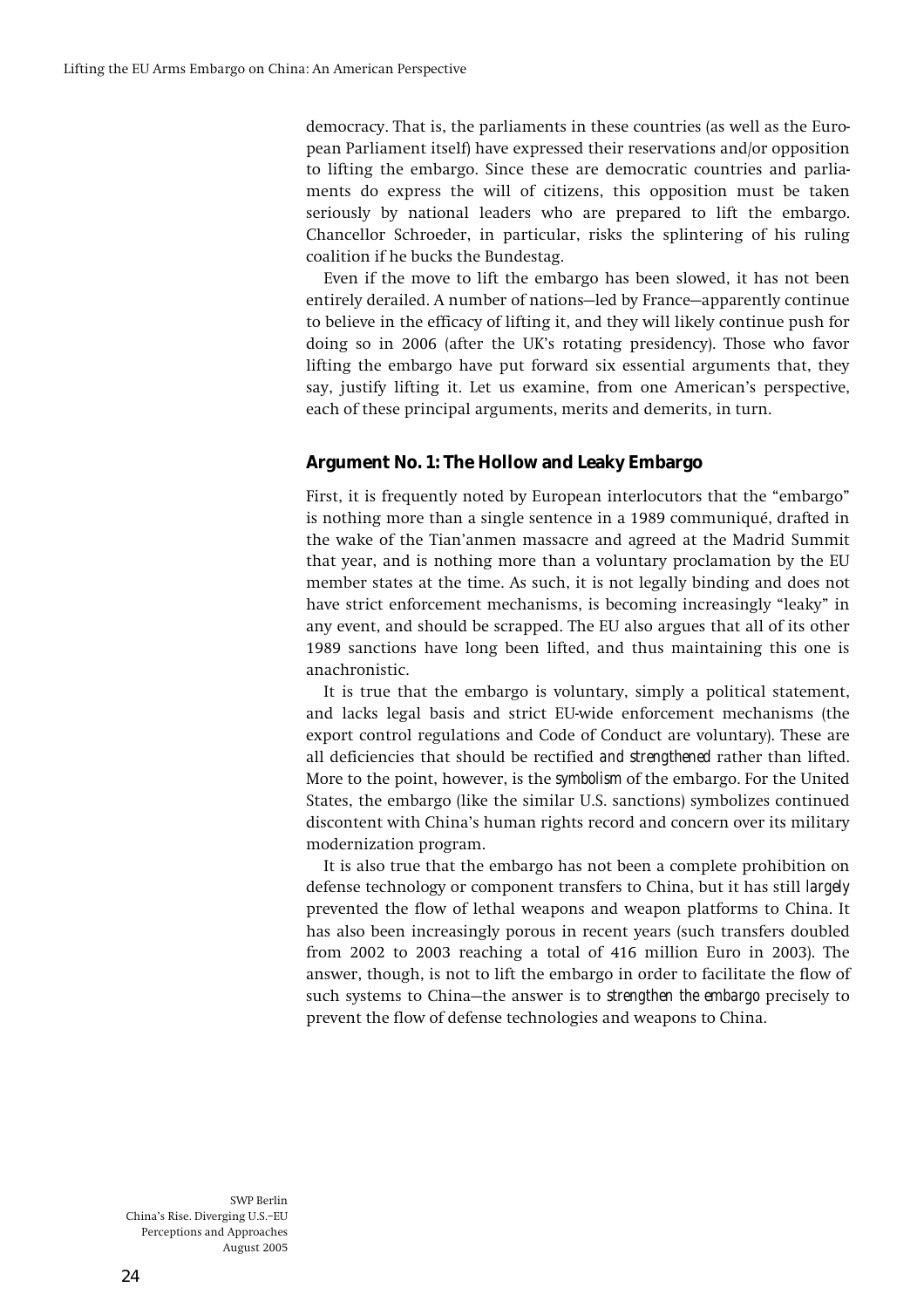### **Argument No. 2: A Strengthened Code of Conduct and Export Controls Will Be Effective**

**The second European argument is that controls on exports of lethal weapons and defense technologies to China are guided by strict national export control regulations of each member state, at the EU level, the 1998 EU Code of Conduct, and that after lifting the embargo a strengthened Code will provide a more restrictive regime to control sales.** 

**It is true that the existing Code needs strengthening, as it largely regulates lethal weapons and component parts, but makes no provision for**  defense or dual-use technologies—which is what the People's Liberation **Army (PLA) is mainly interested in buying from Europe. Moreover, the Code is not legally binding and allows considerable leeway for national**  interpretation of export licensing and reporting rules–contributing to the **growing porousness.** 

**We have yet to see the strengthened Code of Conduct (or even a draft), which has been in preparation in Brussels for over a year, or the so-called ìtoolboxî that will apply to countries emerging from such embargoes. The proof will be in the pudding of the new Code, but EU officials already admit that it will not be legally binding and will remain substantially up to each member state to interpret.2 Moreover, there will be no provisions for dual-use technologies (civilian technologies with military application),**  which fall under the Wassenaar Arrangement. European export controls– **particularly at the EU level–are in real need of strengthening, particularly in the wake of the 2004 inclusion of ten new East and Central European member states.3 There may also be a need for replacing the defunct COCOM and dysfunctional Wassenaar Arrangement.4 Even if such a broader mechanism is not put in place, there is still a need for regular and institutionalized cross-checking and monitoring of export license** *applications* **between the EU and the U.S.** *prior* **to their issuance. For its part, the United States Government should provide very detailed (and regularly updated) lists of munitions, weapons, defense technologies, and dual-use technologies of greatest concern and which the U.S. would not like European governments to approve for sale or transfer to China.** 

**In any event, the United States has serious doubts about both the professed European commitment** *not* **to sell weapons or transfer defense technologies to China, post-embargo, and this particularly is the case with respect to France (there is a general lack of trust in Washington concerning Franceís commitment to adhere to** *any* **new post-embargo Code or** 

**4 See Seema Gahlaut, Michael Beck, Scott Jones, and Dan Joyner,** *Roadmap for Reform: Creating a New Multilateral Export Control Regime***, Athens, GA: University of Georgia Center for International Trade and Security, 2004.** 

**<sup>2</sup> Apparently, there is some consideration being given to making the revised Code legally**  binding. See Daniel Dombey, "EU Considers Binding Rules on Arms Sales," **Financial Times**, **April 18, 2005.** 

**<sup>3</sup>** See Scott Jones, "EU Enlargement: Implications for EU and Multilateral Export Con**trols,î** *The Nonproliferation Review***, Summer 2003, pp. 1ñ10.**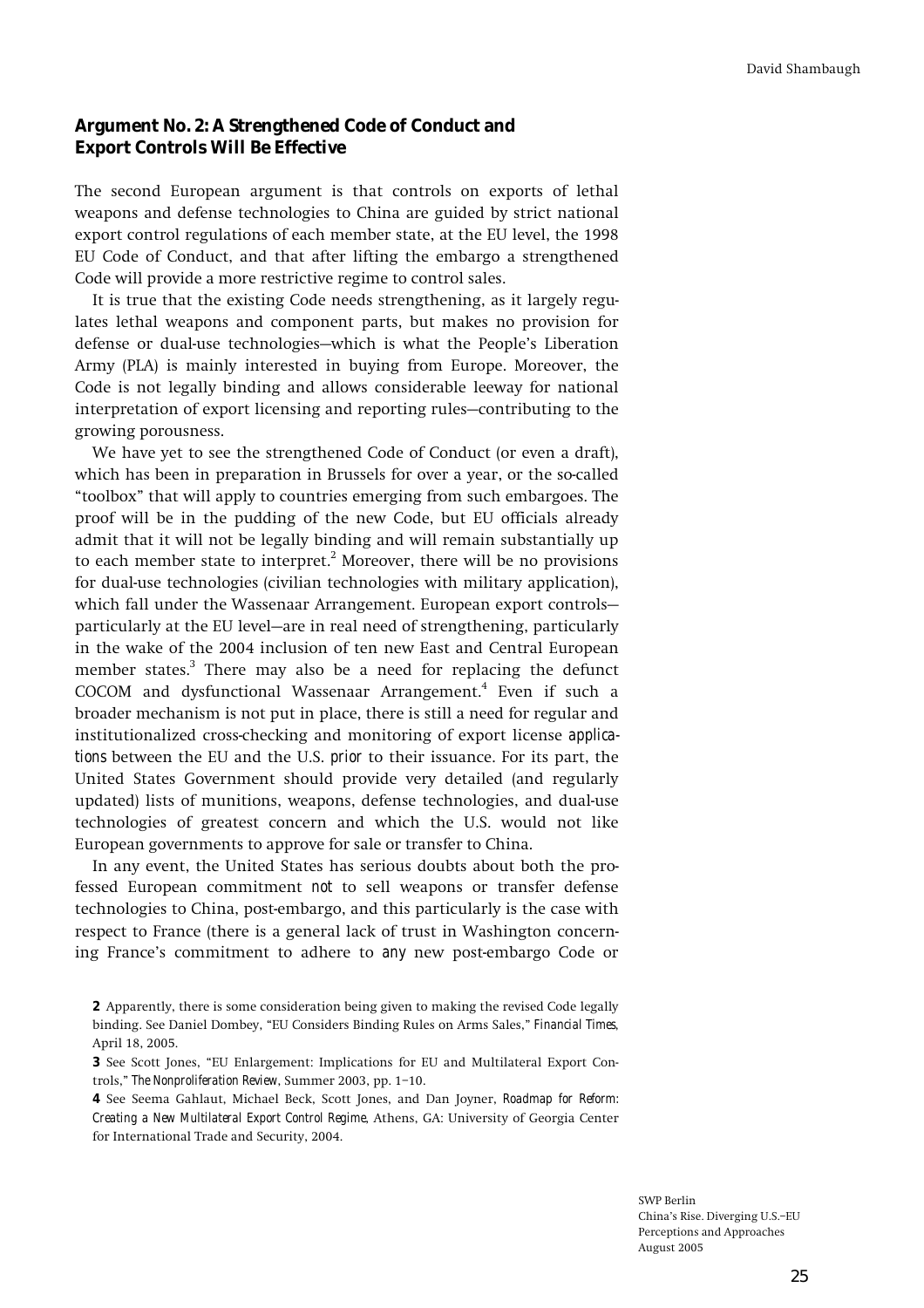**export control mechanisms). France has a significant credibility problem in the eyes of the U.S. and its record of transfers to date,** *in lieu of the embargo***, is reason for such strong concern. Recent reports have circulated that Franceís Dassault Aviation has already concluded a deal, in anticipation of lifting the embargo, worth 12 billion Euro to sell 210 advanced Mirage fighters to China.5 Such an action could be a mortal wound in an**  already badly frayed U.S.-France relationship.

# **Argument No. 3: The Embargo as Impediment to Building a "Strategic Partnership"**

**The third argument put forward by Europeans is that maintaining the embargo is inconsistent with the overall robust state of European–China** relations, and prevents the full "renormalization" of ties post-1989. Euro**peans also argue that maintaining an embargo stigmatizes China un**fairly–lumping China together with pariah states like Zimbabwe, Myanmar, and Sudan–and is an impediment to reaching further agreements **and deepening EU-China relations.** 

**This argument makes little sense, as Europe-China relations have never been better, and it is difficult to identify any impediments to further development of ties. China has certainly not withheld any agreements because of the embargo, although it will likely reward Europe commercially for lifting it. It is not at all clear what Europe will tangibly and positively gain by lifting the embargo, other than the commercial revenue from arms sales and technology transfers. Moreover, it is equally unclear what the European side is actually asking for in return for lifting the**  embargo–only recently has it been hinted that ratification of the second **UN Covenant would be sufficient incentive.6**

# **Argument No. 4: 2005 Is Not 1989**

**Fourth, the EU argues that Chinaís human rights situation has improved sufficiently since 1989 and therefore the original rationale for the embargo no longer applies.** 

**It is definitely true that human rights in China have steadily improved**  since **1989**-but that year sets a pretty low baseline for comparison. **Moreover, China has still not ratified the UN Covenant on Civil and Political Rights, has not repealed legislation governing its draconian reform-through-labor (***laogai***) camps, continues various forms of religious restrictions and persecution, continues to incarcerate large numbers of prisoners of conscience, will not permit Red Cross access to its prisons, will not release high-profile political prisoners, continues to execute several thousand per year, and has stonewalled meaningful human rights dia-**

**5 ìChina to Buy 210 Fighter Jets if EU Ends Arms Ban,î** *Straits Times* **(Singapore), April 12, 2005.** 

**6** Katrin Bennhold and Graham Bowley, "EU May Demand Gesture on Rights," *International Herald Tribune***, April 14, 2005.**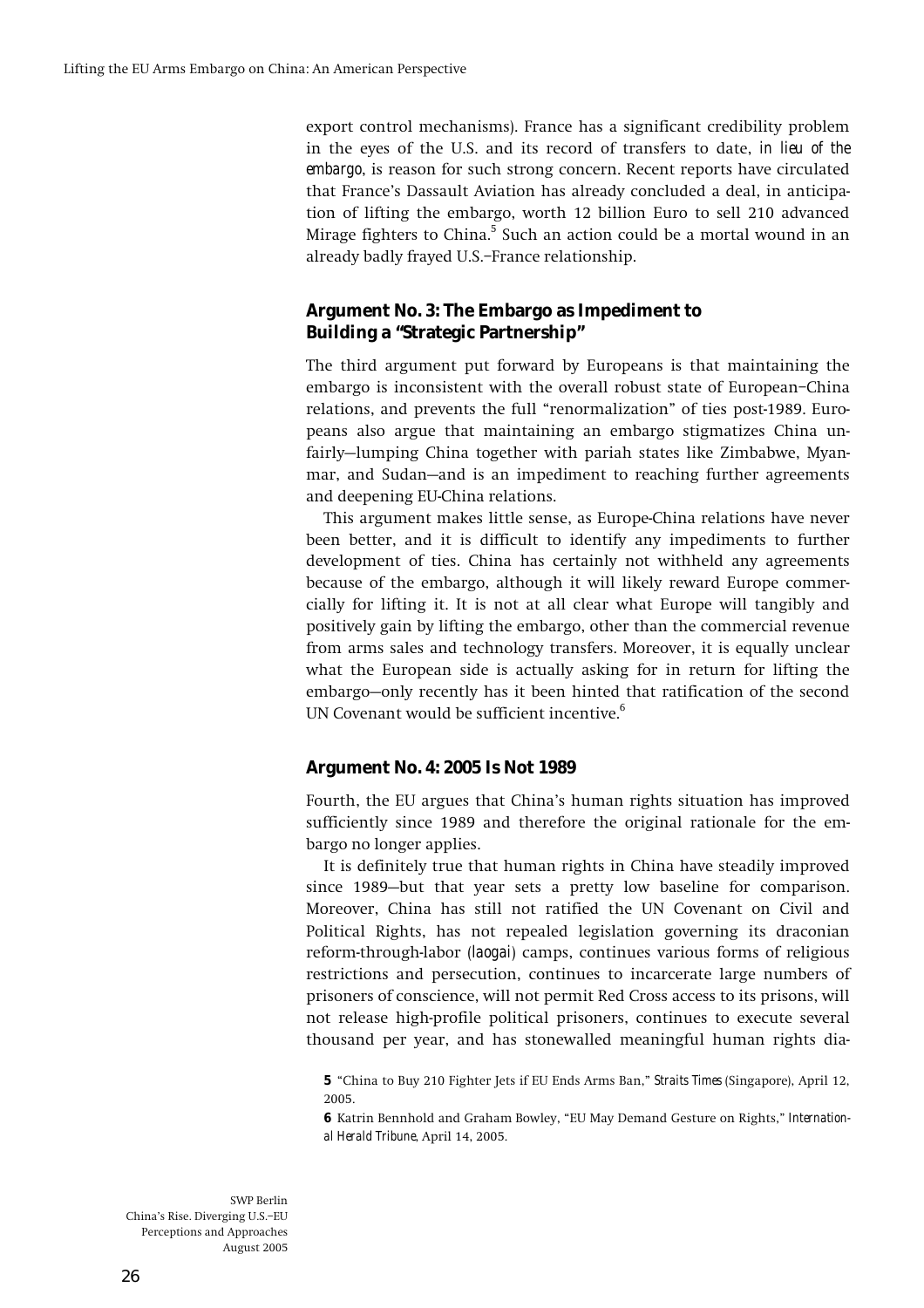**logues with Western nations over the past two to three years. The EU has publicly expressed its frustration with the stagnation, or retrogression, in**  China's human rights situation, by calling for "tangible improvements on the ground<sup>"</sup>-but Beijing has rebuffed such calls. Where, then, is the **human rights rationale for lifting the embargo?** 

**While the human rights situation in China has improved relative to 1989, there continue to be serious deficiencies and violations of global norms.** *Maintaining* **the embargo also sends a strong and unified political signal that the Chinese government itself has yet to come to terms with its actions of 16 years ago. There has been no official recantation of the lethal**  repression–far from it, as the government continues to claim it was a **necessary action to prevent its overthrow. Nor has there ever been a full accounting, or even acknowledgement, of the estimated**  $1,500-2,000$ **civilian deaths on June 4. The U.S. Government estimates that approximately 2000 individuals remain imprisoned from their participation in those events, with thousands more exiled abroad. Countless others had their lives and careers affected by their participation in the pro-democracy demonstrations.** 

# **Argument No. 5: The Embargo Does Not Impede China's Military Modernization**

**Fifth, in an interview with the** *Financial Times* **Franceís Minister of Defense Michele Alliot-Marie presented a new argument in favor of lifting the**  embargo: since "our [French] experts" tell her that China's domestic military industry will be capable of producing "exactly the same arms that we [France] have today within five years," maintaining the embargo is pointless and "...lifting it could be better protection for us than maintain- $\text{ing it.}^{7}$ 

**This is the most ludicrous rationale of all, and is premised on very faulty logic and intelligence. This judgment either reflects very poor intelligence and information or does not speak well of French weapons (the latter is not likely). With a few exceptions (ballistic missiles, inertial guidance systems, diesel propulsion, and a new generation of tanks), virtually all foreign experts on the Chinese military recognize that Chinaís indigenous**  military-industrial complex remains 10-20 or more years behind the state**of-the-art. Ms. Alliot-Marie and Franceís Ministry of Defense should consult any number of respected studies on the Chinese military to better inform themselves on this issue.8**

**It is indisputably clear that the** *lack* **of Chinese access to the Western arms market over the past 15 years (and longer) has demonstrably slowed Chinaís domestic arms manufacturing capabilities. Whatever modern** 

**<sup>7</sup>** "French Defense Minister Pushes Case to Lift EU Arms Embargo on China," *Financial Times***, February 16, 2005.** 

**<sup>8</sup> See, for example, David Shambaugh,** *Modernizing China's Military: Progress, Problems, and Prospects***, Berkeley: University of California Press, 2003; Council on Foreign Relations,**  *China's Military Power,* **New York: Council on Foreign Relations, 2004.**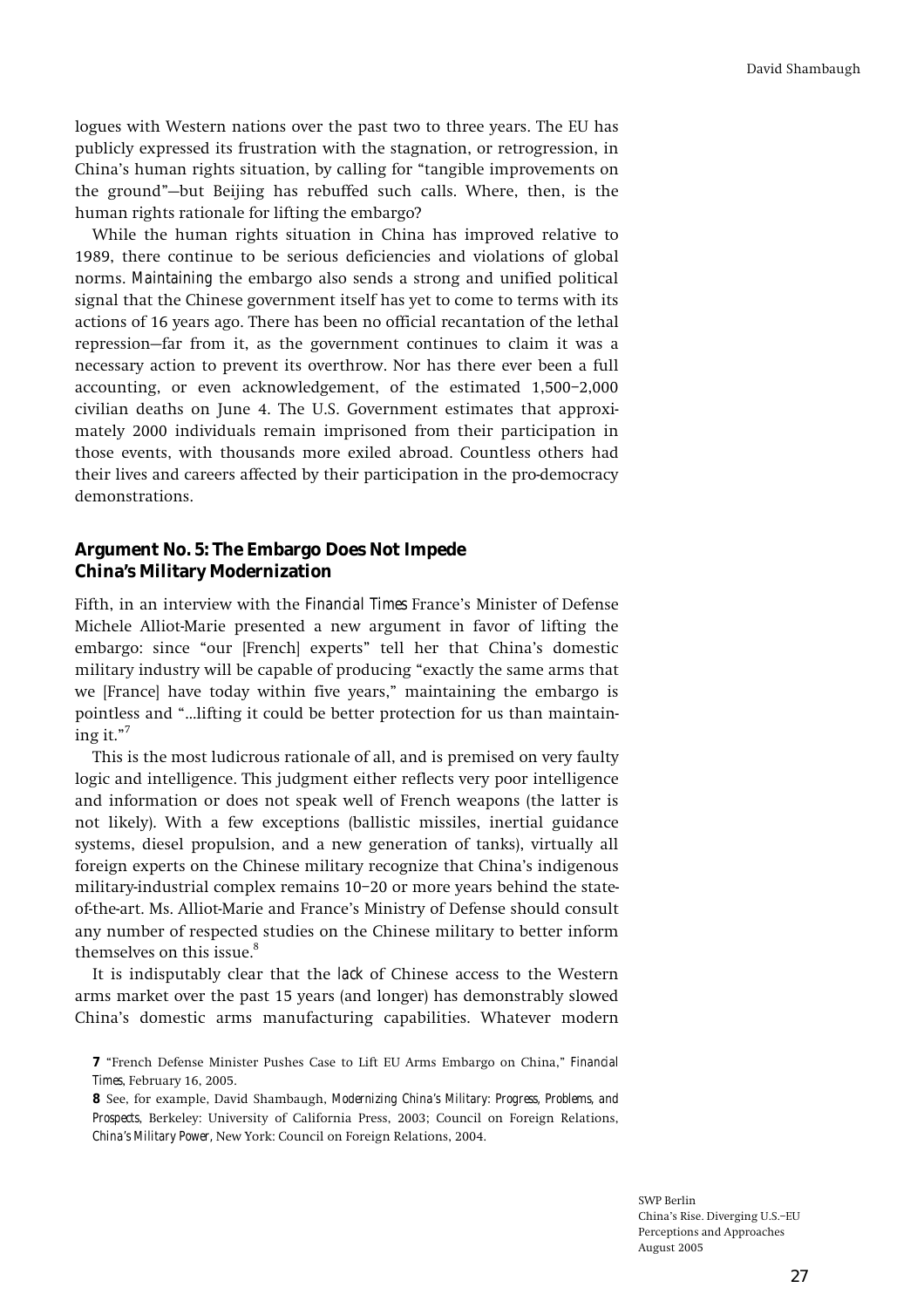**conventional weapons Chinaís military possesses have been sold to it by Russiaóbut are not manufactured in China. Even Russia has been very careful not to sell China the latest generation of its weaponry, nor has**  Moscow transferred the means of production to China-thus ensuring a **dependency on Russian spare parts and new systems. There is also a strong segment of the Russian military and strategic community that does not**  believe such sales are in Russia's own best national security interests-but **they continue in order to prop up the countryís financially-strapped defense industries (a similar rationale seems to be driving Franceís calculations).** 

# **Argument No. 6: The Train Has Left the Station**

**Finally, it is argued that the resolution adopted by the European Council on December 17, 2004, instructs Luxembourg to ìfinalize the welladvanced workî to lift the embargo during its presidency, but that when**  this occurs sales to China will not exceed current "quantitative or qualita**tive levels.î By this bureaucratic reasoning, the EU is mandated to lift the embargo and that there is nothing to worry about when this occurs.** 

**There is no good reason that European rethinking, prudence, and a desire not to aggravate trans-Atlantic tries further cannot stop, or at least**  retard, the lifting of the embargo. It is not yet a done deal—indeed there is **already evidence that such pragmatism and realism is prevailing. It will also be very difficult to enforce these ceilings in practice and to prevent individual member states from breaking the caps. The United States used precisely such language in the 1982 U.S.ñChina Joint CommuniquÈ**  concerning arms sales to Taiwan–the ceilings were never quantifiably **clear and were soon broken.** 

# **The Big Question**

**Thus, virtually all of the main arguments put forward by European officials and experts are unconvincing to Americans. They also defy strategic logic. At the end of the day, Europe must have a very clear answer to a simple question:** *why is it in Europe's strategic interest to help the Chinese military modernize***, and thus alter the military balance in Asia***?* **There is no justification. There is no doubt that the PLA is modernizing, but** *why is it in Europe's strategic interest to accelerate this process?* **It is incumbent on the EU to provide clear and convincing answers to these key and core strategic questions.** 

**More to the point, one does not hear Chinaís Asian neighbors clamoring for a strong Chinese military and the lifting of the embargo. Far from it. A PLA possessing real power projection capabilities is one of their worst strategic nightmares, as it would radically change and destabilize the East Asian security environment. This is also of deep concern to the United**  States–which, after all, has been the guarantor of East Asian security and **stability for half a century.**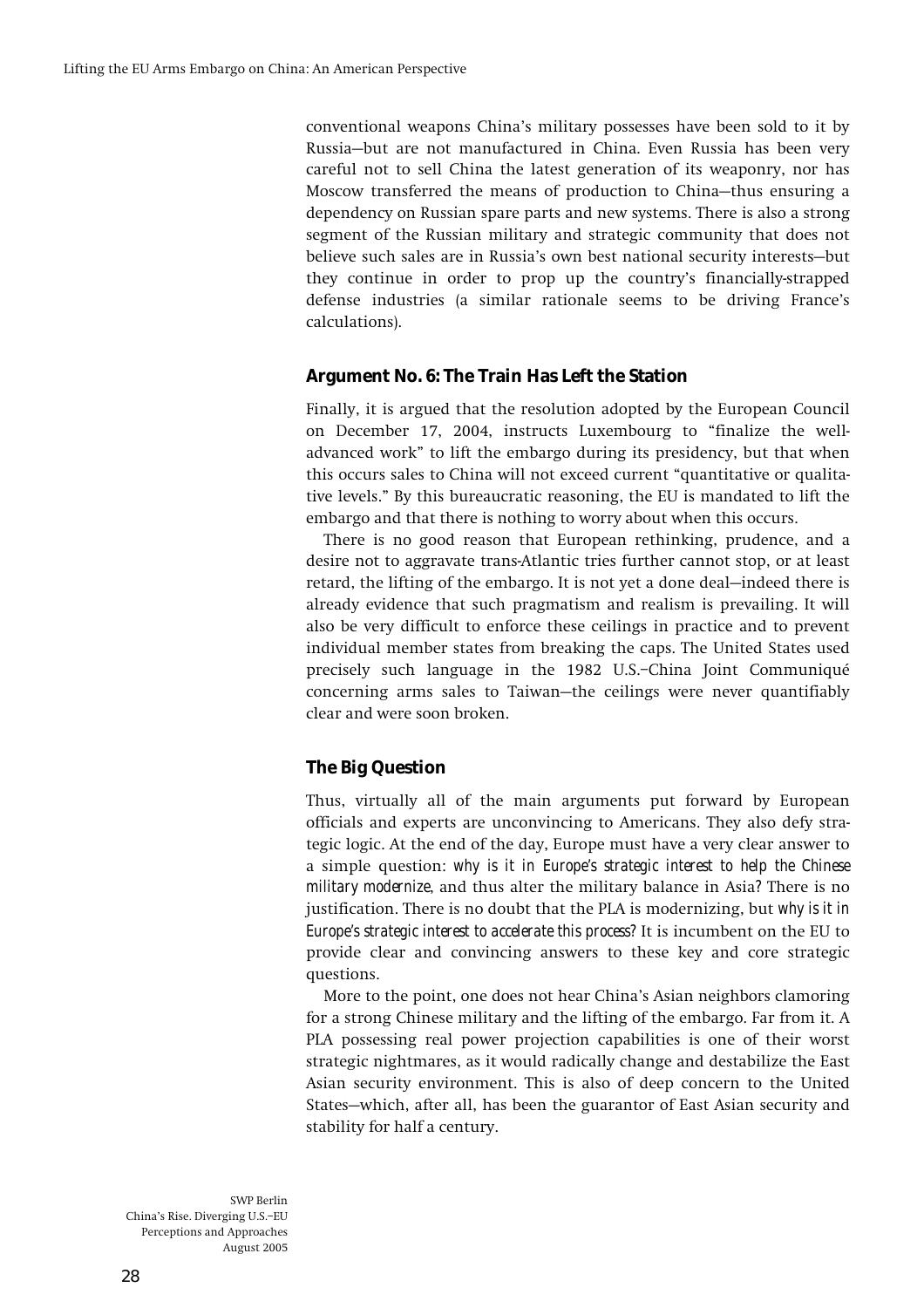**Yet, from the American perspective,** *none* **of these arguments touch the real issues: maintaining stability in the Taiwan Strait, the security of Taiwan, and preventing China from possessing European arms that might potentially used in battle against American forces.** 

In sum, lifting the arms embargo on China is very ill-advised-if any**thing it needs to be substantially strengthened. Both Europe and America can continue to enjoy robust relations with Beijing, while maintaining their respective arms embargoes. China will just have to live with it until Beijing comes to terms with its actions of 1989 and eliminates military pressure against Taiwan.**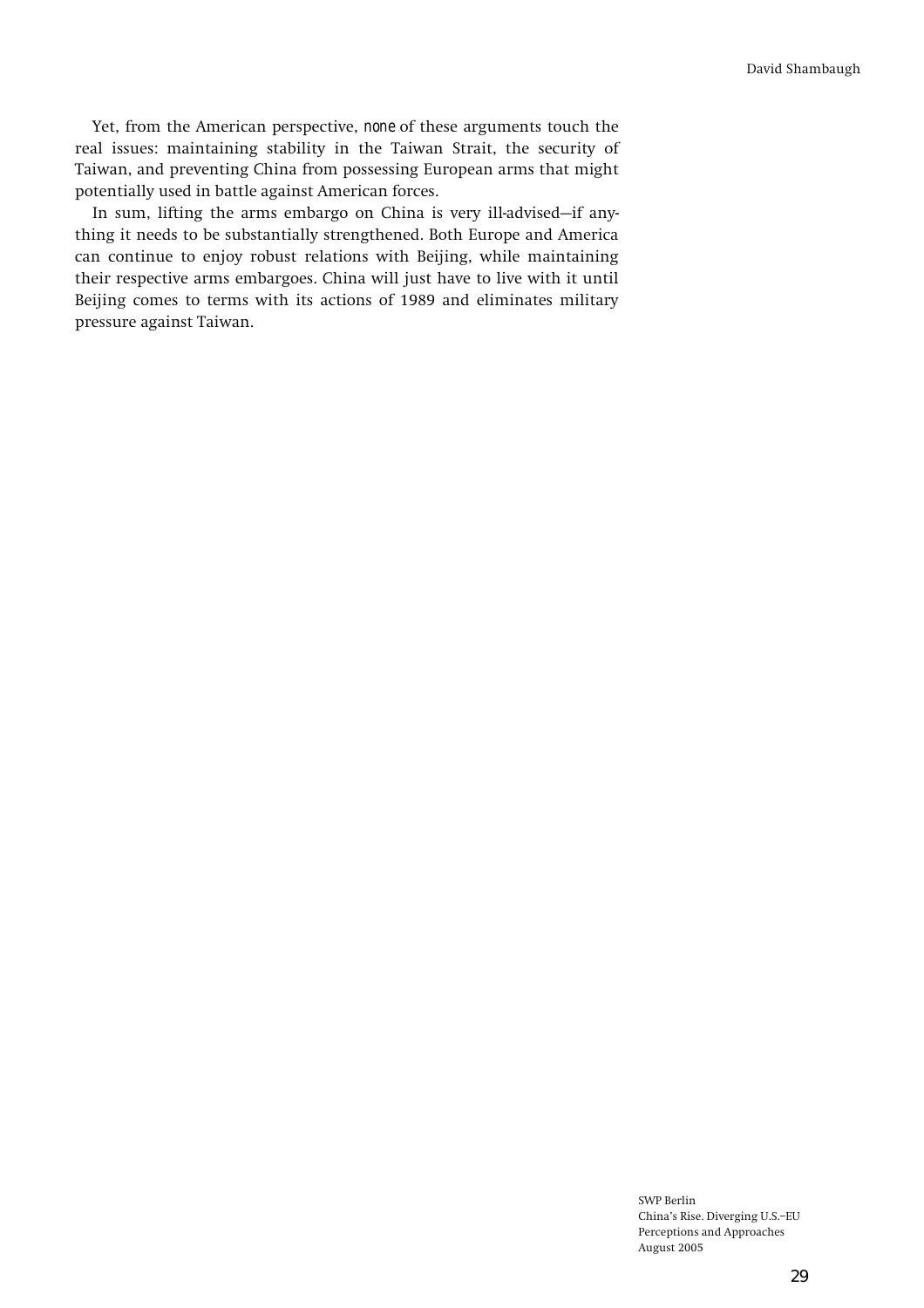# **Lifting the EU Arms Embargo on China. U.S. and EU Positions**

*Gudrun Wacker***\***

### **Preliminary Remarks**

**The plan of lifting the European arms embargo on China has been most strongly supported by the French President Chirac and the German Chancellor Schroeder and has led to growing criticism in the U.S. The U.S. sees lifting the embargo as a threat to its security interests in the region. The issue was especially troublesome at a time when the U.S. and Europe were trying to overcome the rift created by the war in Iraq. This paper was prepared for the first of the two trans-Atlantic conferences on American and European reactions to the rise of China. Therefore, it reflects the state of affairs in February 2005.** 

**In the meantime, the European Union has postponed the decision on lifting the embargo. There were several reasons for this: U.S. pressure and the prospect of U.S. sanctions certainly played a role. Even more impor**tantly, China passed an "anti-secession law" in March 2005 which under**lined Pekingís willingness to use ìnon-peaceful meansî should Taiwan declare independence. About one month later, large-scale and sometimes violent anti-Japanese demonstrations took place in some major Chinese cities; they were at least tolerated by the Chinese leadership. Both events provided welcome arguments to all those political forces within the EU which had not been in favour of lifting the embargo to begin with. And the proponents had to concede that if lifting the embargo was considered a symbolic act, such a gesture should not be made at a time when China demonstrated a rather self-assertive and aggressive attitude.** 

**The ensuing crisis of the EU itself over the ratification of the constitution and the budget stalled other projects already under way. Among these**  was the strengthening of the "Code of Conduct on Arms Exports" of the EU and the "toolbox" which was supposed to supplement it (see below). Their **finalization is the necessary prerequisite for lifting the embargo.** 

**All this does not mean that the embargo issue is dead. For instance, should China ratify the UN covenant on political and civil rights, as the EU has been requesting for a while, this could bring the issue back on the agenda of the EU. Since the EU still wants to go ahead with intensifying its**  relations with China, the embargo will be lifted sooner or later–after the **appropriate safeguards are in place. Therefore, even though there have been some important developments with respect to lifting the embargo since February 2005, the information and arguments presented in the following paper have not lost their validity.** 

**\* Stiftung Wissenschaft und Politik (SWP), Berlin.**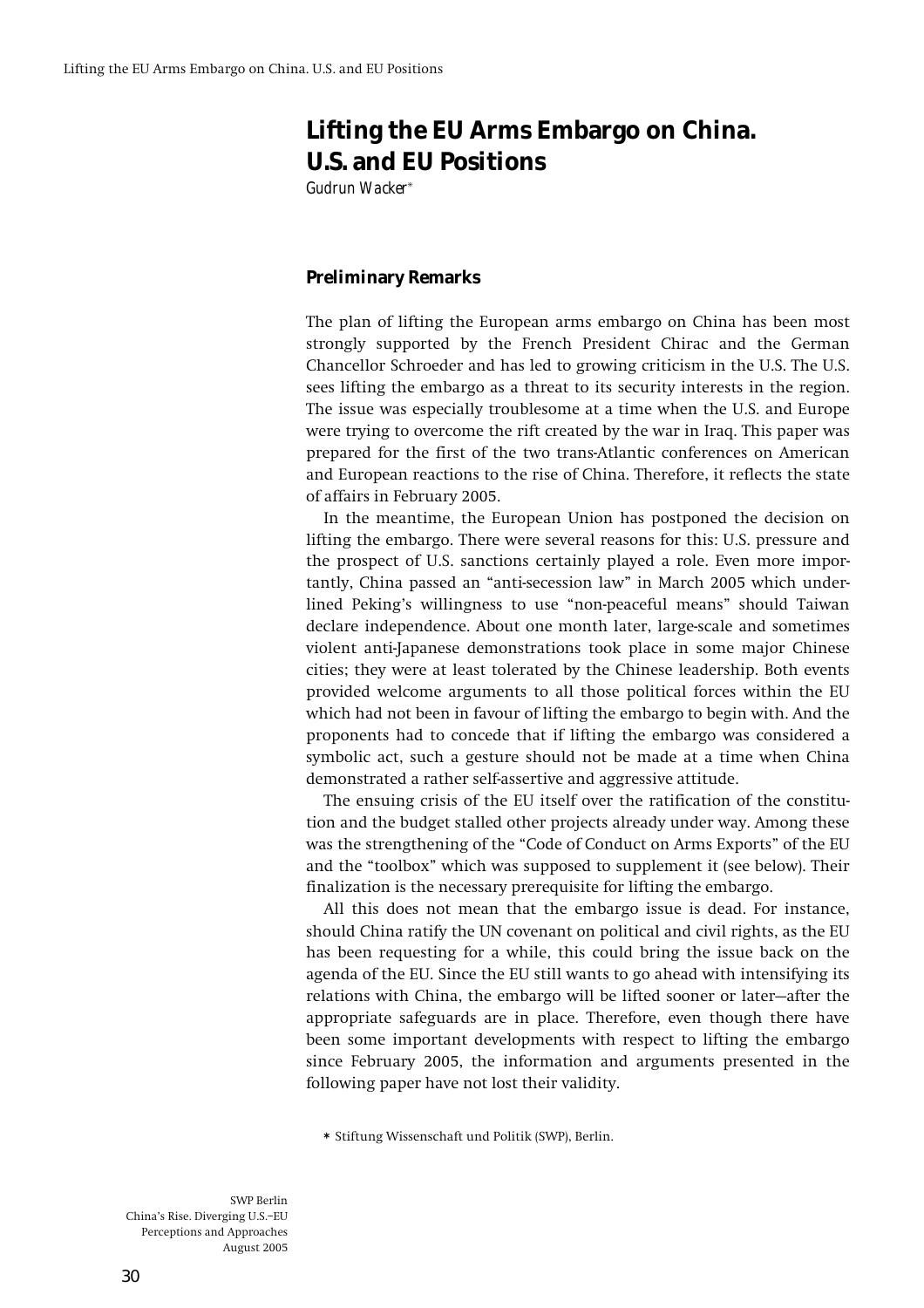# **The U.S. Position: Why the Embargo Should Be Kept in Place**

**A whole range of arguments have been raised by the U.S. (and less publicly,**  by Japan<sup>1</sup> and Taiwan<sup>2</sup> as well) against lifting the European arms embargo:

- ! **the human rights situation in China, which was the original reason for the arms embargo in 1989, has not fundamentally changed for the**  better-and some would even argue the situation has deteriorated over **the past few years;**
- ! **the U.S. and EU embargoes are complementary, and the Europeans should not break out of the common front with the U.S. on this issue;**
- ! **lifting the EU arms embargo will lead to a change in the balance-ofpower in the region in Chinaís favour, especially with respect to the situation in the Taiwan Strait (arms race, destabilization of the regional situation);**
- ! **lifting the EU arms embargo could in the future lead to a situation where U.S. soldiers are confronted with weapons produced by NATO**  allies–military conflict over Taiwan is the most likely scenario of a con**frontation between China and the U.S.;**
- ! **the Russian Federation will drop all restrictions on arms sales to China out of fear of European competition on the Chinese market;**
- ! **lifting the EU arms embargo will lead to cooperation between European and Chinese defence industries; this could in turn lead to sensitive U.S. technology falling into the hands of China;**
- ! **Chinaís record of proliferation is still unsatisfactory, so European arms and technology could be transferred from China to states of concern or third parties;**
- ! **the EU defence industry will become more competitive by selling arms to China and this will threaten the dominant position of U.S. industries;**
- ! **finally, it has been argued that by lifting the embargo the EU is giving away much too cheaply a powerful instrument to get concessions from**  the Chinese–in fact, the EU gets nothing in return. Thus, the EU is **acting against its own interest.**

**In general, the U.S. side considers the restrictions on arms exports of the EU which will apply after the European embargo is lifted as insufficient because they are not legally binding. For the reasons listed above, the U.S. government and even more so members of both political parties in Congress are strongly opposed to the EU taking this step. From the American perspective, the Europeans once again seem to be driven by greed: shortterm profits are given priority over the legitimate security interests of**  Europe's allies.

**1 See e.g. remarks of the Japanese Foreign Minister Nobutaka Machimura during the visit of British Foreign Secretary Jack Straw in January 2005, Agence France Press, January 20, 2005, cited from** *Napsnet Daily Report* **(Email), January 20, 2005.** 

**2 Taiwanís Vice-Minister of Foreign Affairs, Michael Kau, visited several European countries in January 2005 to explain Taiwanís concern about the anti-secession law and the**  lifting of the embargo. See "Kau seeks support against China's law," *Taipei Times* (online), **January 20, 2005, p. 4.**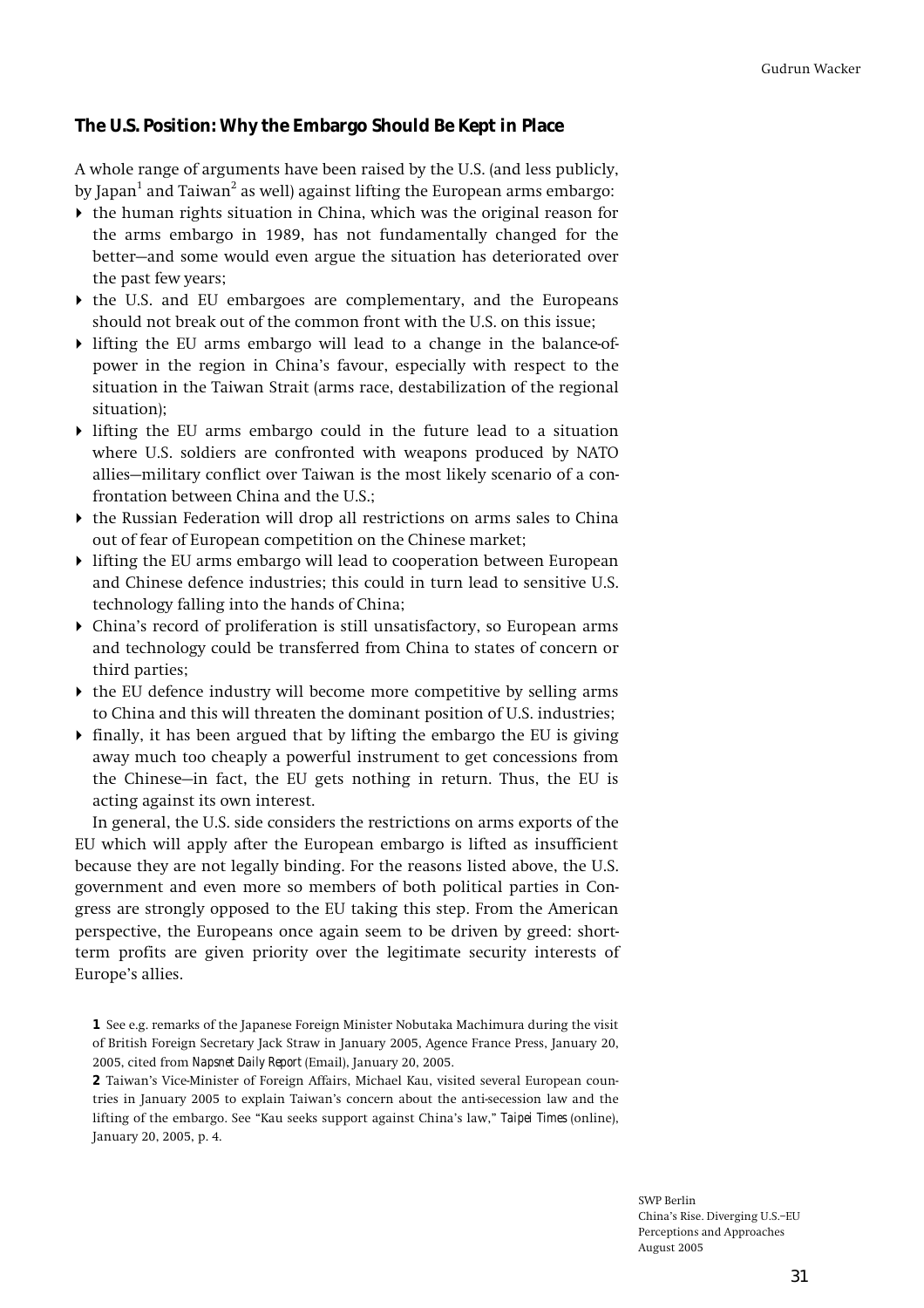**Most of the U.S. arguments listed above are based on the assumption that at least some EU member countries will increase arms sales to China immediately after the embargo has been lifted and that economic gains from these sales are in fact the prime motive behind lifting the embargo. In contrast to the outlined American position, EU officials and political leaders of member states stress that there is no intention on the EU side to increase arms transfers to China.3 They argue that lifting the embargo would be mainly a symbolic step. But how can this be guaranteed? Which safeguards will be in place after the embargo is lifted?** 

# **The European Position: Effectiveness of the Embargo and the Code of Conduct**

**Before addressing the question of the EU Code of Conduct on Arms Exports4 which is the major European instrument to control arms exports, it should be made clear that there are major differences between the U.S. arms embargo on China and the European one:** 

- ! **The U.S. arms embargo on China was made public law in early 1990, while the EU embargo was merely a political declaration of the heads of state of the European Community at their summit in Madrid in June 1989 (which falls into a time well before the Common Foreign and Security Policy of the EU was on the horizon). Therefore, the U.S. em**bargo is legally binding, while the EU's is not.
- ! **The U.S. embargo refers to the U.S. Munitions List, while the EU embargo is not specified in its scope. Rather, the interpretation of scope and the implementation of the embargo were left to the individual member states. In the late 1990s, the UK and France came forward with**  their respective interpretations of the embargo<sup>5</sup>. The embargo has lost **more and more of its effectiveness ever since.**
- ! **While the U.S. munitions list also includes dual-use items, such items**  are not addressed by the European embargo. It simply refers to "an **embargo on trade in arms with Chinaî.6**

**3** See official statement of the European Council in December 2004: "It [the European **Council] underlined that any result of the decision [to lift the arms embargo] should not be an increase of arms exports from EU Member States to China, neither in quantitative nor in qualitative terms.î Council of the European Union, Brussels European Council, 16/17 December 2004,** *Presidency Conclusions* **(16238/1/04 REV 1), http://ue.eu.int/ueDocs/ cms\_Data/docs/pressData/en/ec/83201.pdf. The remarks of French Defence Minister Michele Aillot-Marie in February 2005 in the** *Financial Times* **contradict these declared**  intentions of the Council. See "France urges end to China arms embargo," *Financial Times*, **February 15, 2005, p. 1. According to other comments from the French government, this statement reflected the personal position of the French defence minister.** 

**4 Council of the European Union:** *EU Code of Conduct on Arms Exports***, 8675/2/98, June 5, 1998, http://ue.eu.int/uedocs/cmsUpload/08675r2en8.pdf.** 

**5 See SIPRI website: UK statement: http://www.sipri.org/contents/expcon/euchiuk.html; French statement: http://www.sipri.org/contents/expcon/euchifra.html.** 

**6** European Council: "EU Declaration on China," Madrid, June 26-27, 1989, http:// **projects.sipri.se/expcon/euframe/euchidec.htm.**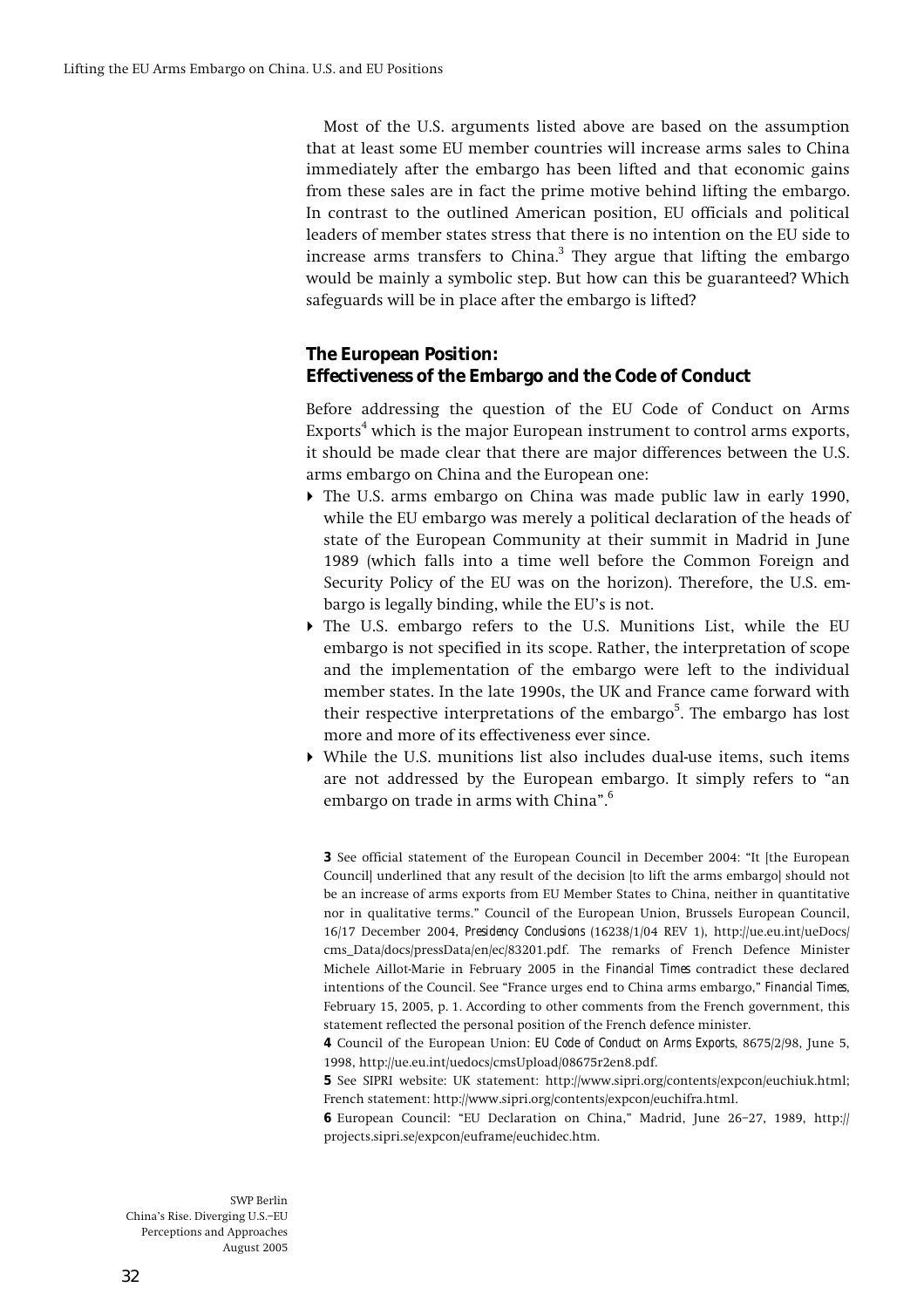Several other factors should also be mentioned: First, the EU's "Common **Foreign and Security Policyî (CFSP) is a work in progress. Therefore, the EU is not yet a fully-fledged foreign policy actor and it can not decide and act on behalf of the member states in this realm. Concerning foreign and security policy, the relevant actors are still the member states. For example, every member state has its own national laws on export controls. In the case of Germany these laws are quite strict. Even if the embargo on China falls, these national export controls will still be applicable.** 

**Second, there are provisions on the EU level already in place that are at least as binding as the embargo:** 

**The ìEU Code of Conduct on Arms Exportsî was finalized in 1998 and constitutes an effort to unify and harmonize arms export policies of the member countries and to prevent undercutting. Although the Code of Conduct is not an EU law7 , it is an elaborate,** *politically* **binding instrument. The Code sets up eight criteria which have to be taken into consideration**  before an export license for military goods is granted–the human rights **situation in the recipient country and regional peace and stability are two**  of these criteria–and it also established mechanisms for reporting and **mutual consultation between member countries. Annual reports on the performance under the Code of Conduct have been published and improved over the years. These publications not only contain lists of export licenses granted and refused broken down by recipient country, but also**  aim at further improving the Code by establishing "best practices" and **pointing to issues that need to be addressed in the future. The EU consid**ers its Code of Conduct as "the most comprehensive international arms exports control regime."<sup>8</sup>

**In light of a possible future lifting of the embargo on China, it is important to note that a review process of the Code of Conduct was initiated in December 2003. This review process is almost finished and a revised and strengthened Code could be finalized in the coming months (i.e. spring 2005). This revision comprises several dimensions:9**

! **A consensus has been reached to include** *new elements* **in the Code: arms brokering<sup>1</sup><sup>0</sup> , transit/transhipment, licensed production overseas, in-**

**7 Weapons were excluded from the Common Market under the Treaty of Rome. In contrast, there is an EU regulation for the export of dual-use goods:** *Regulation (EC) No. 149/2003 of 27 January 2003 amending Regulation (EC) 1334/2000 with regard to intra-Community transfers and exports of dual-use items and technology***, OJ L 30 of February 5, 2003, http://europa.eu.int/ comm/trade/issues/sectoral/industry/dualuse/docs/reg149\_2003en.pdf.** 

**8 See Council of the European Union,** *Sixth Annual Report on the Implementation of the Code of Conduct***, November 11, 2004, 13816/04. In addition to the now 25 member states of the EU, Norway, Romania, Iceland, Bulgaria, Canada and Croatia declared that they share the objectives of the Code and aligned themselves with its criteria and principles. All annual reports on the Code can be found on the SIPRI Website under http://www.sipri.org/ contents/expcon/annrep.html.** 

#### **9** See *Sixth Annual Report*, pp. 7-9.

**10 The June 2003 Common Position on the control of arms brokering is to be included in the revised Code of Conduct (problem: not all countries have national laws on arms brokering).**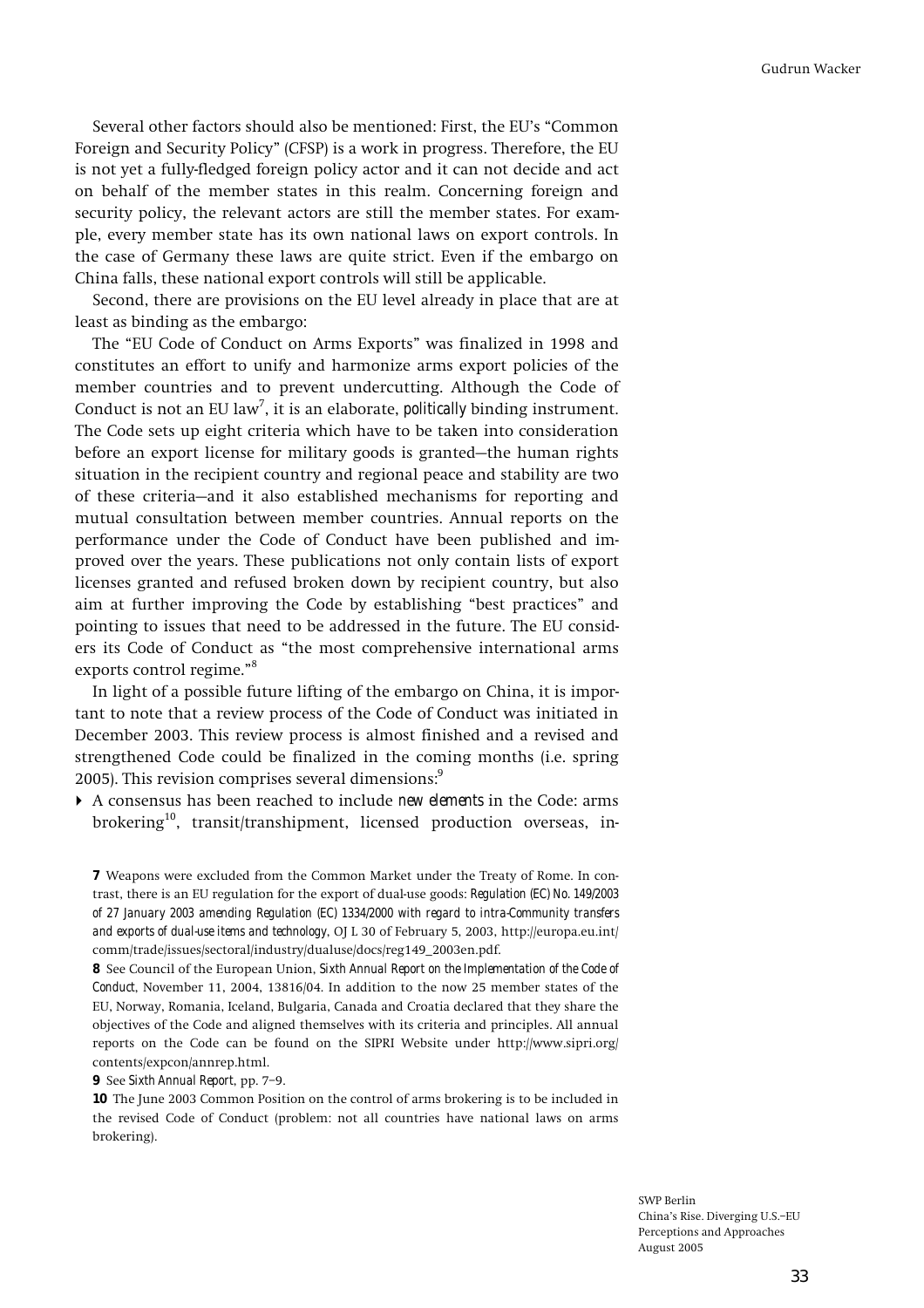**tangible transfer of software and technology, end-user certification and national reporting.** 

- **A** revised version of the "User's Guide" providing *quidelines for the implementation* **of the Code of Conduct was published in December 2004.<sup>11</sup>**
- ! **Temporary procedures are under discussion that would apply to countries if the EU decides to lift an existing arms embargo (ì***toolbox***î to supplement the Code of Conduct)<sup>1</sup><sup>2</sup> .**
- ! **A stronger role is ascribed to the European Parliament** *(rapporteur)***.**
- ! **Exchange on denials of export licences with candidate countries for EU membership and countries outside the EU (first country: Norway) has been initiated.**
- ! **Reporting has been further harmonised (references to Military list numbers<sup>1</sup><sup>3</sup> are supplied if available) which will lead to more systematic and transparent tables.**

**In sum, the process triggered by the European debate about lifting the embargo on China has had positive effects that go beyond the question of**  China (strengthened Code, closing of loopholes, "toolbox," exchange with **countries outside the EU). Moreover, due to the latest EU expansion in May 2004, new member states like the Czech Republic had to commit to the Code of Conduct. All these measures should lead to improved controls and more transparency in arms exports than before.** 

# **Why Lift the Embargo?**

**On the political level, the EU argues that China has come a long way since 1989. Although grave deficits with respect to the human rights situation remain, there has been progress in some fields. Major concerns for the European side are labour camps, the number of death sentences, administrative detention, minority and religious rights (Tibet, Xinjiang, Christians).** 

**The EU sees the rise of China, its growing economic and political weight, as an opportunity and challenge, as a process that should be accompanied**  and supported from the outside. Engagement on every possible levelbilaterally and multilaterally-is seen as the best chance to bring China as **a responsible player into the international community. In view of the commonalities identified (multilateralism, UN and international regimes) the EU views China as a future strategic partner. (Admittedly, France** 

**<sup>11</sup> Council of the European Union,** *User's Guide to the European Union Code of Conduct on Exports of Military Equipment***, 16133/1/04, December 23, 2004, http://ue.eu.int/uedocs/ cmsUpload/st16133-re01en04.pdf.** 

**<sup>12</sup> See** *Sixth Annual Report***, p. 4. There is no information yet on the specific provisions of**  this "toolbox."

**<sup>13</sup>** EU Common Military list categories: See *Sixth Annual Report*, pp. 12-13. The revised *Common Military List of the European Union* **(November 17, 2003) to which the Code of Conduct refers to can be found at http://europa.eu.int/eur-lex/pri/en/oj/dat/2003/ c\_314/ c\_31420031223en00010026.pdf.**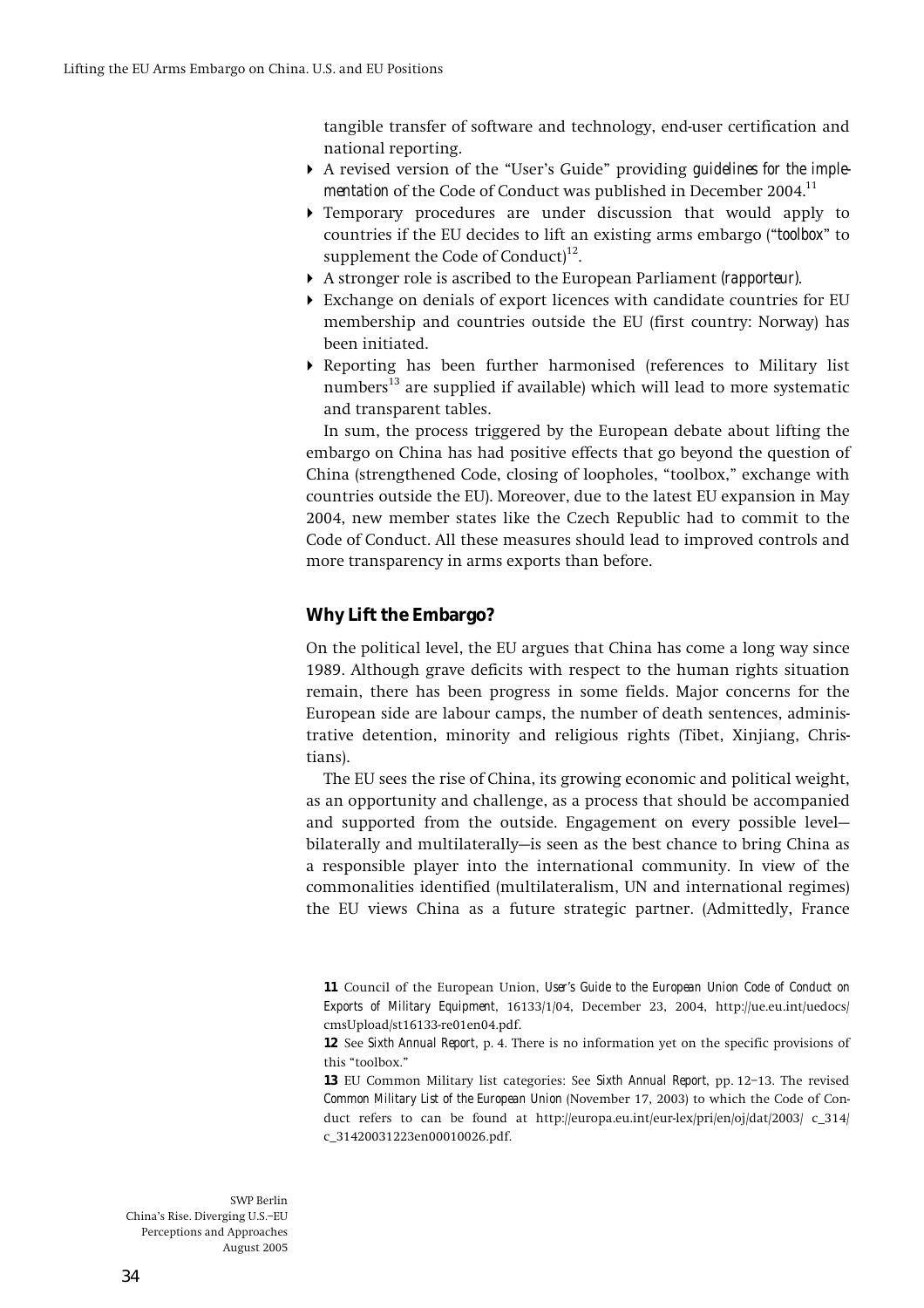identifies slightly different commonalities with China-multipolarity as a **counterweight to the United States.)** 

**As a future strategic partner, it does not seem appropriate to put China**  into the same category as Zimbabwe or Burma/Myanmar–countries that **are also subject to an arms embargo. Getting rid of the arms embargo is seen as the last step of normalizing relations with China rather than as a reward for anything. (This is reflected on the Chinese sideís interpretation of the embargo as political discrimination.) The EU wants to move on with its relationship with China and sees lifting the embargo as a necessary measure on the way forward.** 

**Therefore, from the EU perspective lifting the embargo is mainly a symbolic move without practical implications for arms sales. If this is the case, the EU can hardly use this move to extract substantial concessions from China. However, the EU and governments of several member coun**tries have been communicating to China that it would be helpful—albeit not a precondition–for lifting the embargo if China would, for example, **ratify the International Covenant on Civil and Political Rights.<sup>1</sup><sup>4</sup> The EU Parliament and national parliaments in several countries voted against lifting the embargo until more substantial progress in the human rights situation becomes visible.<sup>1</sup><sup>5</sup>**

#### **Towards a New Transatlantic Rift?**

Has the EU–as Jack Straw stated–simply been unable to communicate that **lifting the embargo is not about exporting arms and military technology to China? Are the different standpoints on both sides of the Atlantic only due to misunderstandings? That might be part of the problem, but it is hardly all of it.** 

**There seems to be a general attitude on the American side that the EU embargo should not be lifted under any circumstances whatsoever. The conditions for lifting the embargo and the timing only play a very marginal role for the American position. Lifting the European embargo seems only acceptable to the U.S. if she herself deems it wise to take the initiative to lift her own embargo. If this interpretation is correct, nothing that the Europeans do to strengthen the Code of Conduct or introduce other safeguards will change the U.S. position. The Europeans certainly would like to satisfy all sides involved, but this might not be possible.** 

**Some ideas have been brought up to solve the situation: One is that the U.S. draws up a list of items and equipment that they do not want the Europeans to export to China. Another proposal is to include Japan in such consultations between the EU and the U.S.<sup>1</sup><sup>6</sup>**

**16** See "EU and US seek to defuse China arms embargo tensions," *Financial Times*, February **1, 2005, p. 6.** 

**<sup>14</sup> China signed the Covenant in 1998, but has not ratified it yet.** 

**<sup>15</sup> Parliaments have, however, no part in the decision to lift the embargo.**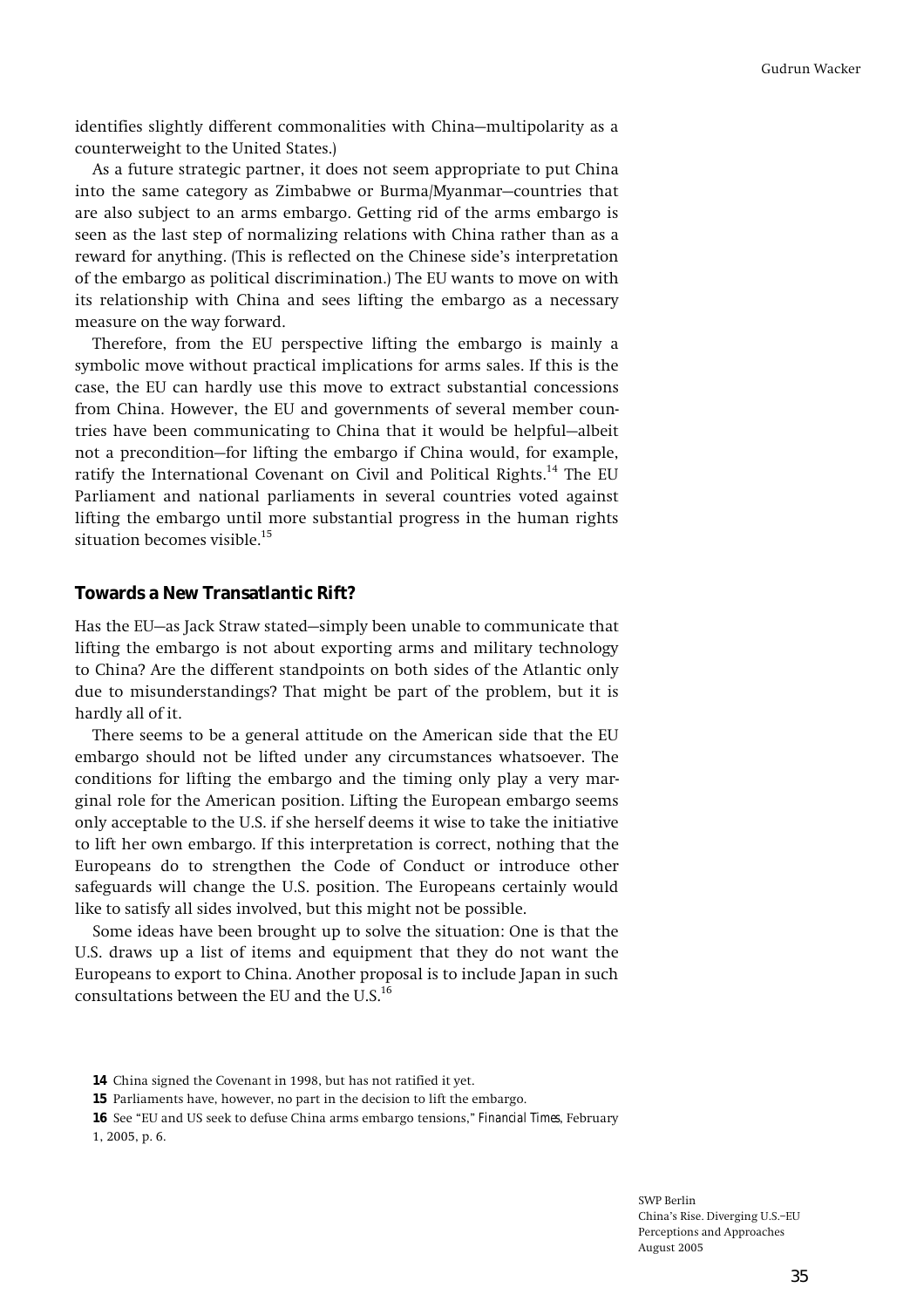**Any such solution would, however, require that the U.S. acknowledges and respects the EU attempts at establishing an efficient common arms export regime guided by European foreign policy interests.**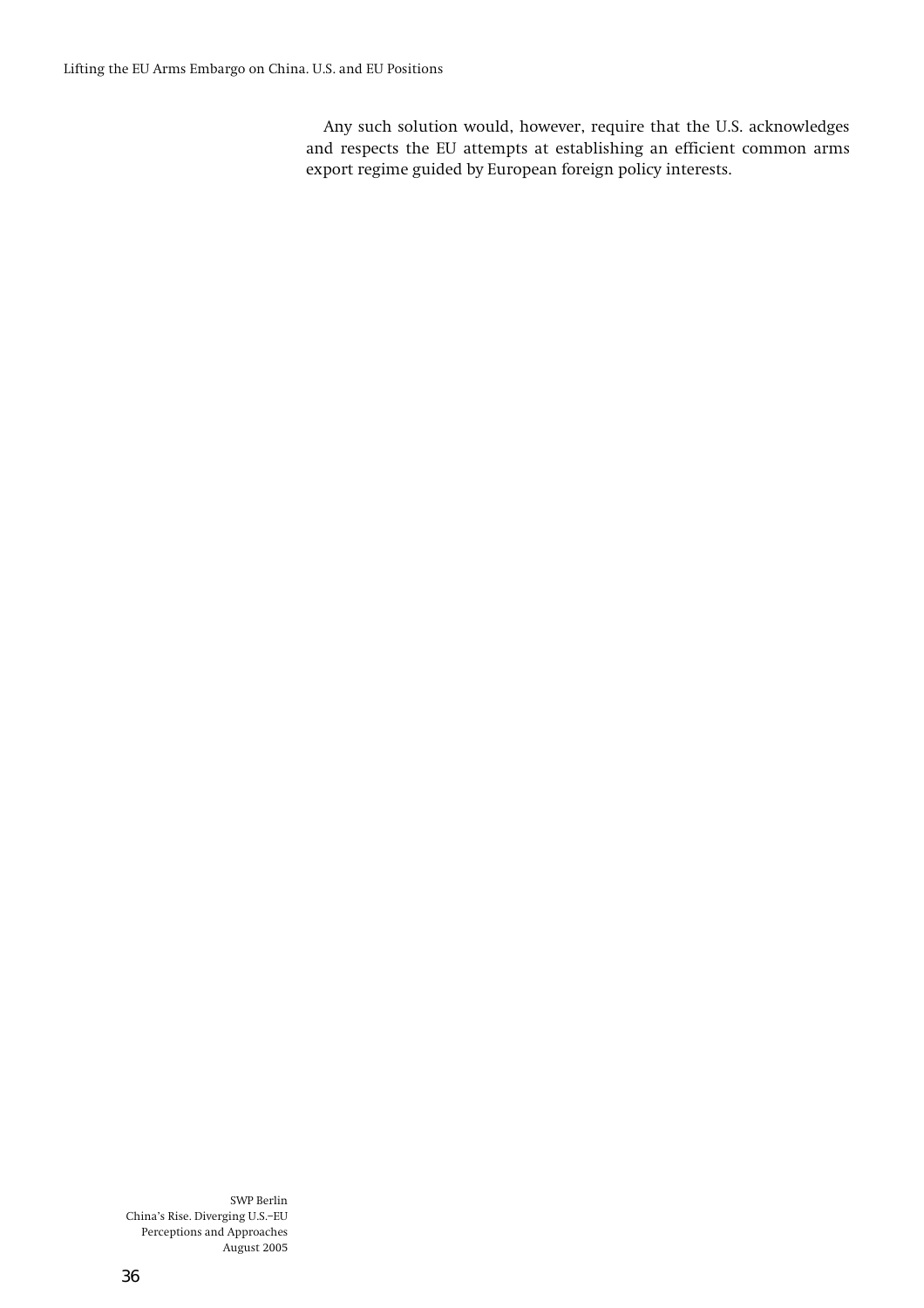# **History Meets Strategy: Understanding U.S. Perspectives on the Taiwan Issue**  *Derek J. Mitchell***\***

For better or for worse, the issue of Taiwan remains at the heart of U.S.– **China relations and U.S. China policy, and likely will stay so for many years to come. The impasse across the Taiwan Strait serves as one of the most dangerous flashpoints in the world, threatening to incite military conflict between two nuclear powers. To the outsider, one may reasonably ask both why China cares as much as it does about Taiwan, and even more so why the United States cares so much about this island off Chinaís coast. Indeed, why does Washington continue to adhere to a policy that, given the clear resonance the issue has in Chinaís national sensibilities, antagonizes the Chinese people, prevents any real breakthrough in bilateral relations, and likewise chances a military conflict with the most important rising power in the world? The following paper attempts to briefly outline the U.S. perspective on the Taiwan issue, particularly the historical context of U.S. interest and involvement in both China and Taiwan over the past century, and the development of U.S. Taiwan policy over many decades through hot and cold wars alike.** 

### **Historical Context**

**U.S. involvement and interest in China as a whole began tentatively in the late 18th century with the establishment of limited trade ties. Relations gained momentum upon the opening of Chinese territory and society more widely to the world under aggressive European pressure in the mid-19th century. However, during this period and extending into the first**  decades of the 20<sup>th</sup> century, the United States gradually came to see China **as a source not only of economic but also of spiritual opportunity. Christian missionaries began to arrive in an effort to save 800 million souls, to**  do good works, and to bring "enlightened" Western ways to a vast new **frontier. In the process, news about China was transmitted back to the United States through U.S. churches, which increased interest and awareness of Chinese affairs within U.S. society.** 

**It was in this context that the United States established a connection to Chiang Kai-shekís China of the 1930s. A missionaryís son, Henry Luce of**  *Time Magazine***, used his magazine to tout Chiang and his US-educated Christian wife Soong Mei-ling (Madame Chiang) as the one hope for the development of a modern, Westernized and Christian China that kept**  both "warlordism" and atheistic communism at bay. America's connection **to China, and in turn Chiang, increased with the publication of Pearl** 

**<sup>\*</sup> Center for Strategic and International Studies (CSIS), Washington, DC.**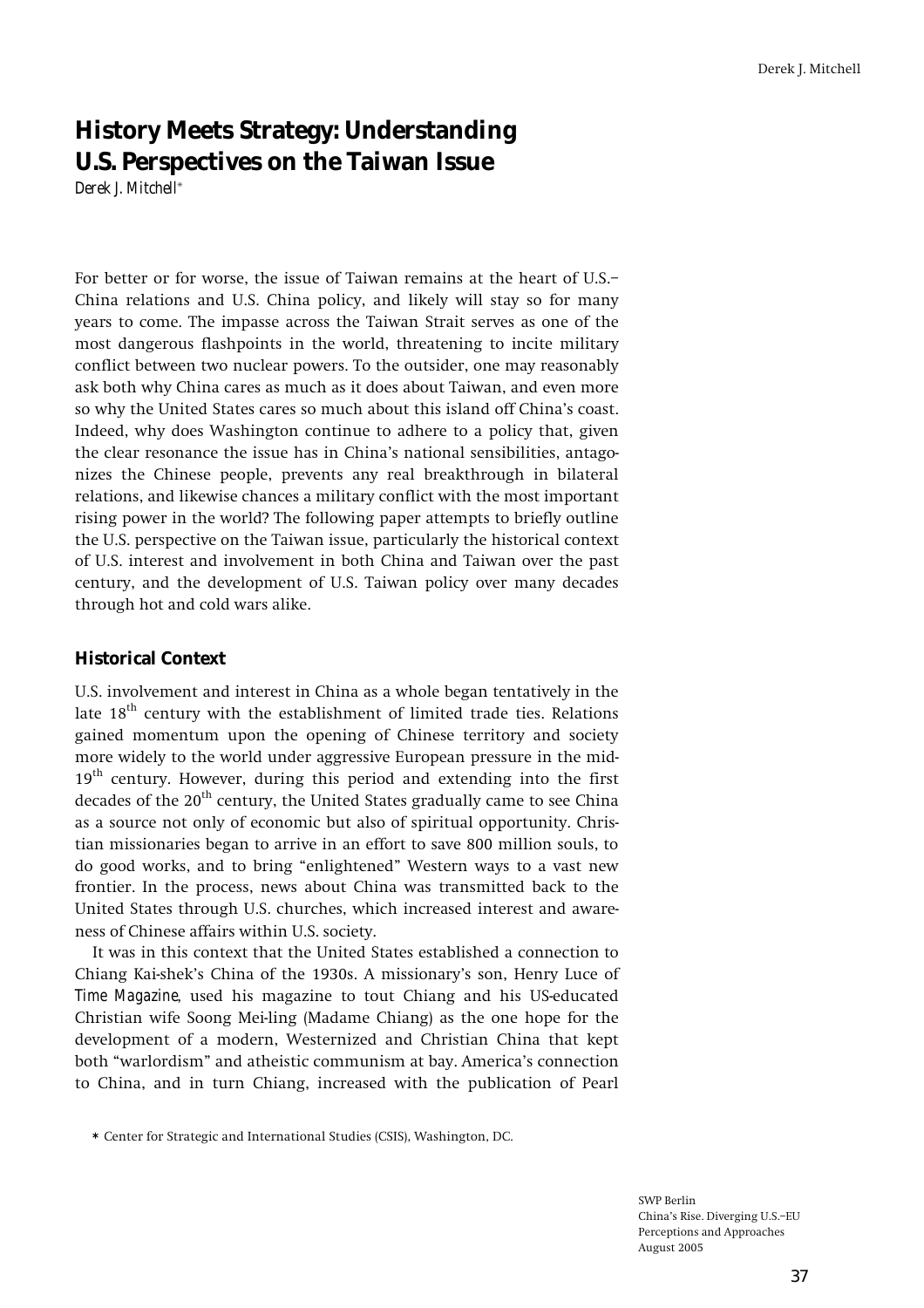**Buckís 1930ís novel (and later movie)** *The Good Earth***, in which Americans projected their Depression-era struggles to Chinaís age-old hard-scrapple conditions, and solidified further after Pearl Harbor in 1941 when the United States and China found themselves allies against a common Japanese enemy. A triumphant visit by Madame Chiang to the United States during the war, during which she addressed a joint session of Congress in flawless English, solidified the Chiangs as Chinaís hope in the American psyche.** 

**Thus when Chiang succumbed to communist military and political pressure and fled to Taiwan with his Nationalist (Kuomintang) government in 1949, many in the United States were stunned and angered.<sup>1</sup> Combined with increasing concern about the new threat of international communism in the aftermath of World War II, the start of the Cold War, and the**  imperatives of U.S. domestic politics, the refrain of "Who Lost China?" **became a heated cry in U.S. policy and partisan circles. Minority Republicans, including senators from McCarthy to Knowland (known as the ìSenator from Formosaî), were seeking an issue with emotional resonance in the United States to undermine Democratic control of both the presidency and Congress as the 1950s dawned. They vilified the Truman Administration and China hands in his State Department for allowing communism to expel an old ally and end the long-standing U.S. project to change China.** 

**In fact, the State Department had completed an internal white paper by August 1949 that placed responsibility on Chiang and his Kuomintang**  regime for "losing" China, and by 1950 had decided that, despite its **concern about communist victory on the mainland, the United States was in no position, militarily or otherwise, to prevent Maoís forces from finishing the job by taking Taiwan. This posture changed, however, when North Korea attacked South Korea in June 1950 to start the Korean War, which highlighted the perceived need to demonstrate U.S. commitment to defend against aggressive communist expansion (although largely with**  Europe—and by extension the Soviet Union—in mind). The U.S. government **placed its 7th Fleet in the Taiwan Strait to prevent both the Chinese communists and Chiangís Nationalists from taking advantage of the situation to take provocative action while the United States was engaged to the north. The result of this change in the strategic situation led to the estab**lishment of a formal anti-communist U.S.-Republic of China (on Taiwan) **alliance in 1954 that lasted 25 years through the height of the Cold War, and further tied the United States strategically and emotionally to the people on Taiwan.** 

**Indeed, U.S. domestic politics and the Taiwan issue remained the primary obstacles (at least from the U.S. side) of normalization between the United States and the communist mainland. During the Eisenhower** 

**1 Others had less sympathy for Chiang and his governmental allies in the mid- to late 40s given its egregious corruption, malfeasance, brutality, and failure to curb lawlessness and rampant inflation in the aftermath of the war. To these observers, Chiang had simply**  failed to maintain China's fabled "mandate of heaven" and thus deserved his fate.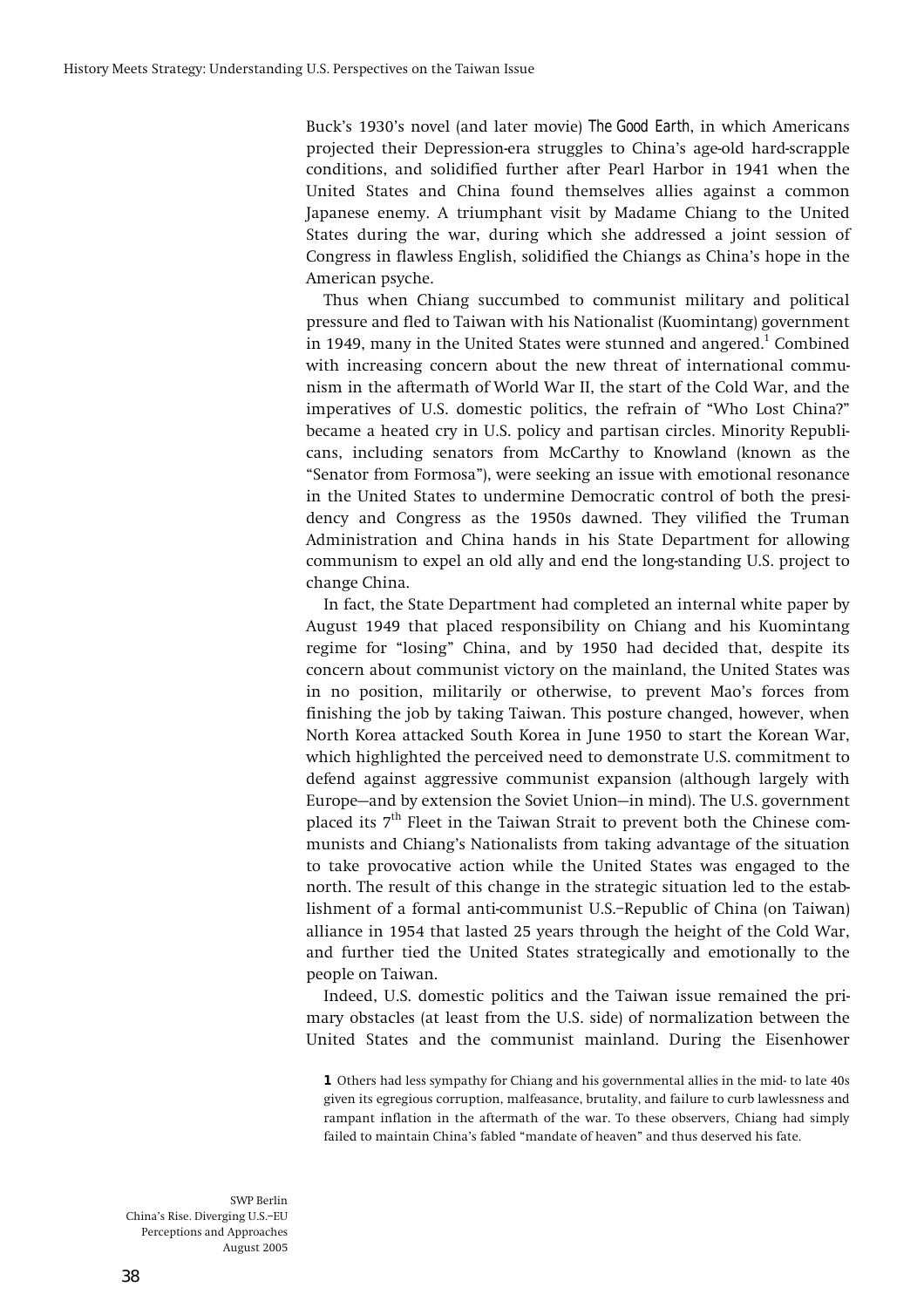**presidency, two small islands just off mainland shores but still controlled**  by Taiwan–Quemoy and Matsu–became the scene of tense, military stand**offs between the United States and the Peopleís Republic of China (PRC) where U.S. use of nuclear weapons to demonstrate U.S. commitment to preventing communist aggression was discussed. In 1963, President Kennedy commented to a leading U.S. senator that he wanted to normalize relations with the PRC but would have to wait for a second term given the political sensitivities involved. It took staunch anti-communist Richard Nixon to break the impasse with the PRC, but even then how to handle the Taiwan issue held up establishment of formal diplomatic relations for seven years thereafter before Jimmy Carter was able to quietly conclude an agreement that took effect on January 1, 1979. The diplomatic agreement required that the United States not only end its diplomatic relationship with the ROC in Taiwan but also withdraw its troops and sever the U.S.ñ ROC military alliance.** 

However, Congress's traditionally strong commitment to Taiwan emer**ged again in the wake of this sudden blow to the ROC on Taiwan. The**  Taiwan Relations Act (TRA) mandated the establishment of "unofficial" **relations with Taipei, and proclaimed a rather broad if undefined commit**ment to Taiwan's defense and well-being.<sup>2</sup> Remaining loyal to the legacy of **decades of allied relations and emotional connection to the Chinese Nationalists remained important to many in the United States, particularly in the conservative camp.** 

### **The 1990s: New Factors in U.S. Perspectives on the Taiwan Issue**

**In the late 1980s and 1990s, a critical new development emerged with lasting impact on U.S. perspectives on the Taiwan issue: the establishment of Taiwan democracy. In 1987, the traditionally authoritarian Kuomintang government lifted martial law, and over the next several years steadily introduced civil liberties and democratic processes to the island. With this development, not only did the political landscape on the island change with the rise of indigenous Taiwanese voting power, complicating the cross-Strait divide, but U.S. popular commitment to the island also became stronger as American values entered the mix. Although U.S. commitments to Taiwan security clearly predated political reform on the island, the importance in the American mind and to U.S. political calculations of**  Taiwan's democratic development cannot be overestimated.

**Another phase in U.S. perspectives on Taiwan came in 1996 as the island prepared for its first free presidential election in March. To intimidate Taiwan voters against incumbent President Lee Teng-hui, the PRC launched missiles into the waters surrounding the island as the election** 

**2 The TRA mandates that the United States provide defense articles to enable Taiwan to maintain a ìsufficient self-defense capabilityî and announces that the United States**  would view mainland aggression or coercion to solve the impasse with "grave concern." **The latter phrase has been interpreted as reflecting continued U.S. military commitment to Taiwan should the PRC attack the island.**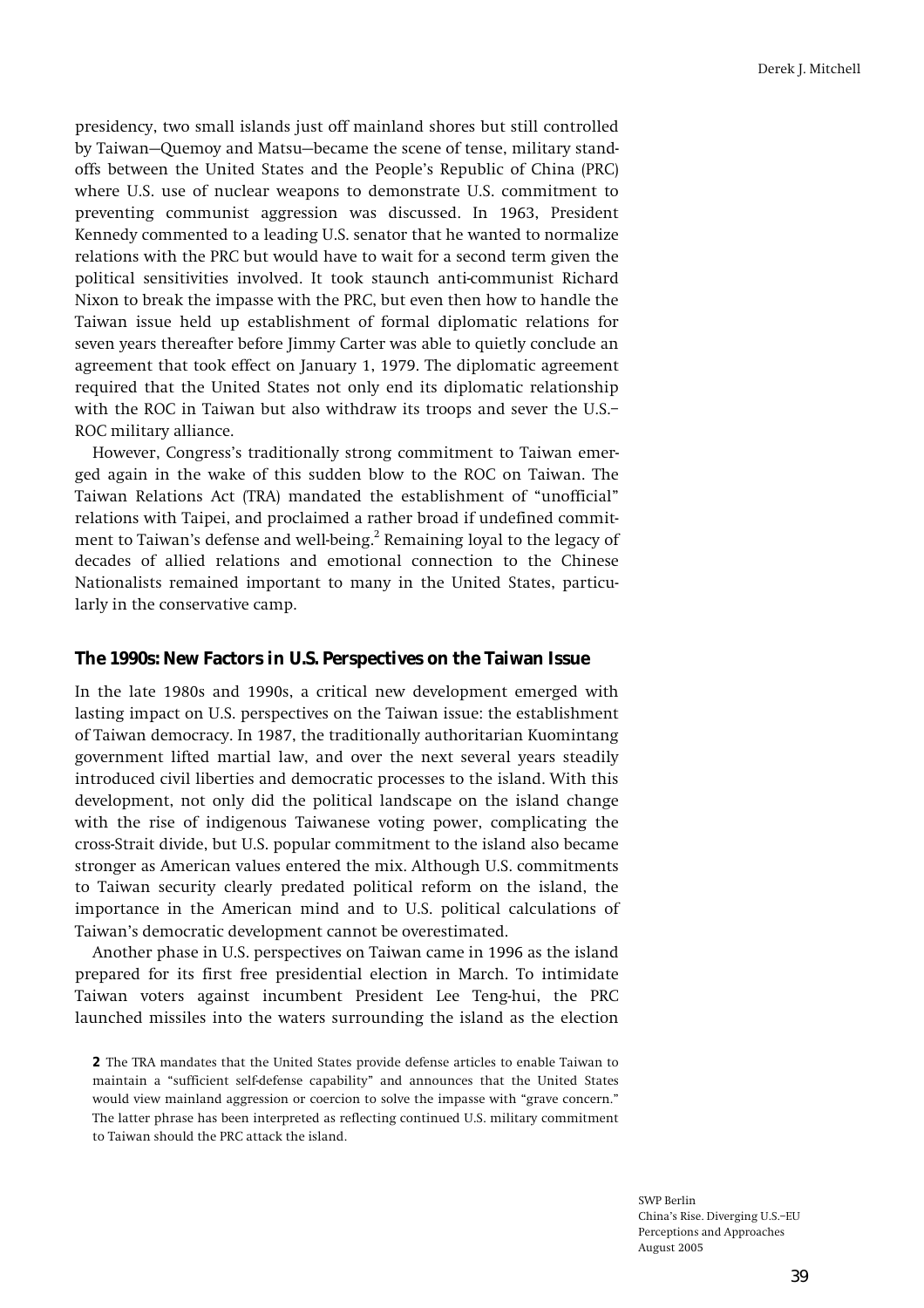approached. However, instead of preventing Lee's victory (he won), the PRC's aggressive intimidation of Taiwan backfired. The United States **dispatched two aircraft carriers toward the Taiwan Strait as a signal of its continued commitment to peace and stability in the region. More fundamentally, Chinaís action led the United States to debate seriously for the first time in years the nature of its defense commitment to Taiwan and of the Chinese military threat and political intentions over the island. The incident also made the United States aware that both it and Taiwan were not prepared to address in a coordinated fashion a military threat from the PRC. This recognition led to a steadily growing stream of political and military contacts between the two sides, begun under President Clinton and accelerated under President Bush, to the point where today extensive interaction occurs at all levels, infuriating and enflaming sentiment toward the United States on the mainland.** 

**The 1996 incident also led to a sense in the United States that the Taiwan Strait was a potentially dangerous flashpoint that required focused political and military attention. The United States came to recognize that**  one may be ambiguous politically–about the ultimate resolution of a sovereignty question, etc.—but one cannot be ambiguous militarily: one **plans or does not plan, and the Pentagon began to treat a Taiwan Strait scenario as a real possibility for which the United States must be prepared to enable its political leaders to consider a full range of political and military options, and exercise appropriate concerted action.** 

### **Chinese Military Modernization**

**At the same time, the 1996 incident served as a wake-up call for China about its ability to assert its interests on the Taiwan issue. At the time, the island retained a qualitative edge in military hardware. The PRC also recognized its need to account for possible U.S. intervention in a Taiwan contingency. This recognition led China to undertake a concentrated effort to develop and modernize its military, and draw up a military doctrine that focused on resolving the Taiwan impasse by force if necessary.3 China set out with great focus to integrate and operationalize its military capacities against Taiwan to a degree that seemed to move beyond deterrence toward coercion or worse. U.S. arms sales authorizations to Taiwan**  grew in response, chilling U.S.-China relations and militarizing the cross-**Strait impasse to an unsettling degree, particularly in the face of little political flexibility or initiative from the mainland, and demographic and** 

**3 Chinaís military modernization largely included but was not limited to major purchases of advanced weaponry from Russia, including fighter jets, submarines, destroyers with anti-aircraft carrier missiles, and other technologies and systems to modernize their operations. The PRC also deployed hundreds of short- and medium-range ballistic missiles deployed just off the shoreline opposite Taiwan, began to develop amphibious landing capabilities, and focused on the development of advanced information operations such as cyber-warfare and C4ISR (command, control, communication, computers, intelligence, surveillance, reconnaissance) capabilities, among other initiatives.**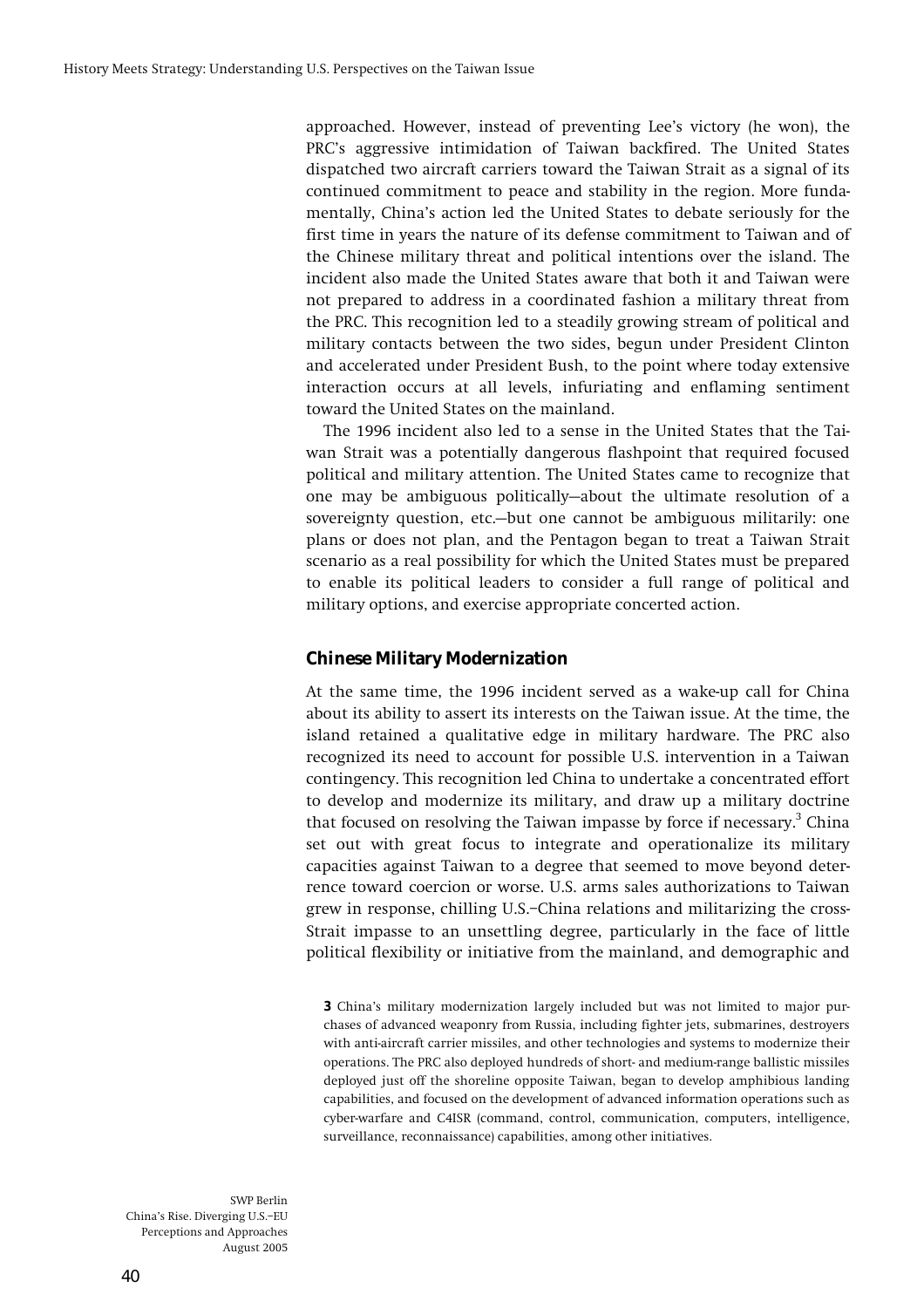social trends on the island that seemed to create an increasingly "Taiwanese" identity among its citizens separate from the Chinese "motherland".

**Although many constraints remain against a PRC military attack on the island, Chinaís coercive and destructive potential toward Taiwan has grown greatly over the past half-decade and shows little sign of abating. Trends in the cross-Strait military balance are very poor for Taiwan, and extremely worrisome to the United States given its commitment to**  Taiwan's defense.

**In fact, the implications of Chinaís approach to Taiwan, and how the U.S. responds in turn, are broader than Taiwan itself, as the United States is concerned about the signal it may send should its policymakers explicitly or tacitly accede to Chinese coercion or aggression to resolve the impasse. East Asia remains dependent on the United States as the regional guarantor of stability and security in the face of Chinaís rise and in the absence of any viable collective security structure to serve this function. This guarantor function remains as relevant to U.S. and regional security needs in the 21<sup>st</sup> century as it was during the Cold War of the 20<sup>th</sup> century. Given other unresolved territorial and sovereignty disputes in the region, such as in the South China Sea, the East China Sea, etc., the United States and others in the region are concerned that the U.S. security guarantee would be seriously undermined should Washington fail to prevent the PRC from exercising non-peaceful means to resolve the Taiwan issue. Furthermore, the United States views its encouragement of China to take a less militarized approach to Taiwan as an important component of an overall policy to shape Chinaís peaceful approaches to international disputes in the future.** 

### **Conclusion**

**U.S. commitment to Taiwanís security has continued now for more than 50 years, and its Taiwan policy has essentially been consistent through seven presidents of both parties over the past 30 years, since the Nixon opening to China in 1972, with some minor tactical alterations over time. This policy as it has evolved over time incorporates two fundamental elements:** 

**1. Peaceful resolution: As a matter of policy, the United States is agnostic**  about the ultimate solution to the Taiwan impasse<sup>4</sup> but has consistently **demanded that any resolution be through peaceful means. In the wake** 

**<sup>4</sup> U.S. governments have been careful in its various public pronouncements, particularly the 1972, 1979, and 1982 U.S.-China communiqués, never to state its position on the ultimate sovereign status of Taiwan. In essence, the United States has adhered to the**  ambiguous formulation in the 1972 Shanghai Communiqué, which states "The United **States acknowledges that all Chinese on either side of the Taiwan Strait maintain that there is but one China and that Taiwan is a part of China.î While it is debatable today**  whether "all Chinese" on Taiwan consider the island to be part of China, the United **States has used this formulation to avoid taking a position of its own on the sovereignty question. Such ambiguity rather than clarity over the Taiwan question, particularly as**  embodied in the language found in the three U.S.-China communiqués and the Taiwan Relations Act, makes up what U.S. officials call its "One China policy."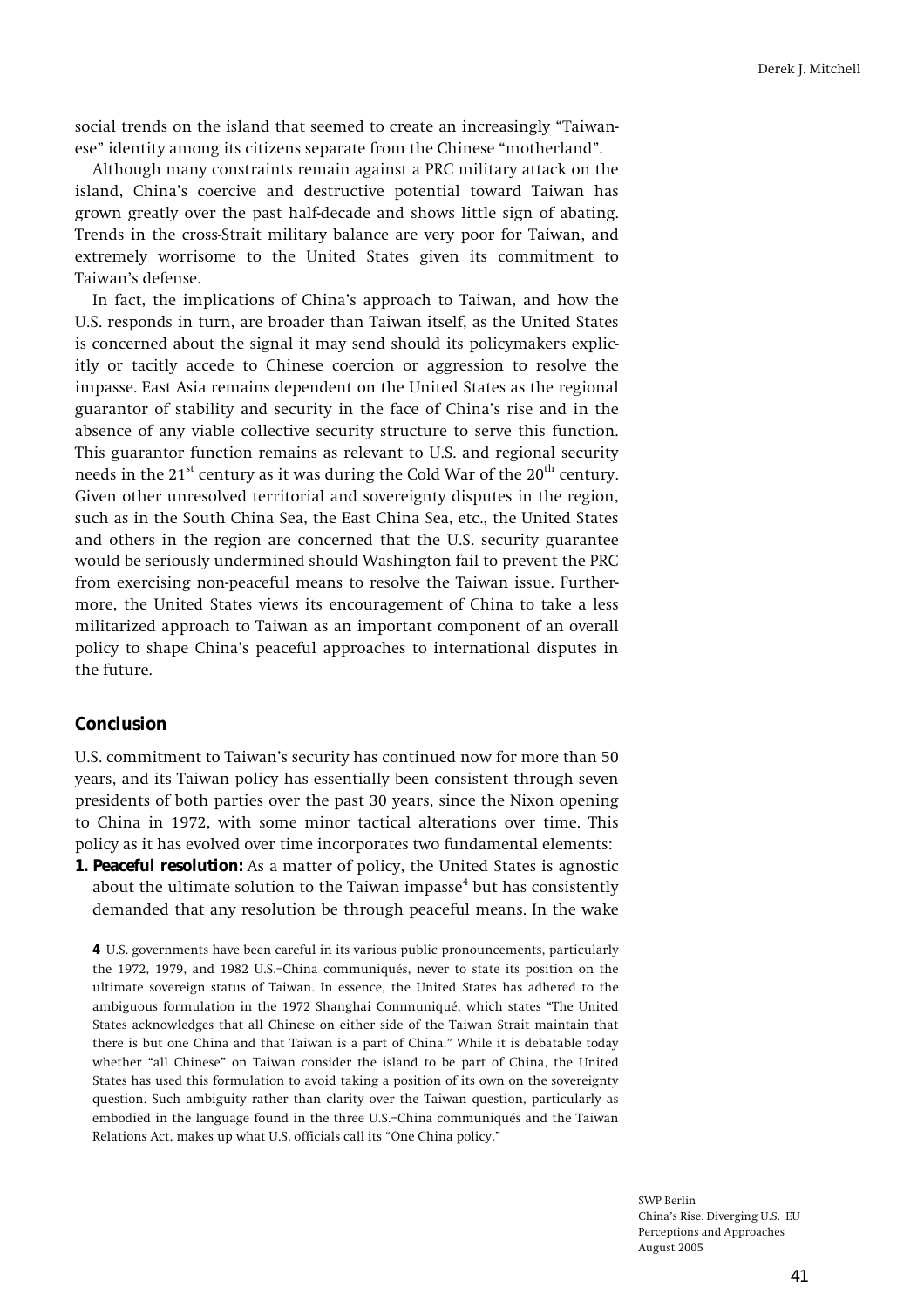**of democracy on the island, the Clinton Administration added that this solution must be acceptable to the Taiwan people.** 

**2. No unilateral change to the status quo: The exact definition of the ìstatus quoî in relation to Taiwan is somewhat ambiguous but may generally be defined as** *de facto* **independence to exercise authority over the political, economic, social, cultural and military affairs of the island under an ROC government and ROC constitution until such conditions develop whereby a peaceful resolution may be negotiated. Any unilateral actions on either side that move provocatively toward either** *de jure* **independence (by Taiwan), or coercive unification (by the mainland) would be opposed by the United States. In this way, the United States has sought to maintain delicate cross-Strait stability, and balance in its relations with both sides of the Strait.** 

**Undergirding U.S. Taiwan policy over the past half-century and more has been a litany of U.S. statements, agreements, policies, laws, and**  emotions that in turn have been at the heart of the turbulent U.S.-China **relationship, and U.S. strategic policy, during this same period. While Taiwan remains a darling of the American right wing, a general consensus within the U.S. elite arguably exists today about the importance of managing the cross-Strait issue effectively to promote other U.S. strategic interests, including: supporting the spread of democracy worldwide; preventing damage to peace and stability in a critical region of the world; maintaining the credibility of global U.S. security commitments; encouraging the peaceful rise of China; and staying true to the security and well**being of an old ally and friend. Although perhaps difficult for outsidersand many Americans-to understand fully, America's perspective on the **Taiwan issue has a deep historical and strategic context. In fact, this context is essential to understanding why the United States retains such a unique concern with the defense of a small island of 23 million people, despite the consequent risk of conflict with a major nuclear power whose development and cooperation will be so essential to U.S. interests of global security, stability and prosperity in years to come.**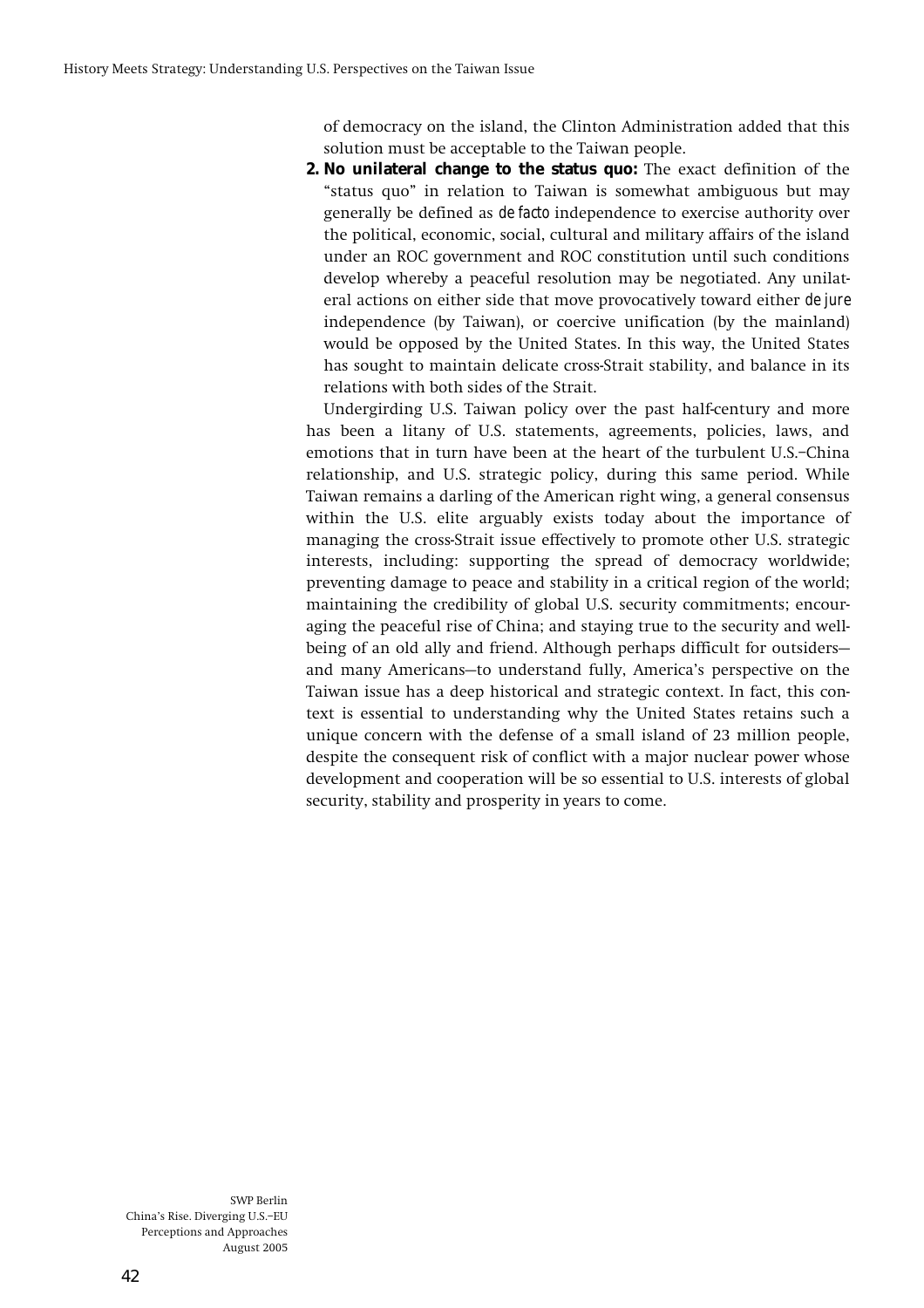# **The Taiwan Issue and the Role of the European Union**

*Adam Ward***\***

**In looking at the role of the European Union in the Taiwan issue I start with some rather basic and familiar premises. The first of these is that the**  manner in which the dispute between China and Taiwan is resolved– whether it is done cooperatively or coercively–and even the precise way in **which a stalemate may be carried forward into the future, will be decisive in shaping China as a power and in determining the form of Chinaís participation in international strategic affairs.** 

**If one tends to believe that Chinaís posture towards Taiwan is indicative of an essential disruptiveness and assertiveness inherent to long-term Chinese strategic objectives as a whole, pointing over time to a more coercive and demanding Chinese attitude towards the outside world, then the cross-Strait dispute carries considerable predictive significance. If one takes the less stark view, namely that Chinaís obsession with Taiwan and**  all that this has given rise to-a military build-up and occasional shrillness in its dealings with some countries—are the exception that proves the rule **of a more benign and cooperative China, then one still has to concede that this exception could under some circumstances infect all of Chinaís diplomacy very much for the worse. And if one takes the middle view, as I**  suspect most analysts would, that China's trajectory as a power is still **undecided, then the dispute with Taiwan stands out as a key factor that could swing things either way.** 

**There are many scenarios which can be developed about the cross-Strait dispute. A cooperative resolution of the dispute leading to reunification or political accommodation of some description might, in time, contribute to the ebbing of uncouth nationalist impulses as the significant force in Chinese politics they are today; but they might just as well create a nationalist euphoria and the projection by China of an assertive self-confidence that would be badly received in Asia and elsewhere. A conflict to settle the issue, in all likelihood involving the United States, on the other hand, would certainly produce an enormous strategic and economic**  convulsion in which Asian countries would be asked to choose sides-and **some European countries would be invited to participate militarily.** 

**A second basic premise is that the current and potential effects of the dispute between China and Taiwan are inescapable. The European Union cannot be isolated from or significantly insulated against them. It inevitably follows from all of this that the European Union must have not only a clear policy towards but also a strong role in the cross-Strait dispute. It must, as a matter of practical self-interest, try to encourage certain** 

**<sup>\*</sup> The International Institute for Strategic Studies (IISS), London.**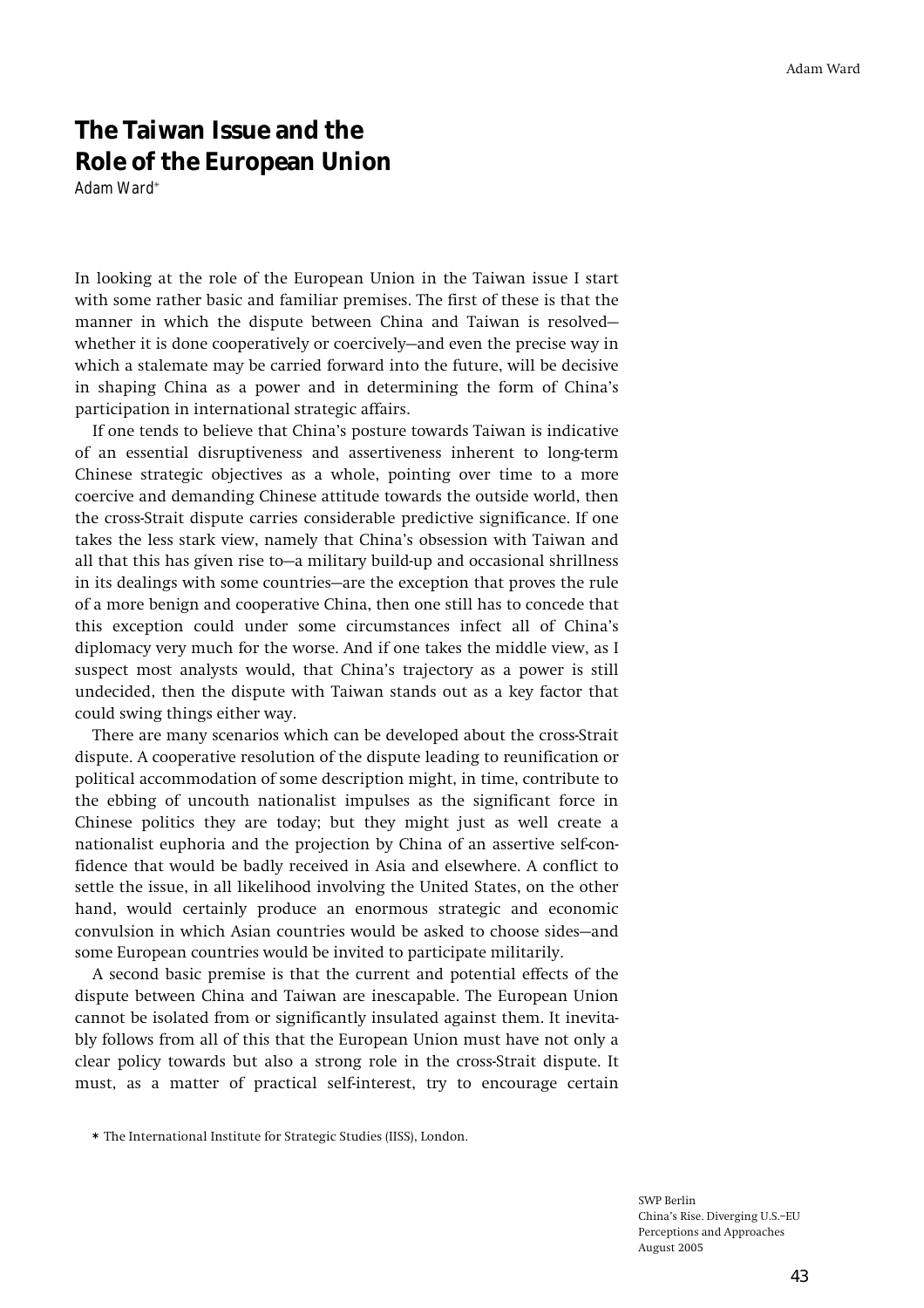**outcomes and to discourage others. As well as interests, matters of credibility are at stake here: a European Union that seems aloof from, or even oblivious to, a dispute of this magnitude will struggle to be taken seriously as an aspiring actor in global security affairs. Currently, the EU falls down here.** 

**Its stated policy towards the cross-Strait dispute is simple and transpar**ent enough. It entails adherence to the 'One China' policy and, with that, **full diplomatic recognition of the Peopleís Republic of China. No member of the European Union recognises Taiwan or is remotely in prospect of contemplating that possibility. Within this structure, however, economic ties with Taiwan are sought and encouraged by the EU, and private dialogues are conducted, episodically, with reasonably senior Taiwanese diplomats**  and military officials–sometimes in the teeth of public objections by China. The EU 'insists'—and that is an unusually robust and rare expression in the lexicon of the EU's dialogues with China-on a peaceful **resolution of the cross-Strait dispute, and stresses that any settlement reached following a dialogue ought to take into account the wishes of the people of Taiwan.** 

**As far as it goes, there is nothing particularly objectionable or unusual in this. It is an approach adopted by many states around the world in their attempts to square calculations about hard geopolitical realities, economic interests and political affinities in dealing with China and Taiwan. But the problem is that this really** *is* **as far as the EUís policy appears to go.** 

**Official documents on foreign policy priorities and major bilateral relationships cannot always be completely comprehensive, and they cannot, and in some senses perhaps should not, capture fully all of the intricate calculations and debates that produce these public statements.**  Even allowing for this, however, it is hard for anyone–and certainly anyone in Beijing or Taipei–who picks up a major policy paper produced **by the European Union in recent years to conclude that the Taiwan issue has been a matter of serious concern to the EU or an important point of discussion in its otherwise impressively extensive and involved dialogue with China.** 

**The European Security Strategy paper published at the end of 2003, which was admirably outward-looking, clear-headed and straight-talking for an EU document, only mentions China twice in its fourteen pages: once in a fleeting reference to Chinaís accession to the World Trade Organisation, and again on the last page, where it is blandly identified as a ëstrategic partnerí. There is no mention of the dispute with Taiwan and its potential ramifications. In the paper produced earlier in 2003, entitled ë***A maturing partnership—shared interest and challenges in EU-China relations'***, the EUís call for cross-Strait dialogue and a peaceful resolution of the dispute, its view that economic ties will help blunt political antagonisms, and the EUís own interest in whatever non-political ties with Taiwan its adherence**  to a 'One China' policy will permit—all of these are rehearsed in six lines of **a 32-page document.**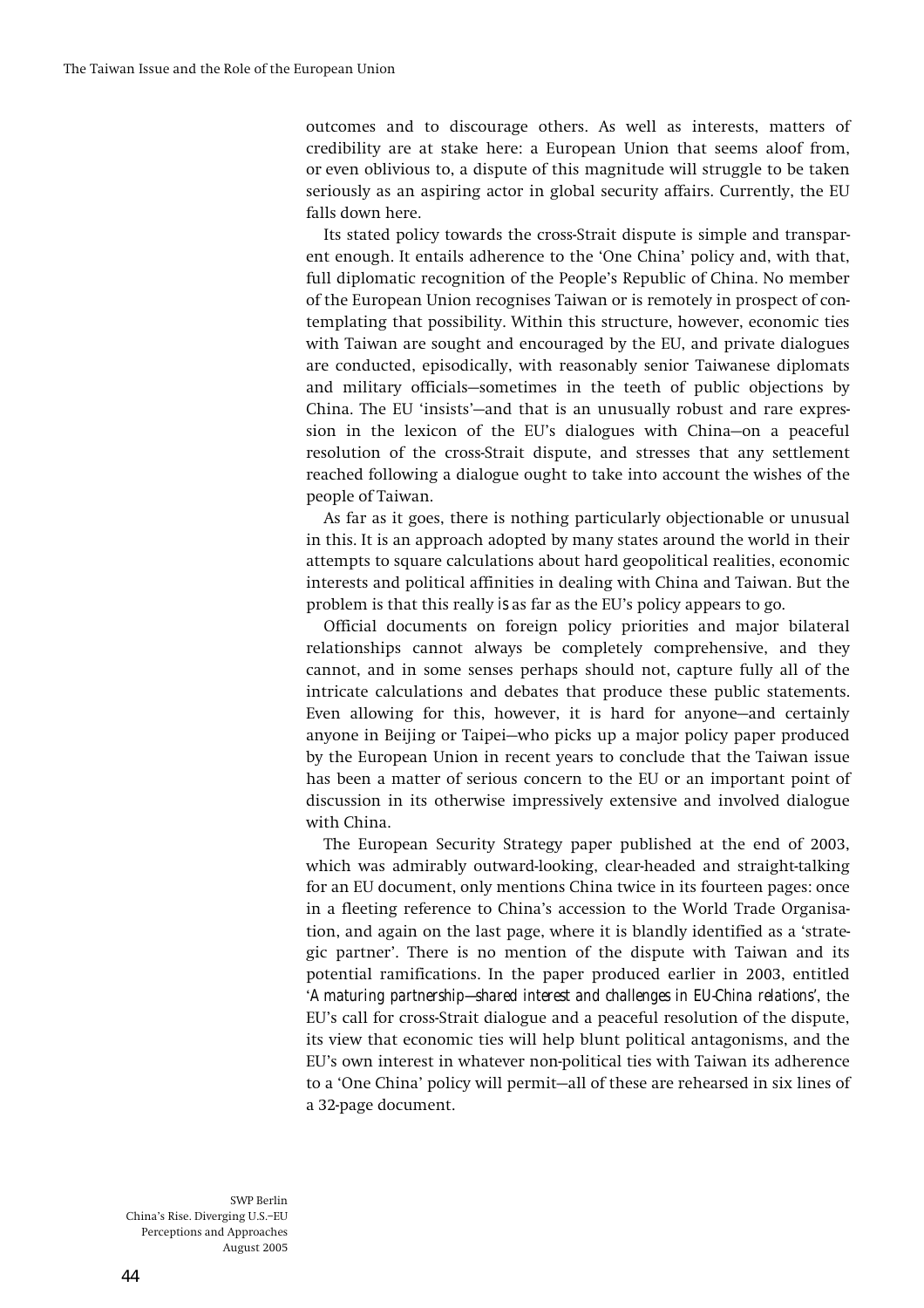**A reliance on written public statements does not, perhaps, allow for the possibility of a private, behind-the-scenes dialogue on the question of Taiwan. No doubt mention is made of it. And, on sensitive issues like this, there may be a definite advantage in preferencing quiet communication over public hectoring. But if this is so, then the European Union has traditionally tended to speak not so much** *sotto voce* **as in a barely audible whisper. From Taipeiís perspective, of course, the silence has been deafening.** 

Why has the European Union's policy taken this form, when so much is at stake? There isn't a single cause or a coherent strategy behind it. Func**tional reasons have often been advanced. It is said that policy priorities are inevitably shaped by perceptions, and that perceptions, in a circular sort of way, are determined by the form of engagement. The European Unionís engagement of China has been primarily economic and so China is seen through an economic lens. This tendency, it is argued, has been reinforced by the lack on the part of EU members, and certainly the institutions of EU, of material interests and strategic assets in Chinaís vicinity of the kind possessed by the U.S., leading to a reduced sensitivity to security concerns. Allied to this, the European Union has only recently begun to conceive of itself as a major actor in international security and to put into place, including in the Constitutional Treaty, political mechanisms and bureaucratic instruments and military capabilities to help realise this ambition.** 

**There is something to all this. But it is not entirely satisfactory as an explanation of the EU approach, or non-approach, to the Taiwan question. Deeper economic engagement of China, and of Taiwan itself for that matter, can, it seems to me, just as well lead to a clearer understanding of the dispute between them, rather than to an ever-tightening myopia. The European Union has member states that pride themselves on their global perspectives and contacts, rather than on parochialism, and many have a long history of engagement with Asia in particular. The EU has two permanent members of the UN Security Council, with a third knocking on the door. Clearly, then, political issues as much as functional determinants have also to be looked at.** 

**Perhaps the most significant of these is the tendency of the European**  Union to acquiesce too much to Beijing's view that a proper adherence to **the ëOne Chinaí policy involves instant disqualification from meaningful comment on or intervention in the cross-Strait dispute, and that formal diplomatic recognition of China by the EU is in some way diminished or qualified by contact with Taiwan. Then there has been the inclination to see the China-Taiwan dispute as a matter that comes under the purview of the United States. There are various reasons for this: U.S. strategic and military pre-eminence in Asia is seen as a fact of life, and makes Washington the natural arbiter; and some would with justification argue that the U.S. has in any case not been particularly welcoming of European engagement in Asia in the past, except in times of crisis or when support of U.S. policy objectives was needed. Be that as it may, it has to be admitted that definite advantages, not least in smoothing economic relations with China, have also been perceived in Europe in allowing the U.S. to bare the**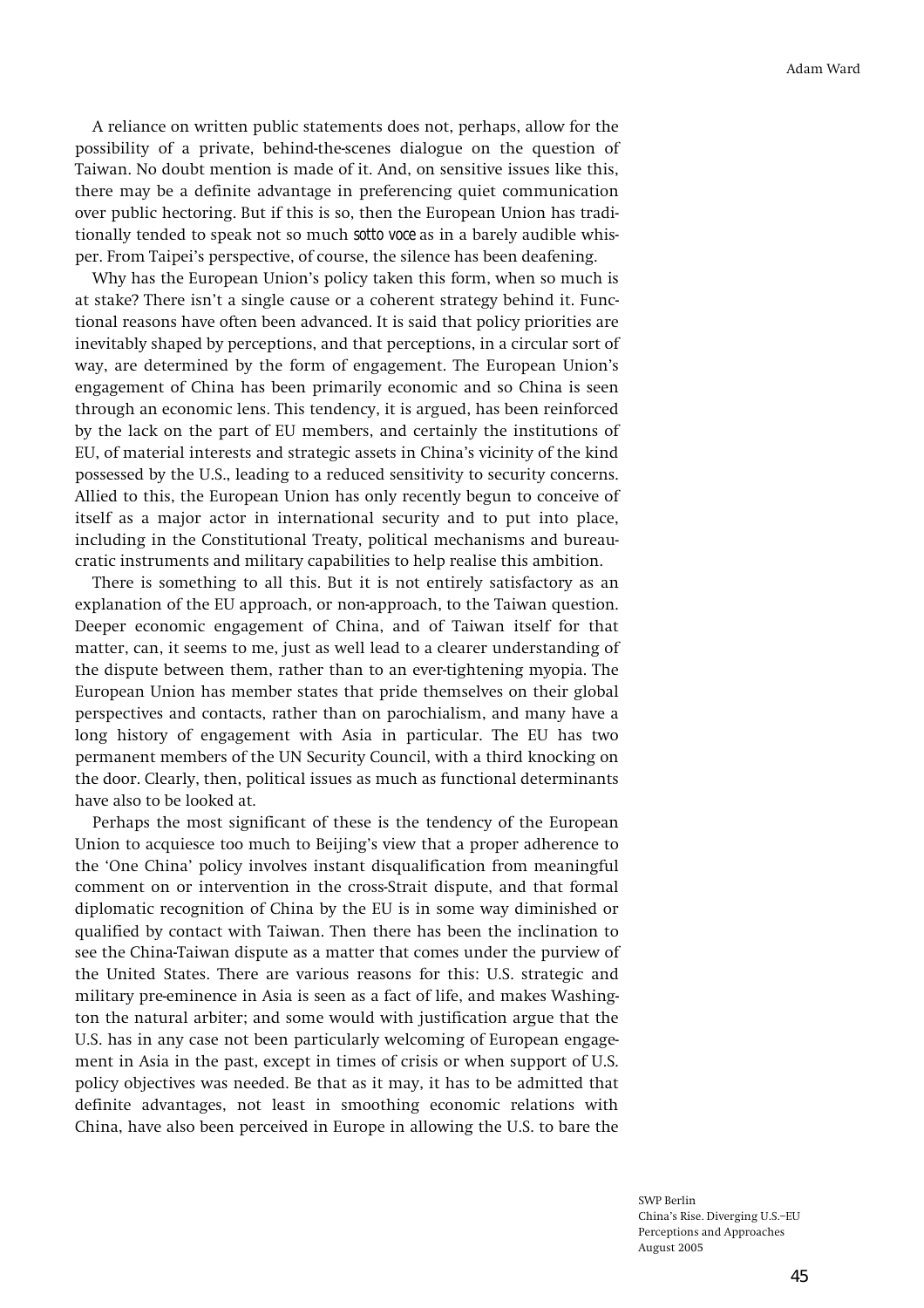**diplomatic costs and military burdens of involvement in a seemingly intractable dispute. In this sense, Europe has been a knowing ëfree-riderí.** 

If one adds all of these things together—and the list is not complete—one **ends up with a bit of a muddle: some degree of self-interested political calculation arguing against intervention in the cross-Strait dispute; some sense that the scope for intervention is constricted by a lack of means; wide variations in the degree to which EU member states and domestic constituencies have been seized of the issues involved; and the absence of a common, rounded strategic assessment at the EU level that is reflected in policy. It is tempting to say that the EUís posture on China and Taiwan is too detached and unfocused to do any good, but sufficiently so to do harm.** 

**The trauma over the issue of the arms embargo has been exceptionally revealing. What did it reveal? It showed that the analytical and policy vacuum concerning China and Taiwan was large enough to allow countries with strong views but narrow, national interest-driven perspectives to step in, set the agenda for the EU and imply to China that a major policy**  decision would be taken–without first engaging in much prior, intramu**ral consultation within the EU. It showed that once discussion did get under way, there was no consensus on the issues at hand. And, quite significantly, I think, it showed that European debates were dominated by questions surrounding human rights, and the implications for the bilateral relationships of member states with China as against the potential impact on trans-Atlantic relations. Until a reasonably late stage, and probably not that much before China itself made it an issue by passing an anti-secession law, Taiwan did not feature in its own right as a central focal point of European discussions. Some significant damage has been done: the Taiwanese have been led to conclude that at best there is ignorance of and at worst indifference to their concerns in Europe; and China has probably concluded the same, and that it is only external pressure from Washington that has stayed Europeís hand. But the European position is not completely irrecoverable, and if nothing else the experience of the last year has been instructive.** 

**What might a more constructive European Union approach involve? Much of it boils down to matters of clarity and volume. As a starting point, the European Union would have to indicate that it was not prepared to participate in the fiction that the cross-Strait dispute is an entirely internal Chinese affair, and that outside interest and intervention in it is illegitimate. It should set out clearly that it regards the dispute as a matter affecting not only East Asian interests but the material security of the EU. It should avoid giving Beijing the impression that Europe is willing to softpedal on the issue in return for better commercial relations with China. It ought more loudly and forcefully to express its opposition to any use of military force by China in the settling of the dispute, and underline the point that Beijing should make no assumptions either way about the stance the EU would adopt in such an event. The cross-Strait dispute should explicitly be made the focus of a bilateral security and military dialogue, or at least formally included in broader such discussions. Indeed,**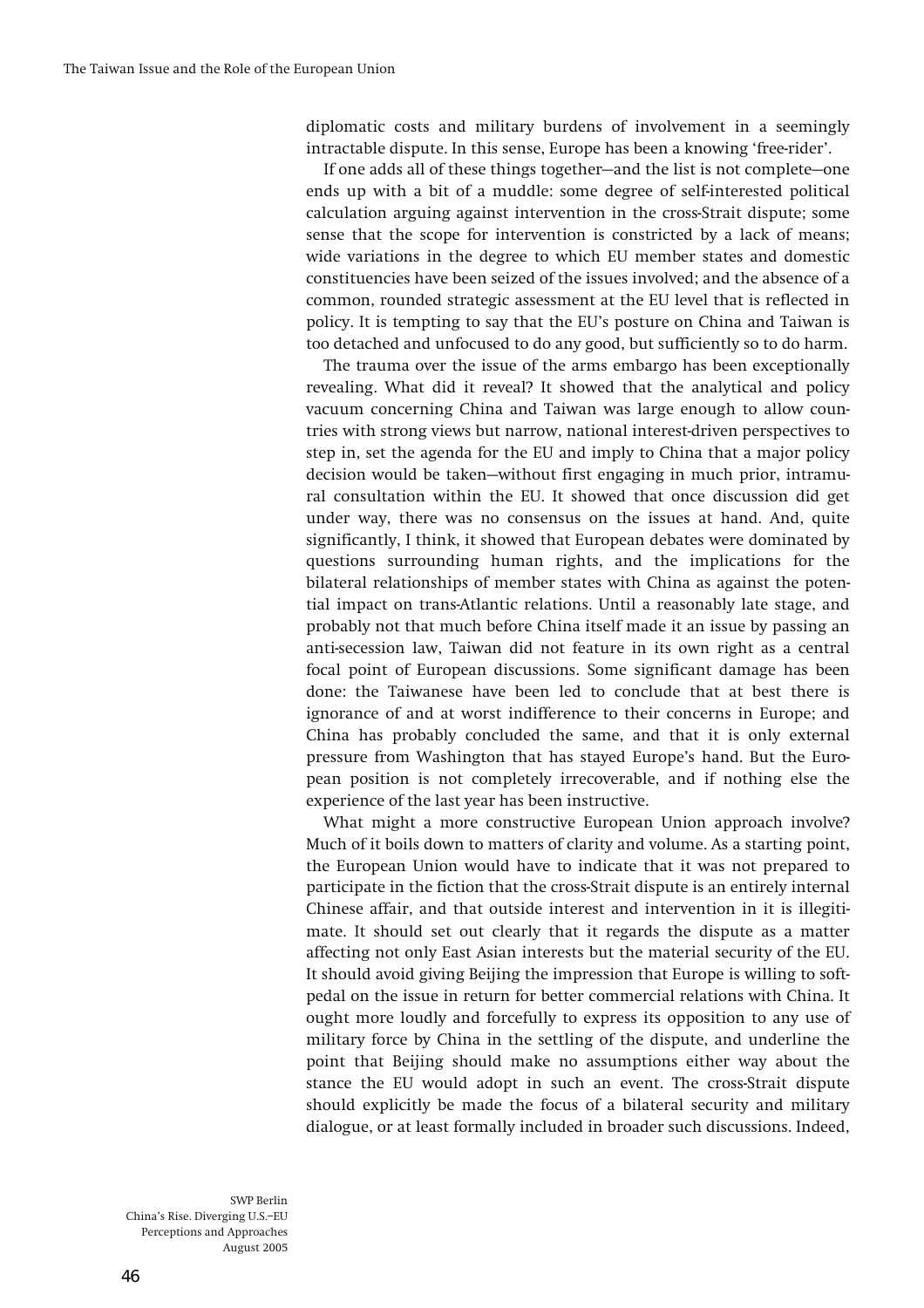**this might in addition to the tightening of export controls be made a condition of the lifting of the arms embargo. The EU should more actively encourage cross-Strait dialogue, rather than talk about its desirability in abstract terms, even perhaps to the extent of floating the idea that it might make a more effective mediator than the United States.** 

**In its dialogue with Taiwan, the European Union should signal that it wants to expand contacts with this democracy, and that the pace and scope of these will be determined by the EU and not by Beijing. It should offer clear reassurances that Taiwanís interests will not intentionally, or by default, be sacrificed in the pursuit of better relations with China. It should also, however, make clear that there is no such thing as automatic and inevitable European support for Taiwan, and that unilateral provocative action will be looked on frostily. It is an approach, in other words, that**  resembles in part the policy of 'strategic clarity' that the Bush administra**tion has been developing.** 

**The EU should organise its diplomacy on this issue in consultation with the United States. And a more constructive European approach would be one in which American policy positions and statements would be publicly reinforced when and where the European Union thought this was valid and necessary. Too often in the past this has not been the case. But, in order to have credibility, not just with China and Taiwan, but within the EU itself, it would be important for European Union policy not to resemble something that might have been faxed-in from Washington. The effectiveness of a stronger European role in the cross-Strait dispute would flow precisely from the fact that the EUís interventions were seen to be selective and based on independently derived assessments. That, in turn, means that the EU will have to plough resources into developing analytical capabilities to inform policy, and to put into place a structure for consultation through which a more rounded assessment of China and Taiwan would be developed internally.** 

On the whole, however, I arrive at a fairly pessimistic prognosis. It's not **hard to. It is true that we now have, by default, an official trans-Atlantic**  dialogue on China, and that awareness inside the EU-both within and among member states-about the cross-Strait dispute is increasing. Even **so, the hurdles to a more significant and effective role are immense. And some of them are of the EUís own recent making. China cannot really be expected to take seriously admonitions about the unhelpful effects of its defence build-up on cross-Strait political dynamics from an EU that is proposing to take a politically and presentationally important step of repealing the arms embargo while leaving in place a quite permissive export control regime. Taiwan might for the same reason be entitled to doubt the extent to which Europe will uphold its interests or could credibly pose as a mediator. American confidence in a constructive European role will not develop easily, and it seems likely to be much more discouraging of a European role than before. The instinct to avoid antagonis**ing China seems fairly well engrained in the EU's psychology. And in a con**text of scarce resources and abundant distractions, I see deferral and drift.**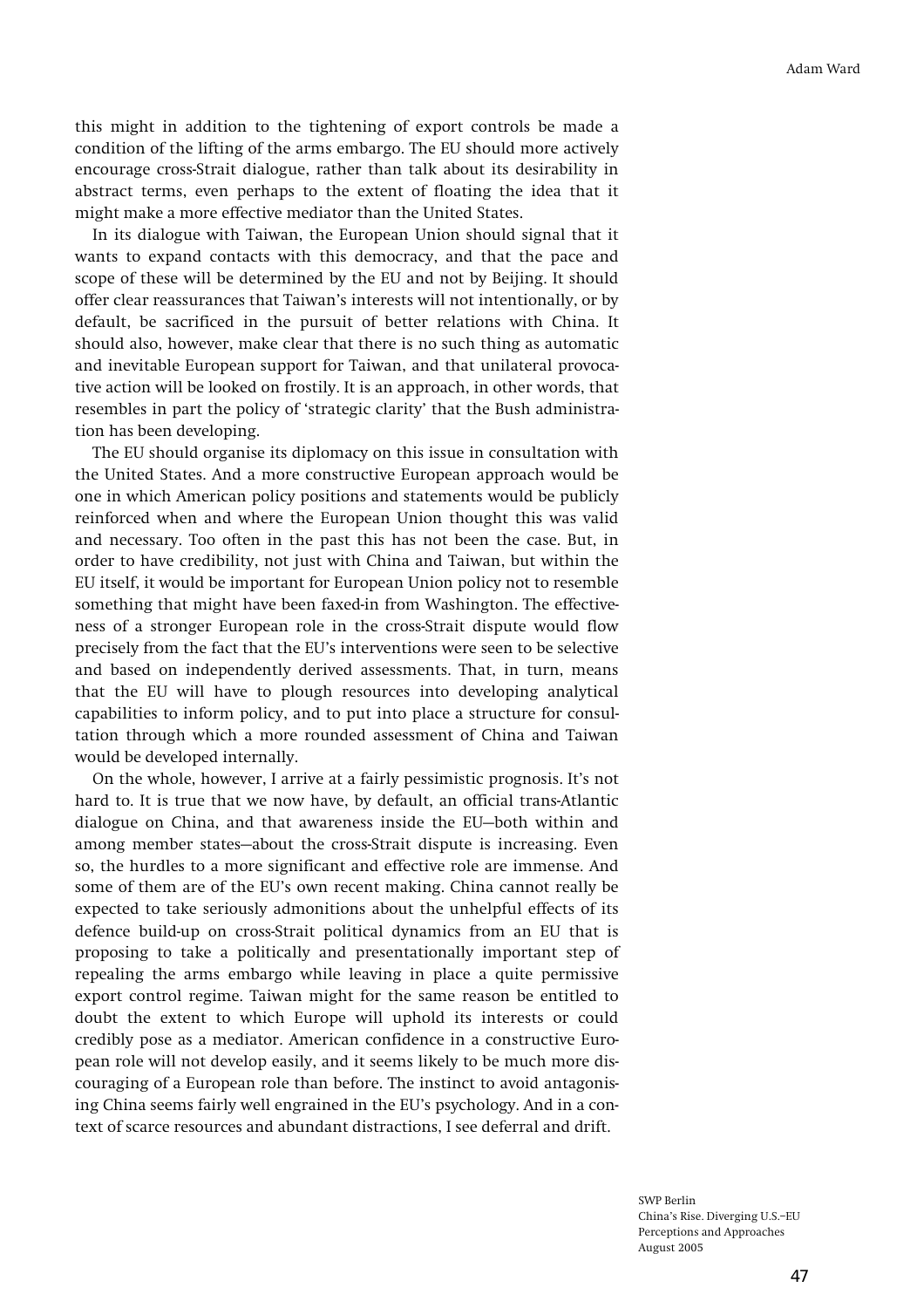# **China's Rise in the Asia Pacific: Beijing's Moves, Washington's Responses and the Future Challenges for Both Nations**  *Evan S. Medeiros***\***

It has become trite-but true-to point out the "rise of China" in the Asia-**Pacific region. Once reviled in the region as a revisionist and destabilizing power motivated by the odd blend of Marxist and Maoist ideologies, China**  is rapidly emerging as a welcome "engine of growth" that Beijing claims is **committed to regional stability, prosperity and security. Indeed, some**  Asian nations-but by no means all-have begun to look to Beijing for **leadership on key economic and regional security questions. Chinaís rising profile and influence in Asia is by far the most consequential development for the region in decades, and one that portends a significant, rapid and enduring reshaping of the regional order.** 

**Washington views these developments with open eyes and anxious twitches. Chinaís growing role in Asia raises numerous implications for the future of U.S. political influence and security strategies in the region. U.S. policymakers and analysts have started to seriously study and debate the sources and consequences of these shifts at the very time that new patterns of regional interaction are emerging.** 

**This paper addresses these issues by examining the nature of Chinaís expanding influence in Asia and the ongoing American debates about possible U.S. policy responses. The paper ends by noting several challenges confronting China as it seeks to translate its growing influence into both hard and soft power.** 

# **China's Moves in the Asia Pacific**

**Evidence of Chinaís growing role in Asian economic, security and political affairs abounds. First and foremost, Chinaís rapidly expanding trade, aid, and investment in the region are the most dynamic elements of this broader phenomenon. Chinaís trade with East and Southeast Asian nations has been growing by over 30% annually for the last two years. Both Chinaís exports to Asia** *as well as* **its imports from Asia have been surging, which is a far less controversial and more sustainable pattern than Chinaís unbalanced trade patterns with the U.S. and EU. As of mid-2005, almost half of all of Chinaís total trade volume is intra-regional, and this share is growing each year. In 2004 China became** *both* **Japanís and South Koreaís leading trade partner, and China is now the largest export market for Taiwan. According to a 2004 World Bank Brief, China has become the locomotive** 

**\* The RAND Corporation, Washington, DC.**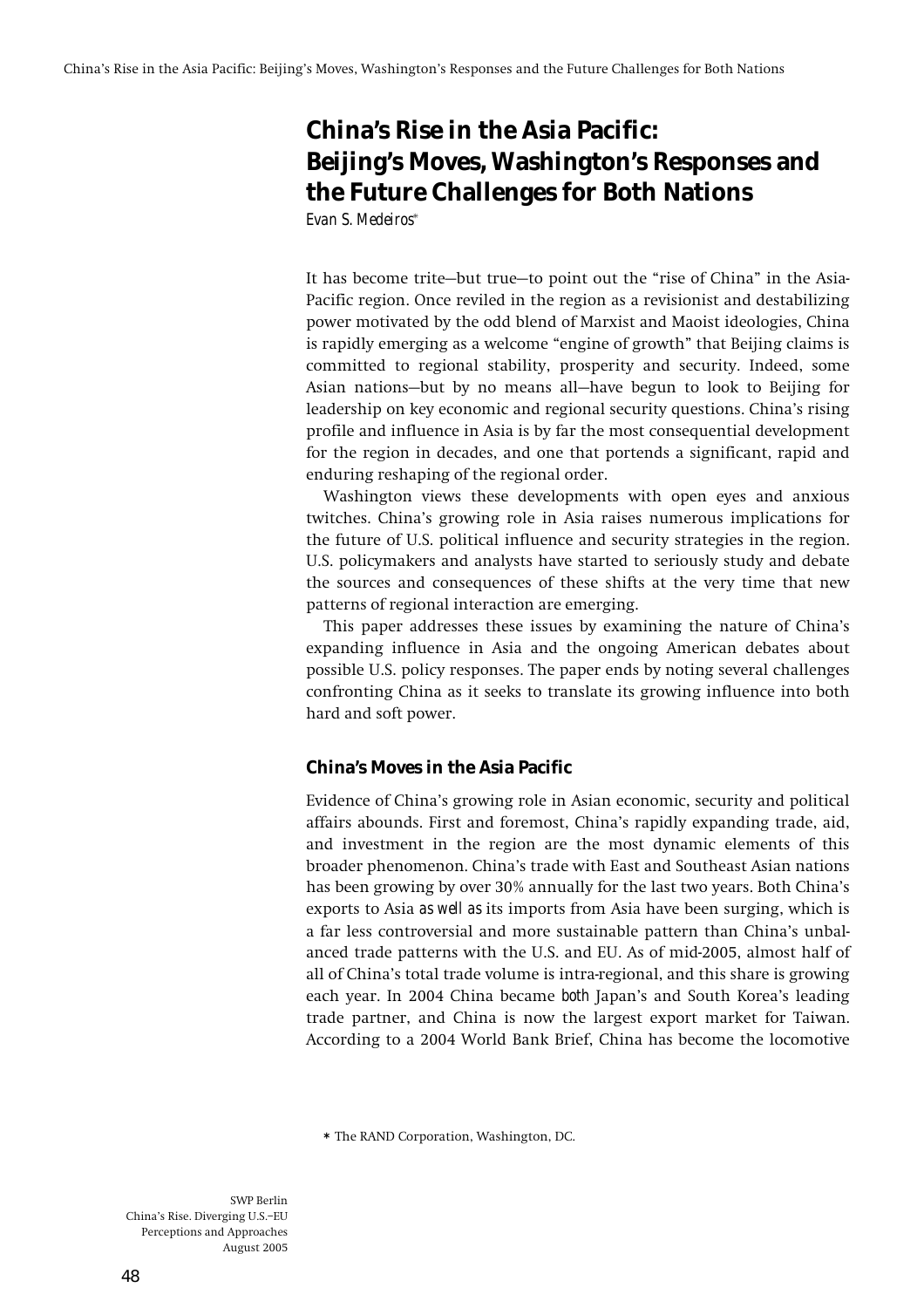**for much-needed growth in several Asian economies such as Japan, South Korea and Australia.<sup>1</sup>**

**Beyond trade, Chinaís foreign direct investment in Asia grew to over \$40 billion in 2003, which is impressive given the paucity of it ten years ago. Yet, the scale of Chinaís FDI still pales in comparison to the level of Asian investment from the U.S. (2%) and Japan (11%). Furthermore, China is developing more robust and sophisticated foreign aid and development assistance programs. China has forgiven debt from several of the poorer Southeast Asian nations (e.g. Laos and Cambodia) and offered favorable loans and credits for infrastructure development to others. In response to the Tsunami disaster in December 2004, the Chinese government donated \$83 million in financial and in-kind aid, which was Chinaís single largest humanitarian aid donation to date.** 

In terms of security and foreign policy issues, Beijing's embrace of mul**tilateral security institutions in Asia represents one of the most significant shifts in Chinaís diplomatic approach. In the early 1990s, China was wary of such forums as venues it thought would criticize and constrain China. Beijing now views participation as a means to shape international rules, improve relations with neighboring countries (especially in Southeast Asia), manage concerns about rising Chinese power, and limit what Beijing perceives as undue U.S. regional influence. In East Asia, China has actively engaged the Association of Southeast Asian Nations (ASEAN) and the ASEAN Regional Forum (ARF). In these venues, Beijing has taken a series of calculated steps to reassure ASEAN states that Chinaís rise does not threaten their economic and security interests. It has done this by establishing numerous structures for China-ASEAN interactions, and it has signed a bevy of joint statements and agreements on trade and security issues. For example, in 2001 China proposed the establishment of a China-ASEAN Free Trade Area, the first of its kind. To allay regional fears about its territorial ambitions, China also agreed to a Declaration on a Code of Conduct for the island disputes in the South China Sea. Beijing in 2004 signed the Treaty of Amity and Cooperation, signaling its acceptance of ASEAN norms of negotiated conflict resolution. It was the first non-ASEAN state to take this step. China is now leading the charge in favor of an East Asia Summit in late 2005, which will not likely include the U.S.2**

**Beyond multilateral engagement, China has made a concerted effort to improve the quality of its bilateral relationships by forging numerous ìstrategic partnershipsî with countries throughout Asia. China now has such partnerships with Thailand, Vietnam, South Korea, Malaysia, Lao,**  Cambodia, and most recently with India–China's long-time regional rival. While establishing such "strategic partnerships" is part window-dressing,

2 Evan S. Medeiros and M. Taylor Fravel, "China's New Diplomacy," **Foreign Affairs**, November 2003, pp. 22-35.

**<sup>1</sup>** David Shambaugh, "China Engages Asia: Reshaping the Regional Order," **International Security**, 29:3 (Winter 2004/2005); for the World Bank's November 2004 East Asia update **see http://www.worldbank.org.cn/English/content/eap10-04.pdf and for the April 2005 China Update see http://www.worldbank.org.cn/English/content/cqu04-05-en.pdf.**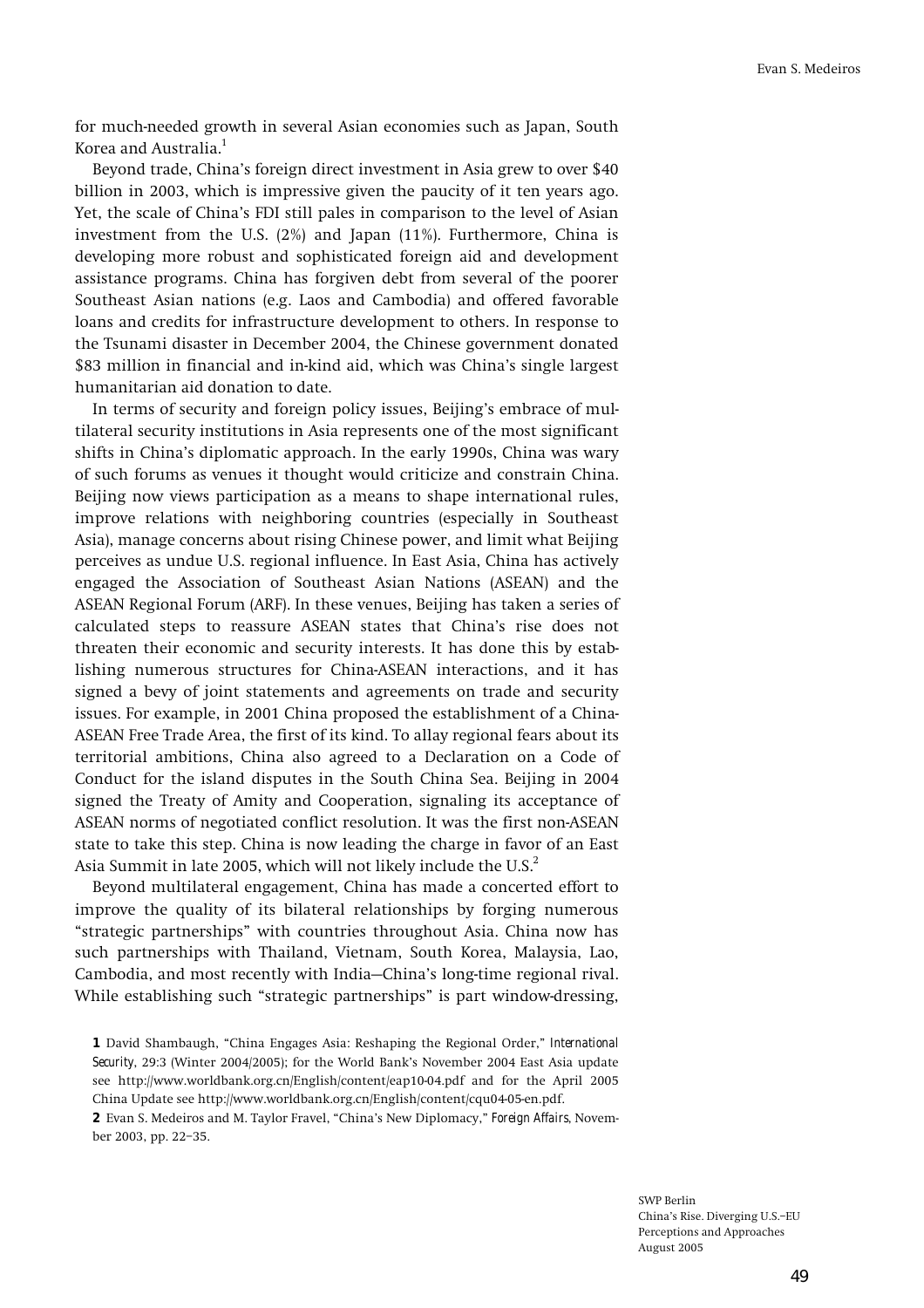**it is a nascent diplomatic edifice upon which China seeks to raise the level of political dialogue between China and its Asian neighbors. The substance of such ìstrategic partnershipsî now includes annual exchanges on traditional and nontraditional security topics among top diplomats and even senior political leaders.** 

**Corresponding with the expanding scope of formal diplomatic relations,**  China's People's Liberation Army (PLA) has stepped up its military-to**military interactions with Chinaís neighbors in Asia.3 This is part and parcel of Chinaís effort to manage threat perceptions and reassure Asian militaries that the PLA doesnít threaten their security. Chinaís military-tomilitary diplomacy with the region is increasingly diverse and robust. China now has high-level exchanges with most countries in East and Southeast Asia; it has allowed military officials from neighboring countries to watch Chinese military exercises; it has invited a few to participate in joint exercises (a first for the PLA); PLA Navy ships visits abroad are common; academic and functional exchanges between China and Asian militaries are growing in number; China has sought to bolster transparency of PLA affairs with its biennial defense white papers, and it has offered favorable arms sales packages to Cambodia, Indonesia and the Philippines, among others in the region. In 2004 alone, top PLA officials visited Australia, Brunei, India, Malaysia, New Zealand, North Korea, Pakistan, and Thailand.** 

# **Origins of China's Activist Diplomacy in Asia**

**The qualitative changes in Chinaís diplomacy in Asia have been more far more evolutionary than revolutionary. They have developed gradually over the last 10 to 15 years and stem from several sources.** 

**First, they are part and parcel of a gradual transition in Chinese foreign**  policy that dates back to Deng's "reform and openness" policies adopted in **the late 1970s. To facilitate economic modernization at home, Dengís top national priority, China gradually adopted a far more open foreign policy that sought to secure sources of trade, aid, investment and technology as well as to ensure that external threats did not divert the leadership away from Chinaís much-needed internal reforms; stabilizing Chinaís periphery has always been a critical part of Chinaís view of its security environment. Since then, Chinaís third and fourth generation leaders have increasingly recognized the degree to which Chinaís national interests remain tied to more and higher quality interactions with major powers and international organizations. Dengís thinking on foreign affairs remains the central theoretical underpinning to the new activism in Chinaís foreign policy.** 

**A second, contributing factor to Chinaís new diplomacy is the ascension within China of a new generation of policymakers and diplomats who are far less wary of the international community and are savvier about** 

**<sup>3</sup>** Ken Allen, "China's Foreign Military Relations: 2003-2004," *Chinese Military Update*, **RUSI, 2:5 (December 2004).**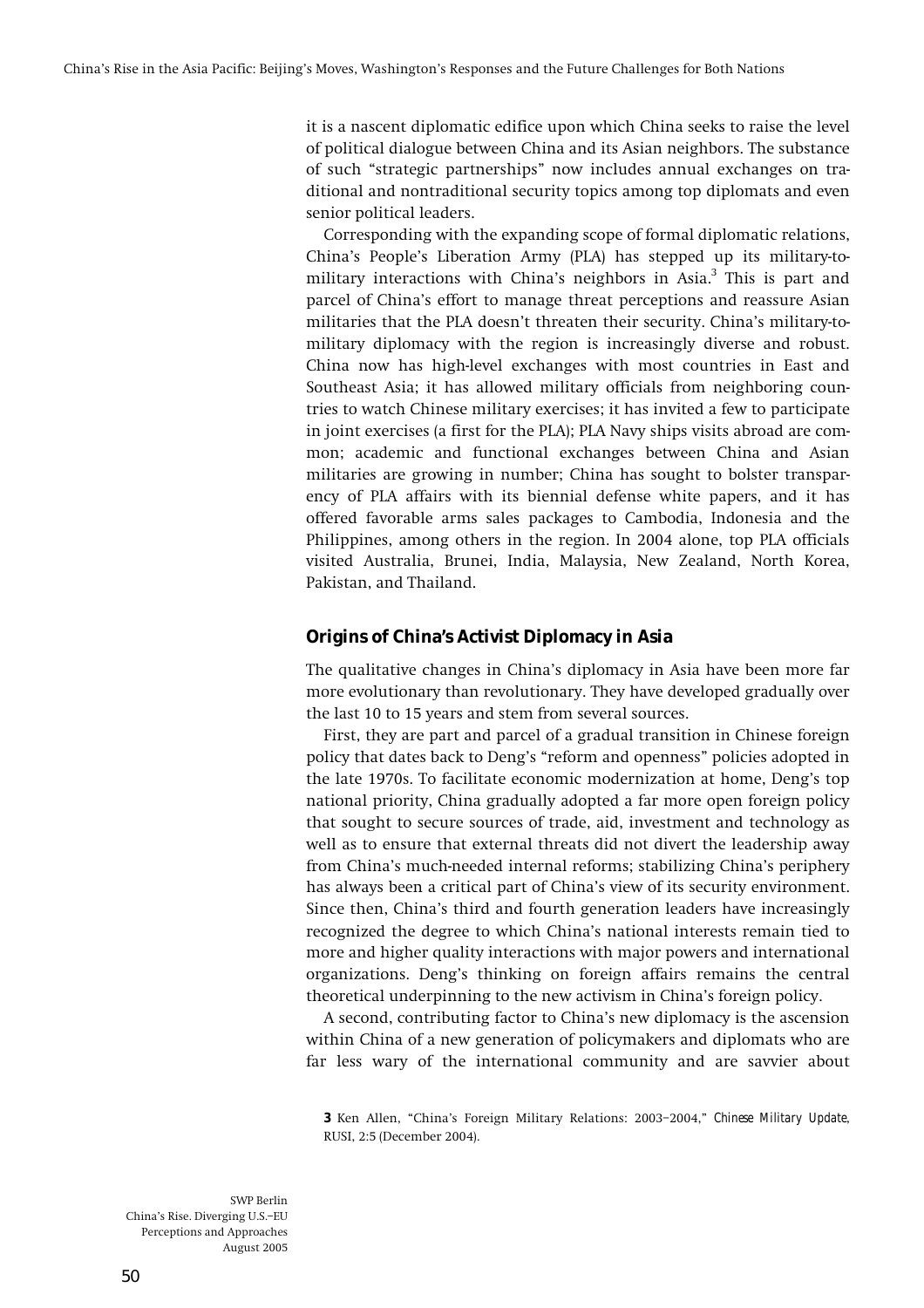**interacting with their counterparts in Asia. Some of these policymakers have studied and lived in Western countries and share few of the misperceptions and apprehensions of Chinaís older generation. These officials and diplomats regularly travel and live abroad, solicit advice from Chinaís non-government regional experts, and welcome new initiatives, even ones that break with long-standing government positions. Chinese policymak**ers now talk about acting like a "responsible major power" in support of the "peaceful rise" of China.

**Third, Chinaís more confident and proactive diplomacy in Asia is the culmination of specific regional initiatives adopted over a decade ago. Beginning in the early 1990s, China sought to break out of international**  isolation following Tiananmen, to hinder Taiwan's efforts to increase their **international space, to grow Chinaís regional influence, and to address regional concerns about Chinaís growing military and economic power. These foreign policy goals were collectively reflected in Chinaís policy of ìgood neighbor diplomacyî** *(mulin youhao waijiao zhengce)***, that was also**  known as China's "peripheral diplomacy" *(zhoubian waijiao)*.

In the last five to seven years, the scope and content of China's regional **diplomacy has broadened and with differing degrees of emphasis. Chinaís**  now refers to such an approach as a policy of "amicable neighbor, secure **neighbor, and prosperous neighbor**" *(mulin, anlin, fulin)* or "great peripheral **diplomacyî** *(da zhoubian waijiao)***. Reassurance messages to Chinaís Asian neighbors have become a particularly important element of the above policy as Chinaís rise in regional economic and regional security affairs has accelerated and Chinaís neighbors have expressed concerns about such phenomena. In addition, Chinese regional policymaking is also increasingly aimed at hedging against and constraining, when possible, U.S. influence. Because China does not seek to confront the U.S., the prominence of this motivation in actual policies varies. It remains a persistent**  influence in Beijing's calculations.<sup>4</sup>

Fourth, the most proactive and innovative aspects of China's new diplo**macy gained momentum after September 11, 2001. Chinese leaders viewed this event as precipitating a decisive shift in global politics because U.S.**  strategists no longer view "the rise of China" as the major threat to U.S. **security interests. For many Chinese, counter-terrorism replaced China as the central U.S. security preoccupation in the coming decades. In addition, Chinese strategists see the U.S. as heavily preoccupied with Iraq and the**  Middle East, which allows China greater opportunities and "strategic **roomî to enhance its profile and influence in the Asia-Pacific region. As a**  result, Chinese leaders now call the next 20 years a "strategic opportunity"

**4 The history and development of Chinaís Asia policy can be found in speeches by**  Chinese Vice Foreign Minister Wang Yi. For example, see "Quanqiuhua Jincheng Zhong **de Yazhou Quyu Hezuo,î [Regional Cooperation in Asia Amid Globalization], April 21, 2004, http://www.fmprc.gov.cn/chn/wjdt/zyjh/t87474.htm; also ìWang Yi Tan Zhongguo de Guoji Diwei he Waijiao Zhengce,î [Wang Yi Talks about Chinaís International Position and Foreign Policy], September 4, 2004, http://www.china-embassy.org/chn/xw/ t83962.htm.**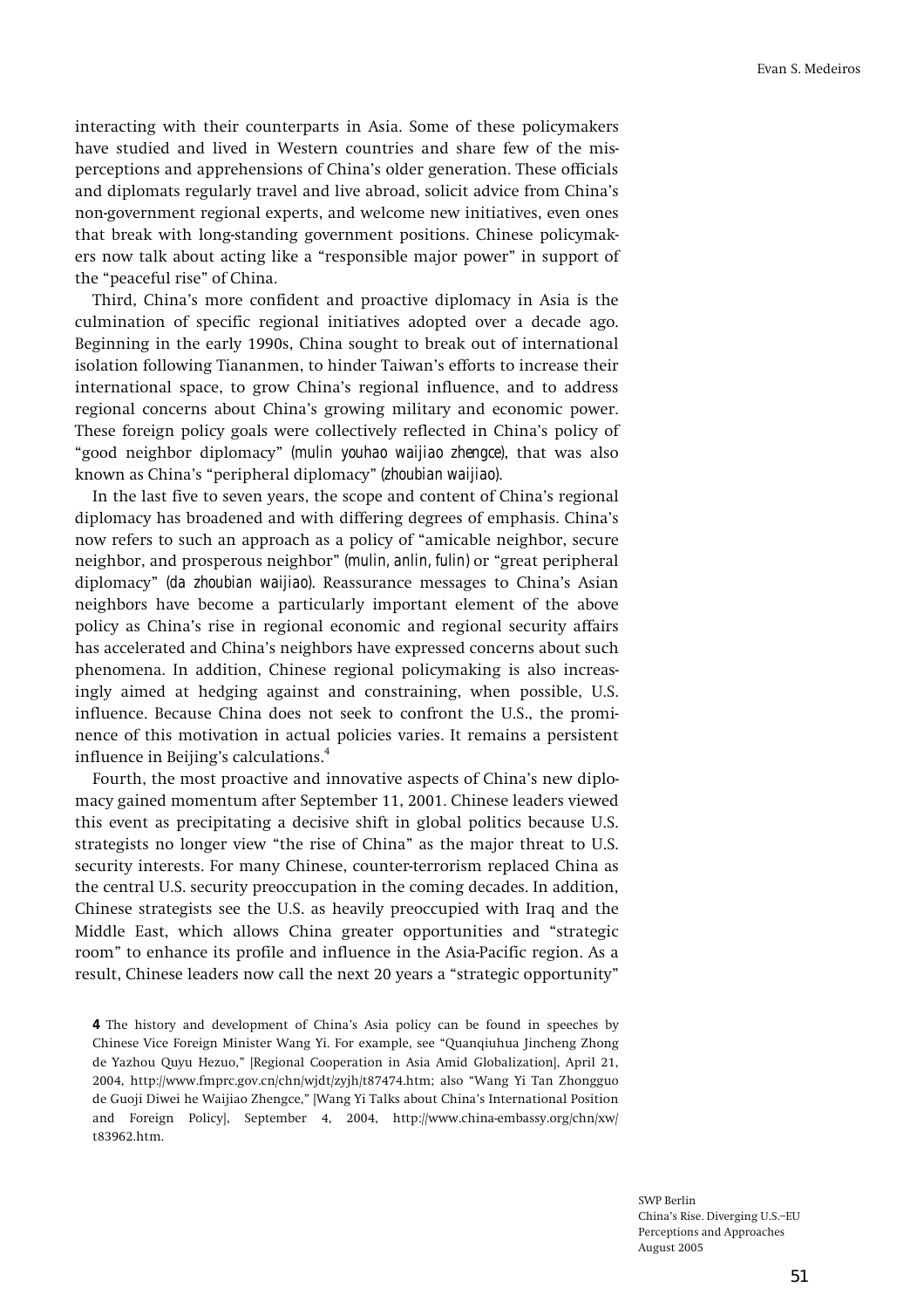**for Chinaís national development and regional diplomacy because Beijing will not face a major challenge to its external security.5**

### **Future Challenges to China's Regional Diplomacy**

**Beijing will confront several challenges as it seeks to be a more influential actor in the Asia-Pacific region. Some are linked to Chinaís own capabilities and others are related to regional reactions to Chinaís growing influence.** 

**Chinese leaders will face the problem of rising expectations about Chinaís behavior; this has two dimensions. First, China has signed several trade and security agreements as part of its regional diplomacy. China now needs to comply with this wide range of commitments. Beijingís mixed history of compliance with trade, security and human rights pledges suggests such steps will be problematic. These developments, in turn, will likely complicate Chinaís relations with its neighbors who may become concerned that Chinaís initial actions were superficial. A related challenge is that, as Chinaís regional profile rises, Chinaís neighbors will continue to expect more of Beijing as a reflection of Chinaís self-proclaimed status as a ìresponsible major power.î It is not clear that China has the national will or capacity to consistently meet expectations of itself as a regional leader.** 

**Chinaís approach toward the Taiwan question will inevitably complicate its regional diplomacy as well as its relations with major powers. Specific policies, such as its more coercive ones, reveal the limits of Chinaís efforts to appear moderate and benign. In 2004, Chinese officials pressured**  Singapore's incoming prime minister, before he had taken office, to avoid **visiting Taiwan and then berated him following his trip. In March 2005, Chinese diplomats threatened Australia to recuse itself from involvement in a military conflict over Taiwan, despite their treaty commitments to the U.S. Most recently, Chinaís passage of the Anti-Secession Law led many European capitals to reconsider an impending decision to lift the European Unionís 1989 arms embargo on China. Such actions and statements from Beijing present China in a more confrontational light. Any Chinese use-of-force (limited or major) to address the Taiwan question would heighten latent concerns, especially among Southeast nations, that Chinaís rising power may threaten their security interests.** 

**Furthermore, China faces numerous and overlapping governance challenges that stem from Chinaís efforts to balance the transition of a large developing country to a more market oriented economy against maintaining central control on government actions. Chinaís governance deficit directly and indirectly affects its foreign policy and external perceptions of China. It limits Beijingís ability to inform and control the multiple actors in Chinaís large economy and expansive bureaucracy; this in turn frus-**

**5** For such views on U.S. policy toward China see Wang Jisi, "US-China Relations Seeking a New Stable Framework," *Zhongguo Dangzheng Ganbu Luntan*, January 6, 2005, pp. 37-39; Wang Jisi, "The Impact of US Strategic Adjustment on US-China Relations," *Xuexi Shibao*, **August 16, 2004.**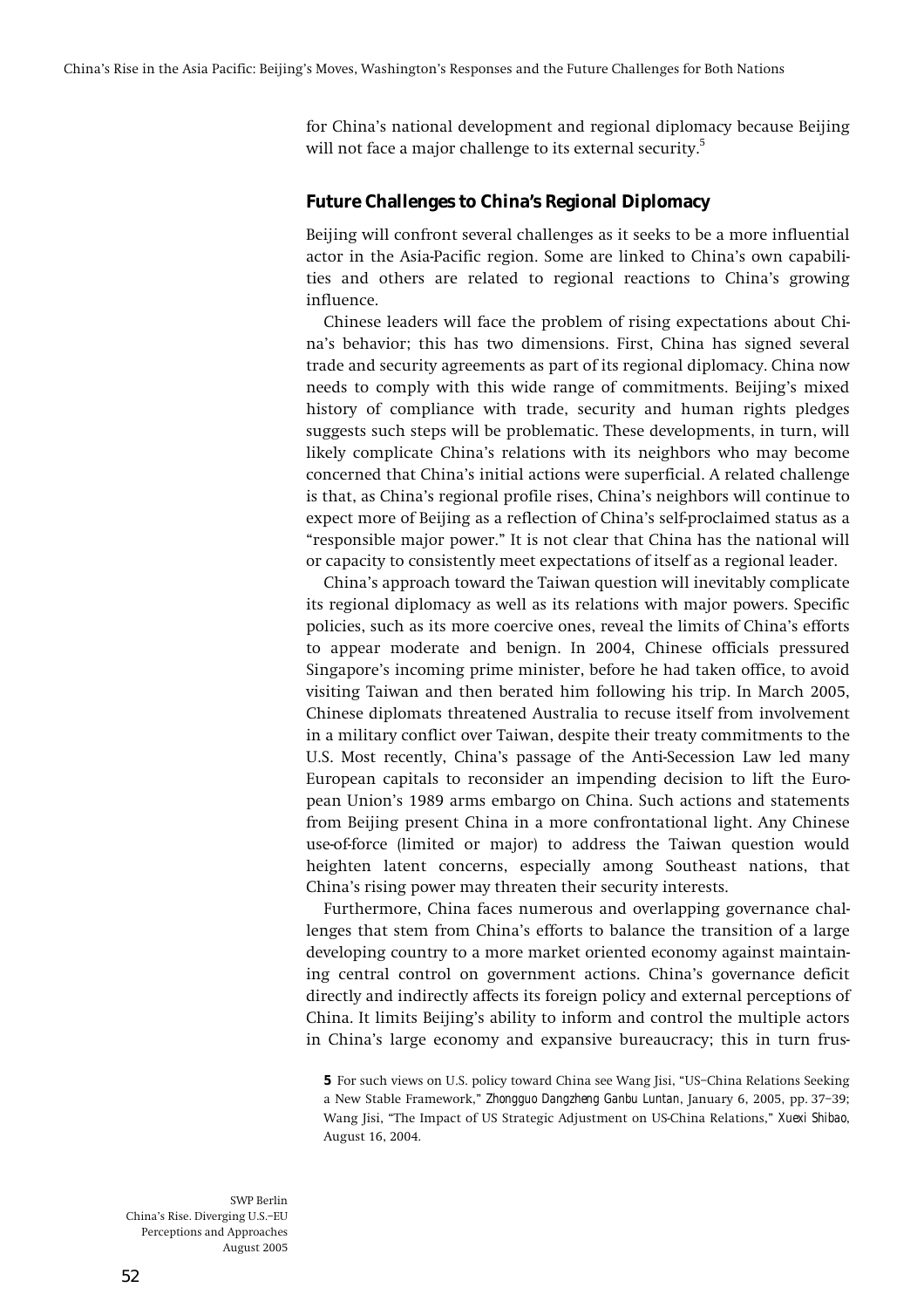trates the government's ability to manage internal problems and to fully comply with trade and security commitments. For example, Beijing's **initially slow and dismissive response to the spread of SARS in China highlighted to Southeast Asian governments the degree to which Chinaís governance challenges, like public health crises and environmental problems, can threaten** *their* **interests.** 

**A related complication for Chinese policymakers is possessing the nec**essary resources for China to play a more active role in regional affairs– **especially compared to the U.S. and its allies. China, as a large developing country facing numerous developmental problems, is limited in the national resources it can use to pursue its regional diplomatic agenda. The most obvious example is the comparatively small amount of aid that China donated to Tsunami victims earlier this year. China provided \$83 million worth of financial and material support. While this was by far the greatest amount of foreign aid China has ever provided to disaster victims, it paled in comparison to U.S., Australian or Japanese support for relief operations.** 

### **The U.S. Debates China's Rise in Asia**

**As one might expect, Chinaís growing influence in Asia has prompted a debate in the U.S. about the implications for U.S. economic and security interests in the region. The central questions in this debate are the extent to which Chinaís rise will undermine U.S. regional influence and whether China seeks the ultimate aim of pushing the U.S. out of Asia. There are** *at least* **four schools of thought in the U.S. on these questions. The one common theme among these perspectives is the high degree of uncertainty about Chinaís future; yet each school of thought interprets and reacts to such uncertainty in different ways.** 

**The first maintains that Chinaís growing integration into Asia is a natural phenomenon that will contribute to regional prosperity and stability, especially as China becomes increasingly bound by regional economic arrangements and security commitments. This school continues that Chinaís rise in Asia is the inevitable result of Chinaís historical role, its geographic proximity and its cultural influence. This school further argues that China does not seek to push the U.S. out of Asia and has specifically provided such assurances to senior U.S. officials several times in recent years.6**

**A second school agrees that there are inevitable elements of Chinaís**  growing role in Asia and some of them–such as China's embrace of regional organizations–will contribute to prosperity and stability in Asia. **However, tensions and suspicion between the U.S. and China are inevitable in this process as well. China does not seek to expel the U.S. from Asia**  because of the costs involved in such an effort and because of the "public

**<sup>6</sup>** David Shambaugh, "China Engages Asia: Reshaping the Regional Order," *International Security***, 29:3 (Winter 2004/2005).**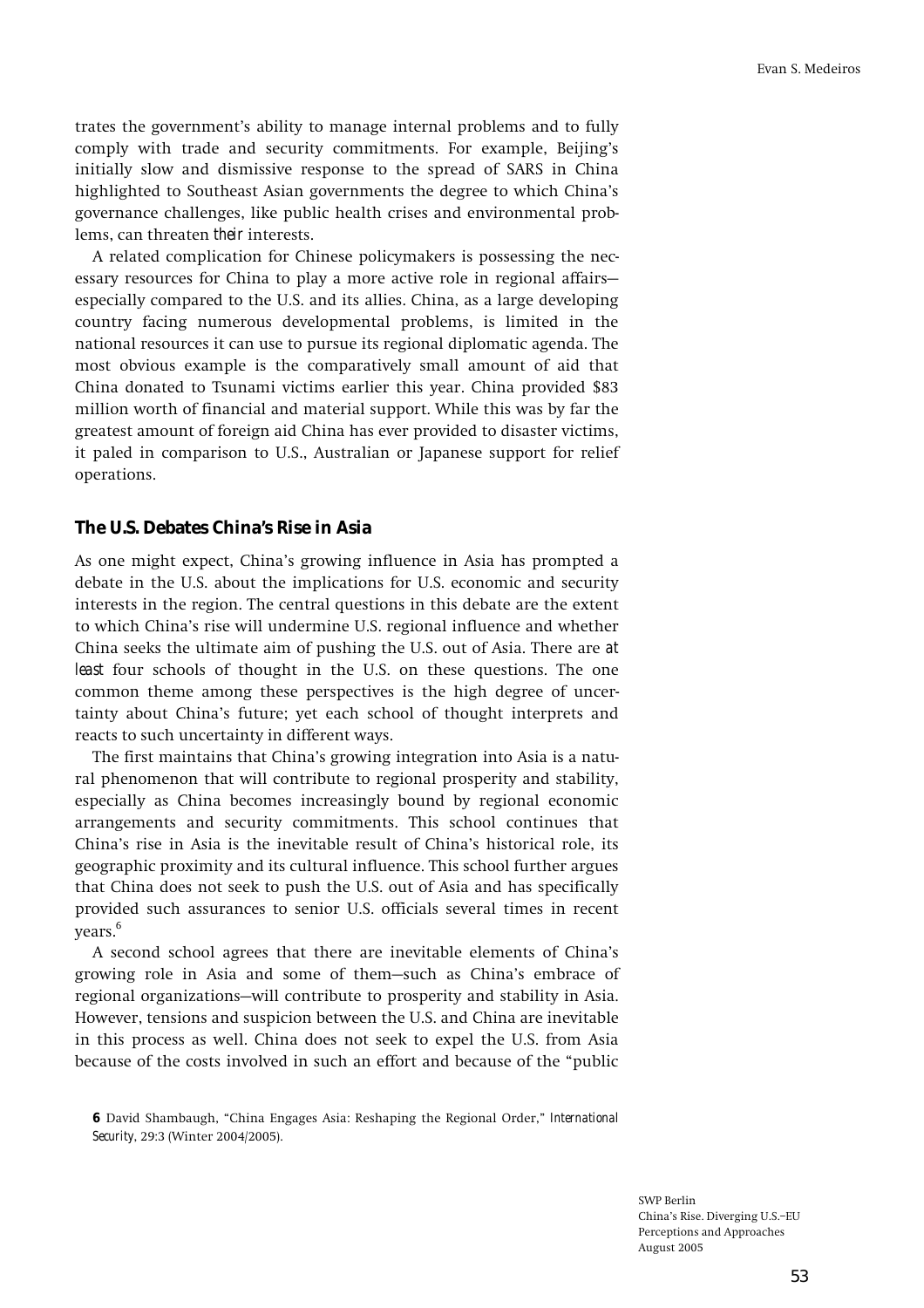**goodsî provided by U.S. security commitments. Nonetheless, Beijing fears that the U.S. seeks to constrain Chinaís rise and perhaps even contain some of Chinaís more activist diplomatic initiatives. In response, China will take steps to respond to what Beijing perceives as U.S. efforts to constrain Chinaís rise. This response will likely manifest itself as an effort to build and maintain positive political and security relations with key U.S. friends and allies in the region; such an effort will implicitly impact the quality of U.S. ties in the region.7 Chinaís current unease with U.S. presence in Asia could grow and perhaps become more confrontational if China continues to accumulate hard and soft power.** 

**A third school of thought differs slightly, but in important ways, from the second one. It argues that China is already soft-balancing against U.S. influence in Asia, which is a more activist approach than the reactionary and incremental one noted above. While China does not seek to expel the U.S. from Asia** *right now* **because of the highly costs of confronting the U.S., Chinaís leaders will take every opportunity to balance against U.S. power using all the economic and political tools it possesses and the new ones it**  acquires as its power grows. According to Robert Sutter, "China [...] con**tinues to counter U.S. influence through trade agreements, rhetoric, Asiaonly groupings and other means that amount to a soft balancing against the U.S. superpower.î Ultimately, this school argues, as Chinaís power accumulates it will eventually seek to rid Asia of U.S. power and influence.8**

**A final set of arguments in the U.S. argues that Chinaís rise in Asia automatically and necessarily trades off with U.S. influence, and that China is actively undermining U.S. regional influence. According to this school of thought, China currently seeks to expel the U.S. from the Asia Pacific region and its economic, diplomatic and military strategies are all aimed at achieving that goal. More broadly, these commentators argue that Chinaís growing economic engagement with Africa and Latin America are similarly motivated by geopolitical aims of expanding Chinaís global influence. Chinese and U.S. leaders possess starkly different notions about the international system and Chinaís response to U.S. predominance is to balance against U.S. power wherever and whenever possible. The appropriate U.S. response to Chinaís rise is to actively contain China with a web of regional security alliances, robust military deployments, and protectionist trade policies.** 

# **Chinese Diplomacy Moving Forward**

**The continued growth and transformation of Chinaís role in Asia-Pacific affairs will be a persistent trend in the coming decades. China will** 

**8** Robert Sutter, "Rising Dragon and American Eagle–Part II," *YaleGlobal Online*, April 22, **2005; also see Robert Sutter,** *China's Rise in Asia—Promises, Prospects and Implications for the United States***, Occasional Paper Series, Asia-Pacific Center for Security Studies, Honolulu, Hawaii, February 2005.** 

**<sup>7</sup>** Evan S. Medeiros and M. Taylor Fravel, "China's New Diplomacy," **Foreign Affairs**, November 2003, pp. 22-35.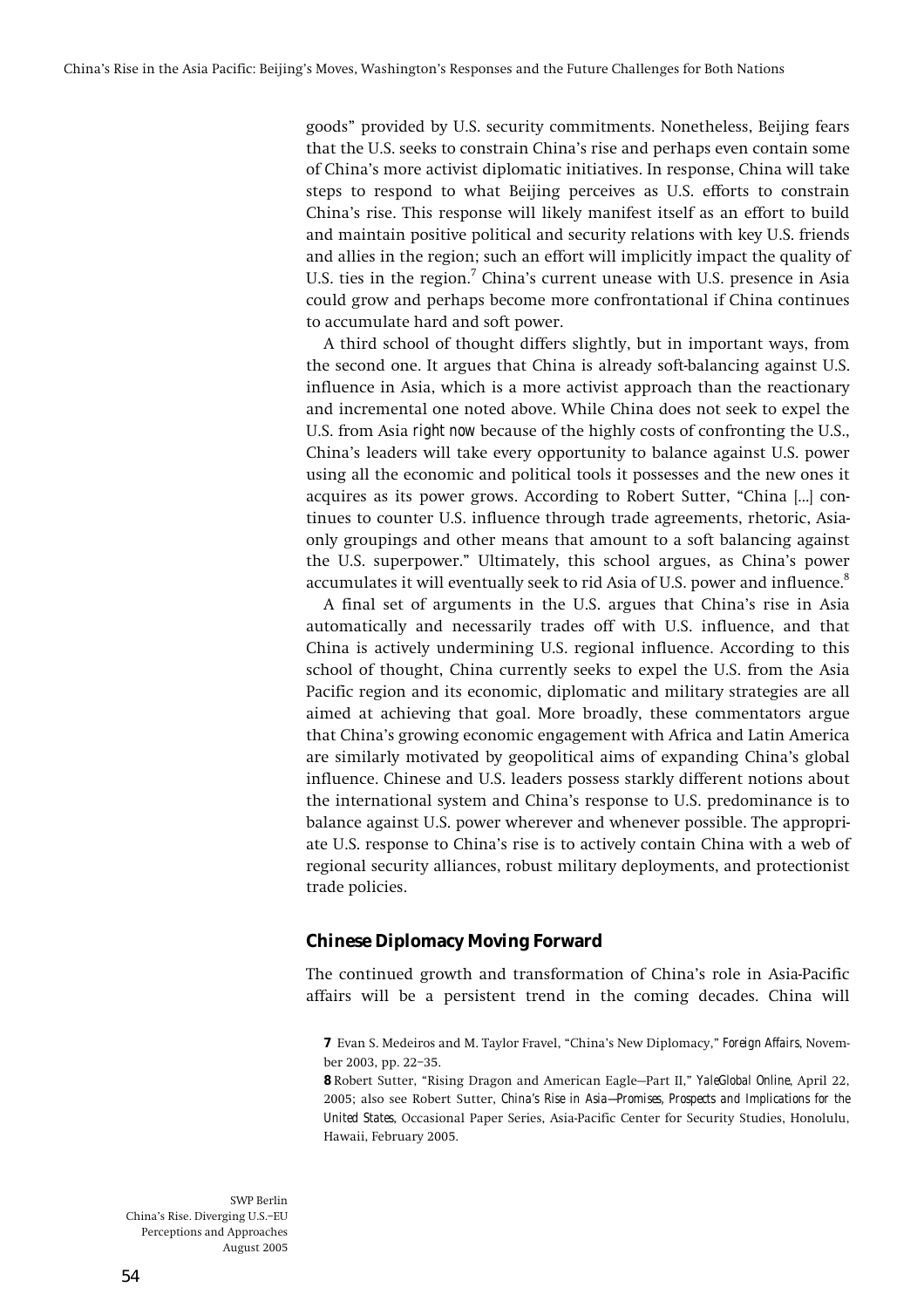**increasingly become a force in shaping regional economic and security institutions and the discourse within them. U.S. and Asian policymakers should welcome such a development but treat it with equal prudence. The possibilities for eliciting cooperation from China may increase as Chinaís stake in global stability grows and U.S. and Chinese interests overlap. At the same time, China will become better at leveraging international organizations and bilateral relationships in ways conducive to achieving its foreign policy interests. The potential for partnership on pressing**  security and economic issues will grow, but-on issues of discord or disagreement–China will be better equipped to confront and challenge **the interests, preferences, and policies of the prevailing regional or global powers. These dueling possibilities present the international community with a complex set of nested challenges and opportunities that will shape an evolving international security landscape in the 21st century.**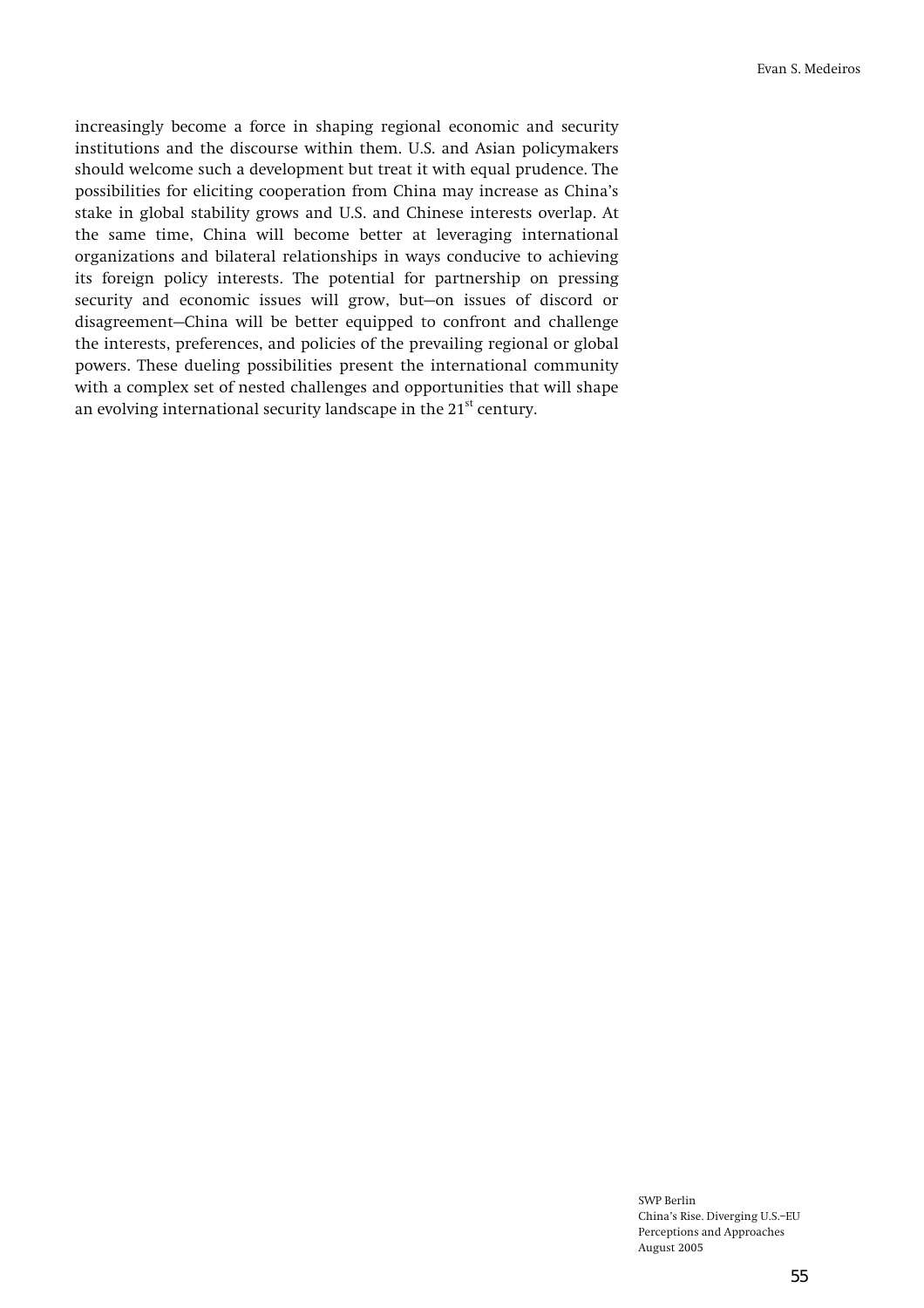# **China's Regional Initiatives— Comments Concerning the EU Approach**  *Franco Algieri***\***

**China is becoming more and more engaged as an international actor, especially in Asia and the Asia-Pacific region. Participating in different regional initiatives has become a characteristic sign of Chinaís foreign policy. Of course, these initiatives differ significantly concerning their goals, scope and binding nature. Looking at the EUís reaction to Chinaís use of and engagement in regional forums, three basic aspects need to be considered. First, the EU is in general favourable to regional cooperation and integration efforts. Second, Chinaís participation in regional initia**tives is perceived mainly positively in the overall framework of the EU's Asia policy. Third, however, looking at the development of the EU's foreign **and security policy as a whole, the question of how to approach China as a leading actor in international affairs becomes more complex.** 

# **1. Regional Initiatives as a Core Concept**

**The EU itself can be defined as the most prominent example of a regional integration project. For the participating states, integration is linked to specific values (e.g. democracy, rule of law, human rights) and interests (e.g. stability, economic benefits). Furthermore, for a single state the policies of the other states are becoming more predictable and confidence building amongst actors guided by common as well as different interests can be strengthened. Against such a background of mainly positive experiences, the EU and its member states are supportive of regional cooperation and integration initiatives in other parts of the world.** 

**Inter-regional dialogues have become characteristic for European foreign policy and they have been intensified over the last decades; for example, EC-ASEAN relations are dating back to the 1970s.** 

**The legitimacy of engaging in and supporting regional dialogues can be derived from the legal framework in which the EU is embedded. Article 11(1) of the Treaty on European Union mentions the promotion of international cooperation as one of the objectives of the Common Foreign and Security Policy (CFSP) of the Union. Further references can be found in the European Security Strategy, which was adopted by the European Council in December 2003. In this document, which is the first of its kind and which explains that the EU is considering itself as a comprehensive foreign and security political actor with global reach, regional conflicts are identified amongst others as one of the key threats Europe is facing. It also becomes clear that distant threats are as much a concern for the EU as** 

**\* Center for Applied Policy Research (CAP), University of Munich.**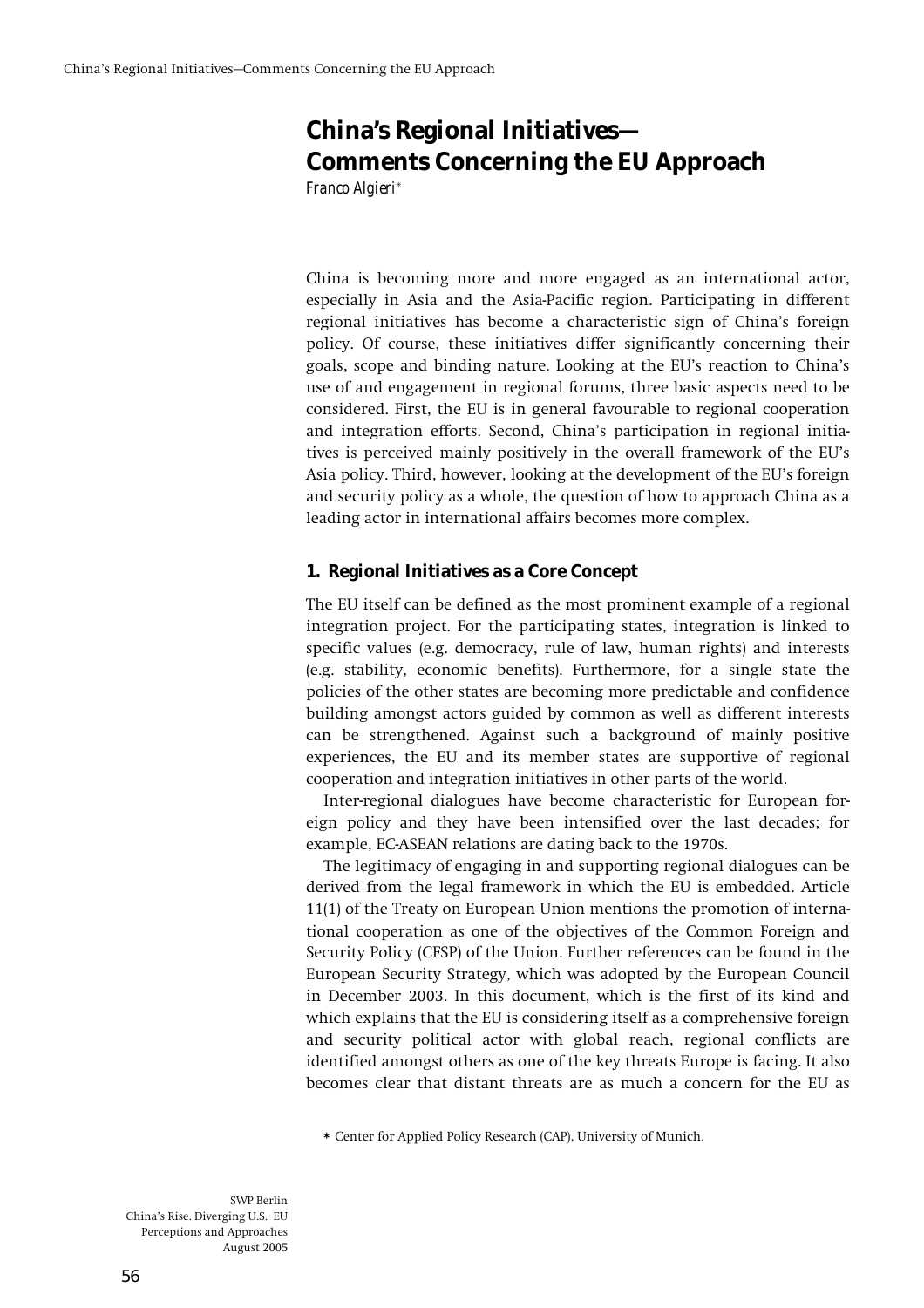**those that are near at hand. Consequently, the line of defence for the EU, has been shifting to geographically more distant regions. Handling different situations, which attract European security concerns, is intended to be done with a mixture of instruments, comprising e.g. development aid, economic and trade activities and now even military means.** 

**As the key principle of the EUís foreign policy approach, the Security**  Strategy highlights "effective multilateralism" (of course, a wide debate could be opened about what hides behind the term "effective"). Building **an international order on effective multilateralism stresses the importance of international institutions. Regional organisations such as the Association of South-East Asian Nations (ASEAN) are considered as supportive of the strengthening of global governance. Furthermore, amongst those**  countries with which the EU develops "strategic partnerships," China is **one of the Asian countries, together with Japan and India.** 

**Against this background, it becomes obvious that an overarching conceptual framework exists, in which the EU carries out commonly agreed policies. This has to be kept in mind when looking at the EUís China policy. Moreover, EU-China relations cannot be isolated from a broader European Asia policy.** 

### **2. The EU's China Policy in the Context of European Asia Policy**

**From a European perspective, Chinaís participation in regional initiatives is primarily seen as positive, and in official documents and declarations from the EU this is regularly reiterated. As expressed, for example, in the**  *Country Strategy Paper 2002–2006* **"the key objective of the EU's policy towards China is to support the continued reform and transition process and to engage China further in the international community and to integrate it**  further into the world economy [...]."<sup>1</sup> With respect to regional issues the European Commission acknowledged "China's efforts to broaden its **regional influence and contribute to regional developments have been evident in moves to develop closer ties with the ten members of the ASEAN. China has also been instrumental in helping to bring about rapprochement on the Korean Peninsula. But unresolved territorial/border**  disputes remain sticking points [...].<sup>n2</sup>

**There are no obvious indications that the Europeans suspect China of exploiting the idea of regional cooperation for the purpose of strengthening its role as a regional hegemon. Rather the EU is concerned about the**  fact that common institutions are missing in Asia: "Given the lack of com**mon institutions and the diversity of the continent, there is very little in terms of explicit common policy objectives agreed among all Asian** 

**<sup>1</sup>** Commission Working Document, Country Strategy Paper, China, 2002-2006, Brussels **2002, p. 4, http://europa.eu.int/comm/external\_relations/china/csp/index.htm.** 

**<sup>2</sup> Commission Working Document, op.cit., p. 11.**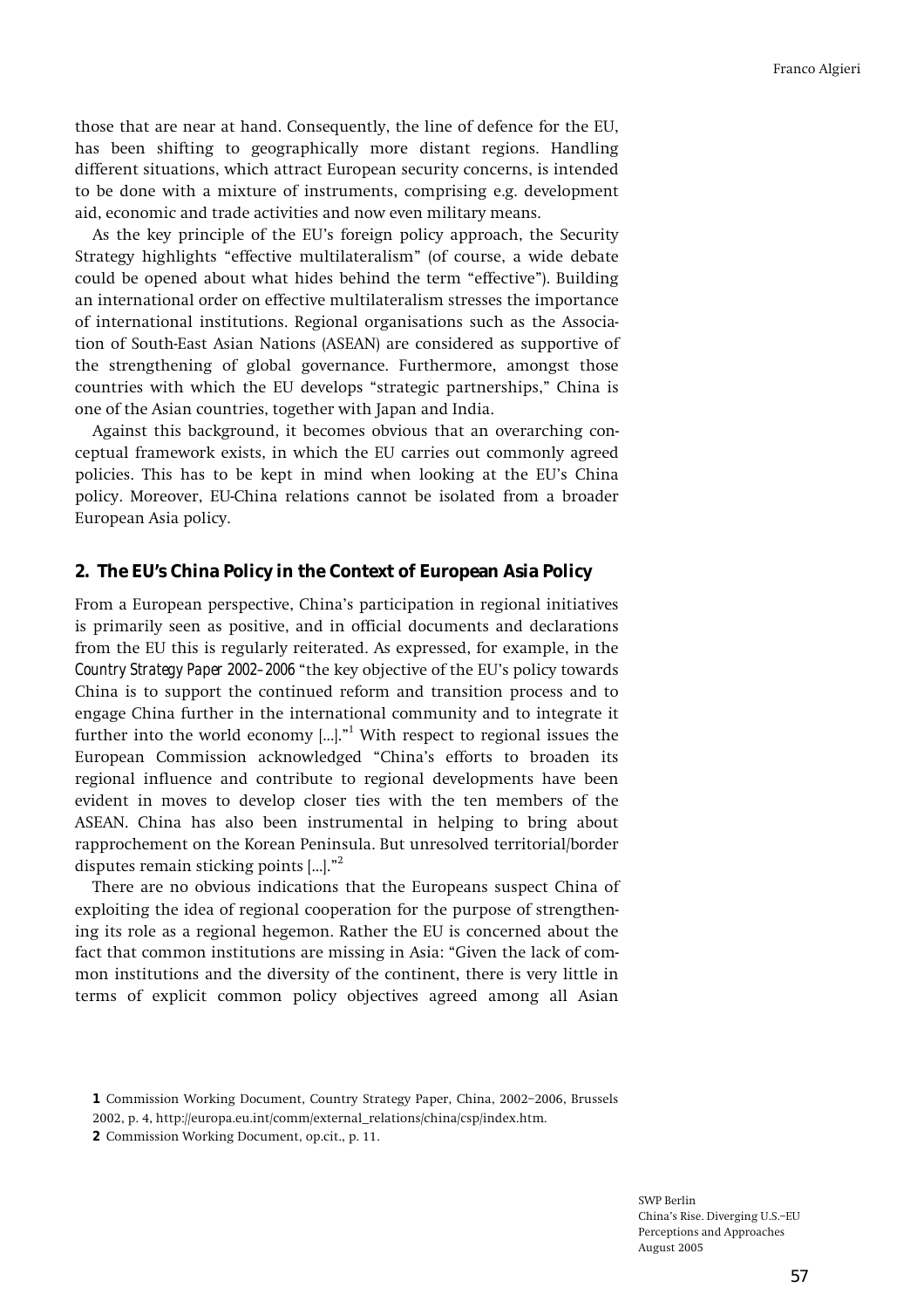**countries.î3 This, again, is typical for the European approach, i.e. knowing about European integration history and the importance of institutions as regulating and stabilizing factors, a higher degree of institutionalisation of relations amongst Asian countries is expected to lead to corresponding effects.** 

**China is engaged in a multitude of diverse regional forums. However, the most important ones for the EU are the Asia-Europe Meeting (ASEM) and the ASEAN Regional Forum (ARF). Looking at ASEM, it can be observed**  that–even though for a while the process as such seemed to have reached its end–through a continuous process of institutionalisation, mutual **understanding and cooperation can be deepened. The ARF offers the Europeans the chance to debate regional security issues not just with Asian countries but also with the United States and the Russian Federation.** 

**EU-Asia relations are characterized by constant efforts to adapt to each other. This adaptation process is, to a large extent, led by the conviction**  that for a variety of security challenges-be they societal, economic, environmental, terrorism etc.—only a cooperative approach can offer **sufficient solutions. The factual need to react to such challenges requires states, be it in Europe or Asia, to cooperate. Consequently, there is a growing demand for intra-regional and inter-regional cooperation. The intensity and the increasing activities of a multi-level dialogue between the EU and Asia as a whole, and between the EU and individual Asian countries in particular, are indicative of this growing demand.** 

**All the conceptual considerations and concrete policies of the EU which are related to Asia have to be considered in order to understand the**  Union's China policy. To sum up, the China policy of the EU is part of its **Asia policy and, at the same time, China is dominating the agenda of the**  Union's Asia policy.

# **3. Further Implications**

**Considering the above mentioned aspects, it can be argued that Chinaís regional initiatives, as diverse as they are in nature, were and will remain of interest to the EU. However, addressing the question of how to react to China as an actor in the region, it also needs to be asked, which capabilities the Union has and will have in order to participate in the shaping of developments. In this context three aspects need to be emphasized; i.e. the**  coherence of the EU's Asia policy, the obvious tendency towards bilateral**ism in EU-Asia relations, and the development of the EUís capabilities in order to become a comprehensive foreign and security actor.** 

**1. The coherence of the EUís Asia policy is challenged by a twofold heterogeneity problem. The first concerns the heterogeneity of a region stretching from Afghanistan in the West to Japan in the East and from** 

**<sup>3</sup> Commission of the European Communities, Strategy Paper and Indicative Programme**  for Multi-Country Programmes in Asia 2005-2006, Brussels 2004, p. 7, http:// **europa.eu.int/comm/external\_relations/asia/rsp/index.htm.**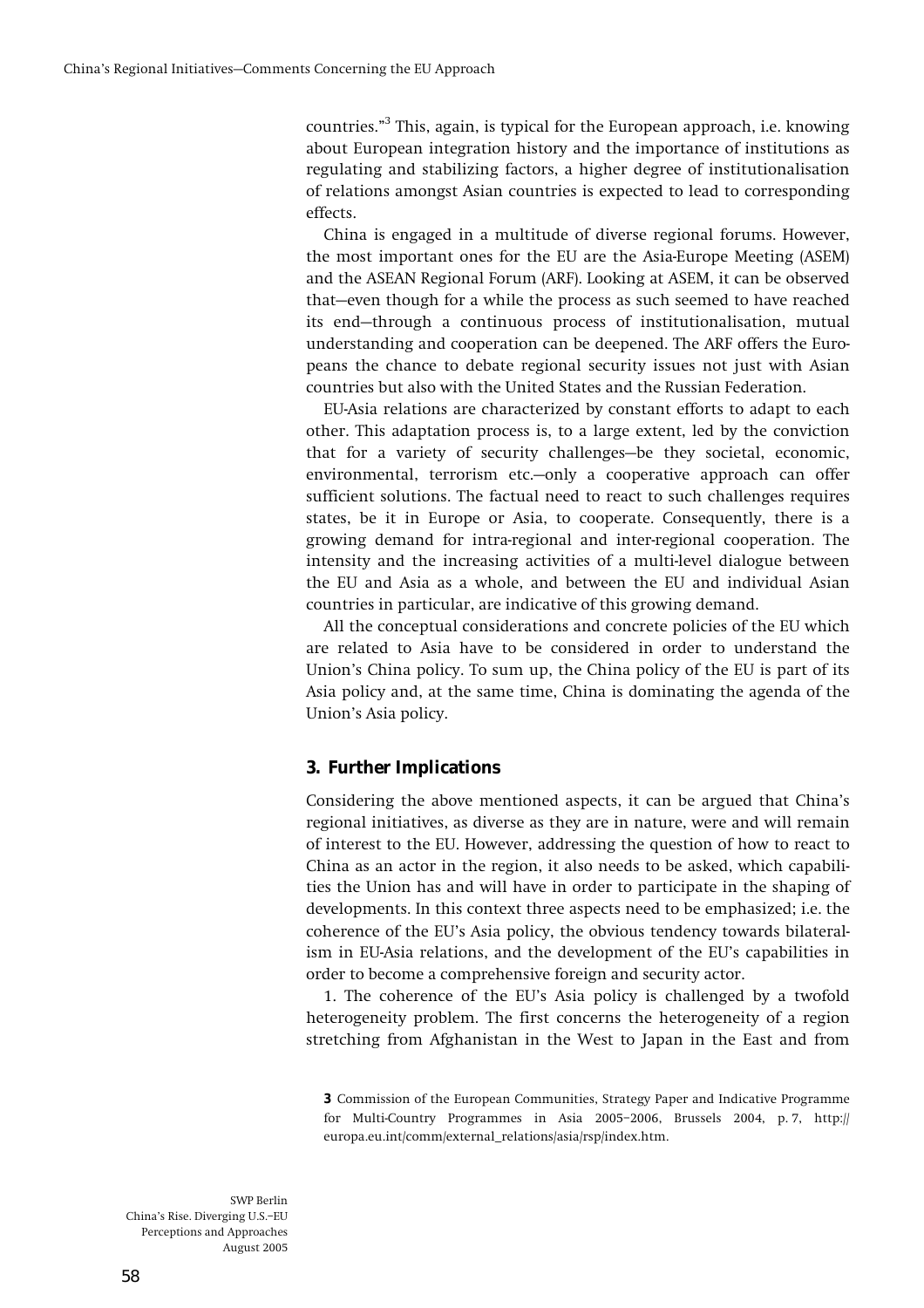**China in the North to New Zealand in the South.**<sup>4</sup>  **Linked herewith is, secondly, the heterogeneity of problems and security challenges that characterizes such a region. The EU is diversifying its relations with**  individual countries in Asia according to each country's specific develop**ments and needs. However, the policies used are not totally coherent, which sometimes weakens the European position. This coherence problem is characteristic of European foreign policy and has not been solved satisfactorily by past and recent Treaty reforms.5**

**2. Even though the EU is committed to multilateralism in its Asia policy, a growing tendency towards bilateralism can be observed. Bilateralism becomes visible on two levels: on the supranational level, i.e. the EUís Asia policy, and on the national level, i.e. the member statesí Asia policy. On each of these levels the corresponding actors give preference to some Asian countries clearly more than others and a ëselective bilateralismí with single states (or sub-regions) in Asia has become a typical pattern.** 

**China is by far the most important actor in the region for European interests. This is no new trend, and already in the last decade it was argued that the China euphoria of the Europeans might result in a neglect of other Asian countries.6 As mentioned earlier, China dominates the Asia policy of the EU and most of the EU member states. Europe perceives China as the most crucial actor in Asia and views Chinaís regional initiatives with this is mind.** 

**3. The EU is responding with a mixture of instruments and through different forums to developments in the Asia Pacific region. So far, the focus is on economic and trade relations, investment, and development aid related initiatives. This reflects long established and strong branches of the EUís external relations. Security policy did matter less in the past, due to the fact that the respective competencies for the EU are amongst the youngest integration projects. Taking all the criticism and concerns**  related to the EU's role as a military actor seriously, it nevertheless should **not be ignored that the Union has developed over the last years a remarkable profile in this policy field. As such the EU is on its way to become a comprehensive foreign policy actor. But does this matter for relations with China and will it have implications for Chinaís regional initiatives? The answer is yes. Surely, the EU is far from becoming a military actor in the**  Asia Pacific region comparable to the United States-and this is clearly no **intention of the EU. But, the significance of the EU as an international actor with capabilities ranging from soft to hard instruments can be** 

**<sup>4</sup> This is the geographical description used by the European Commission for Asia. Commission of the European Communities, Communication from the Commission,**  Europe and Asia–A strategic framework for enhanced partnerships, COM(2001) 469 final, **Brussels, September 2, 2001, p. 6.** 

**<sup>5</sup>** See for an analysis of the situation in the last decade Franco Algieri, "The Coherence Dilemma of EU External Relations. The European Asia Policy," *Journal of the Asia Pacific Economy*<sub>4:1</sub> (1999), pp. 81-99.

**<sup>6</sup> See amongst others, Donald Maitland and Hu Yao-su,** *Europe and emerging Asia***, London: Federal Trust for Education and Research, 1998.**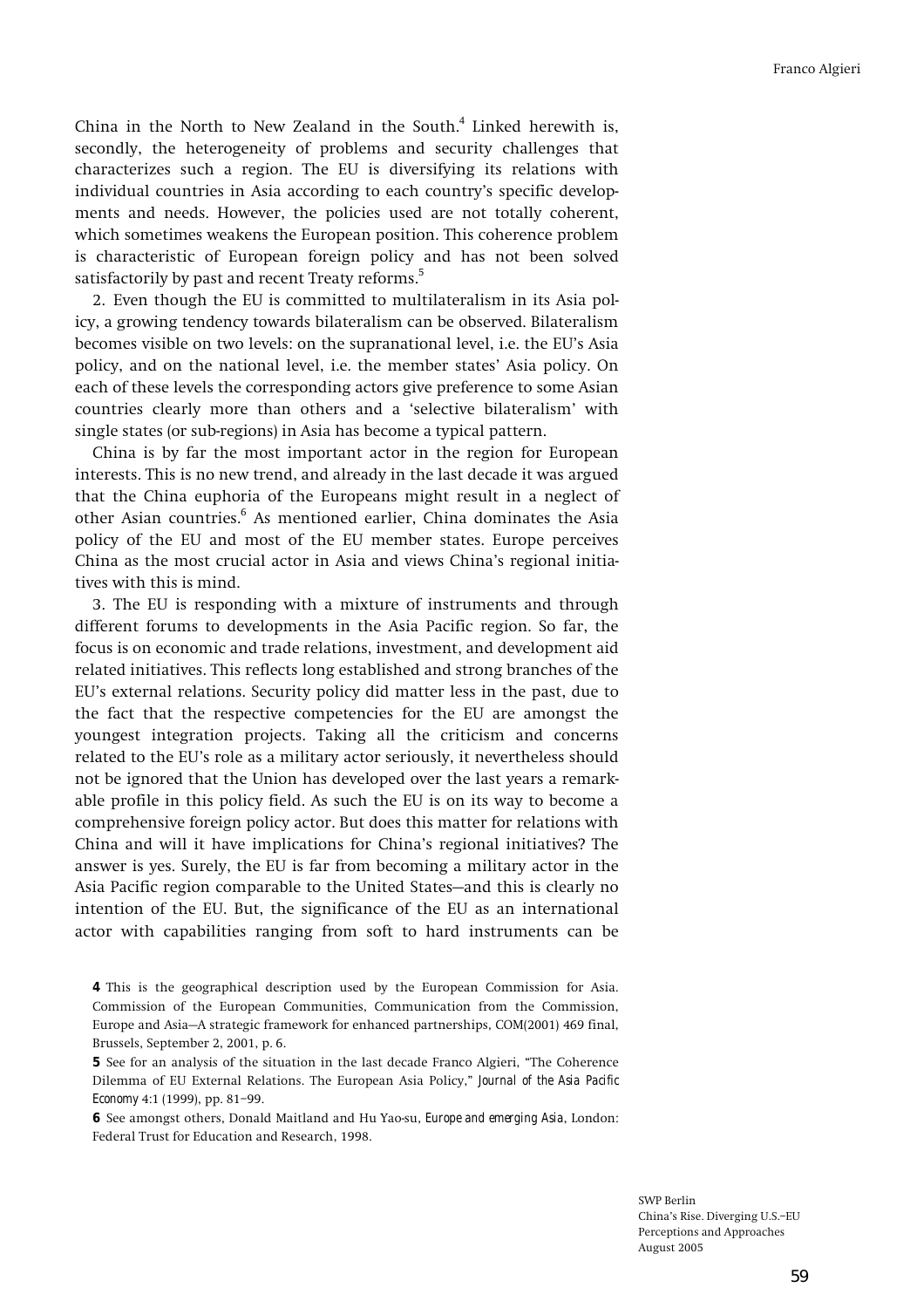**witnessed in a growing number of cases. Even though the military ëradius**  of engagement' is still confined to an extended neighbourhood of the EU, **this does not mean that a further geographical extension for comprehensive operations can be completely neglected. As explained above, the conceptual ground has already been agreed upon by the EU member states.** 

**The importance of regional initiatives of China for the EU is to a large degree determined by the forms of European influence that can be exerted on China. With respectively well established European-Chinese interaction schemes and a steadily growing consolidation of the power of the EU, the Union has the potential to become a more influential actor in the region and for China.**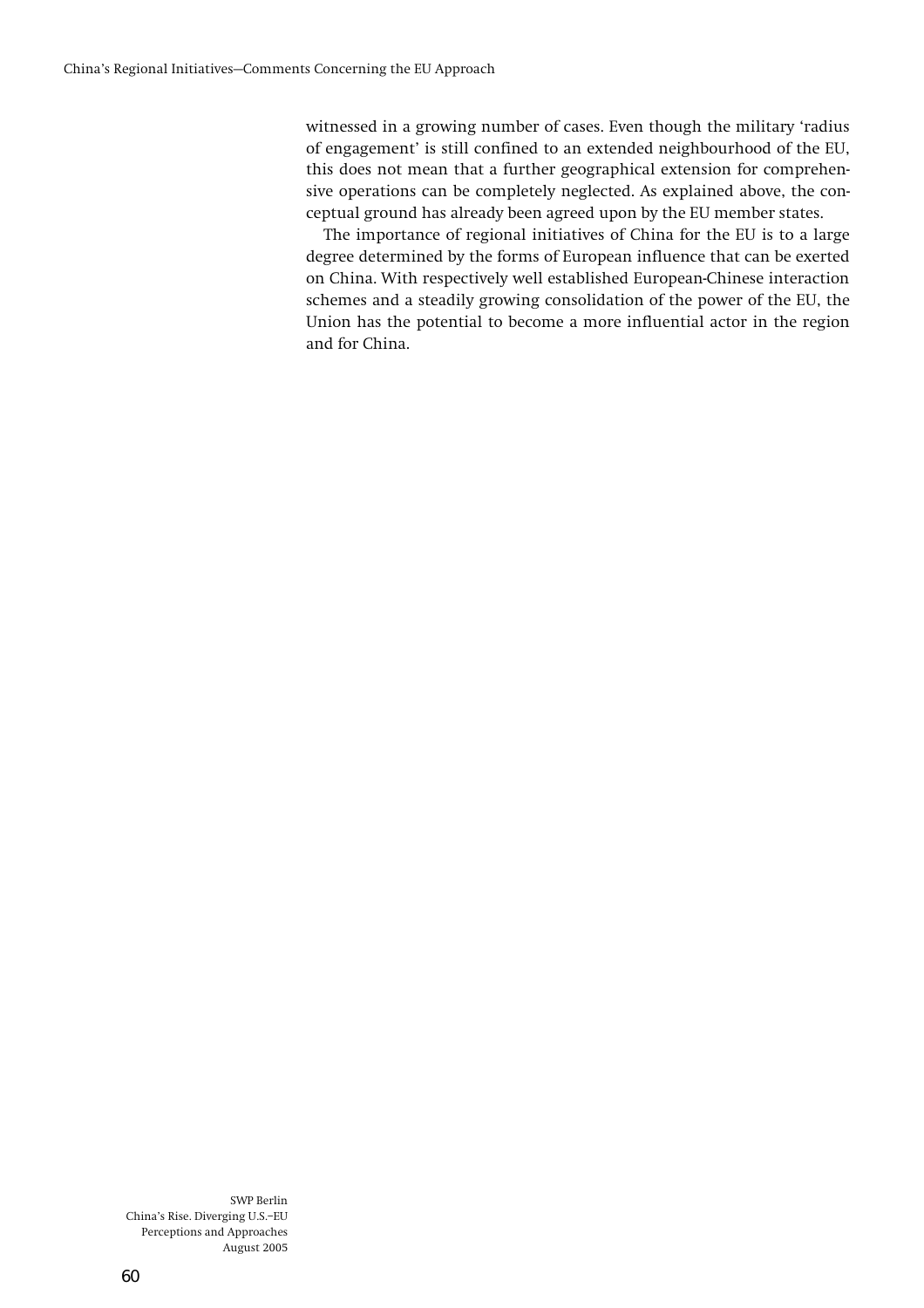# **China's Domestic Development— Seven Hypotheses**

*Thomas Heberer***\*** 

**This paper addresses some of the political and social features and trends**  which are crucial not only for China's domestic development but also for **the understanding of her international behavior. Since Chinaís economic, political and social problems are rather well known, the focus will be on proactive and positive patterns of domestic development and change. These patterns can be presented in seven basic hypotheses:** 

# **Hypothesis 1**

**Researchers of Communist studies in the 1970s discerned three phases of the development of an established one-party system: transformation consolidation-adaptation**. China is now in the "adaptation" phase which **is characterized by five features:** 

**(a) A decline of the role of ideology. Ideology is gradually being replaced**  by economic, social and political pragmatism. This decline is—in fact—not **a sign of regime decay but rather of political stability, as ideology is always linked to conflict. And the Chinese leadership is well aware that conflict undermines political and social stability.** 

(b) The emergence of new social forces-e.g. entrepreneurs, middle strata, interest groups, Internet chat groups–requires the Party to redefine **its role within society.** 

**(c) The emergence of a new political elite, i.e. a new, innovative, technical-managerial class.** 

**(d) The re-emergence of a critical intelligentsia which does not oppose the Chinese party-state, but rather attempts to improve its structures and governance capacity.** 

**(e) Local and trans-local social groups and organizations, e.g. traditional organizations like hometown associations and clans or ìmodernî associations like entrepreneurial or professional associations, increasingly demand participation in and influence on the political system.** 

# **Hypothesis 2**

**As a consequence, China is not a homogeneous authoritarian entity but rather represents a system of so-called fragmented authoritarianism. This fragmented authoritarianism is characterized by four features:** 

**(a) There are different actors affecting political output: the central state, the provinces, local state, the military, new social strata, new social** 

**\* University Duisburg-Essen.**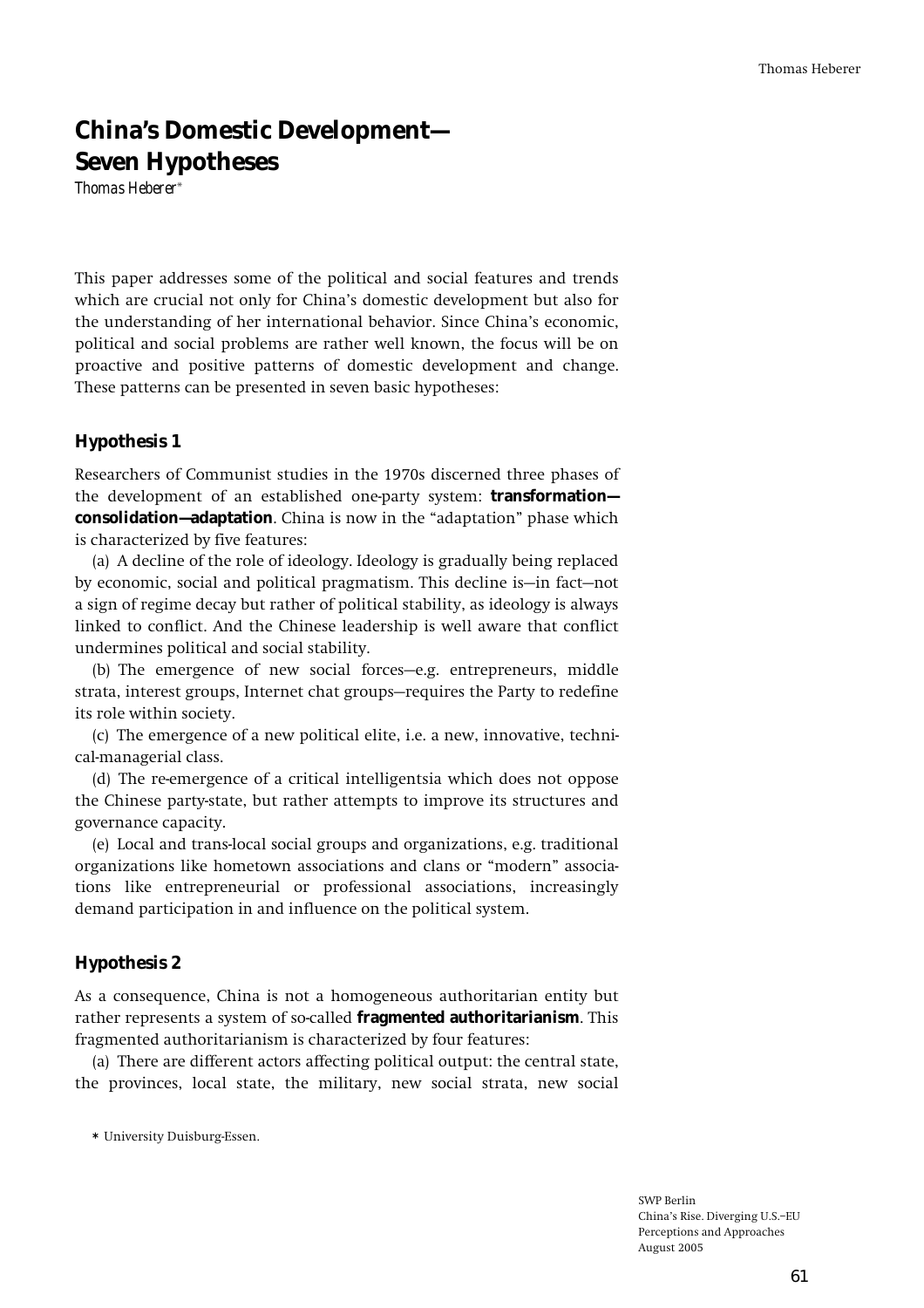**organizations, public opinion, etc.. This is true for the political output of domestic policy as well as that of foreign policy. Therefore, foreign policy is not shaped by the central leadership alone but rather by various actors.** 

**(b) The Chinese party-state is not a homogeneous entity but a diverse entity. We therefore have to deconstruct our concept of the Chinese ìstateî: it does not exist without society and it is based on an interaction between both state and society. Moreover, the state is subdivided in vertical and horizontal levels and organizations. Therefore, the state has to be comprehended as an ensemble of various organizations interacting with society at various levels and shaped by inner tensions and conflicts.** 

**(c)** Within China we find many different and diverging "models" (this could be called "one country, one thousand systems"). In Nanjie village in **Henan Province, for instance, the inhabitants returned to a neo-Communist model with a strong Mao cult and a single ownership system which permits only collective ownership. A short distance away there is a village where only private ownership exists and the village leadership consists primarily of private entrepreneurs. These and other models co-exist and are accepted by the political leadership.** 

**(d) Finally, a growing public sphere is emerging, for instance via the Internet and NGOs or GONGOS, i.e. government organized NGOs, and public opinion increasingly influences domestic as well as foreign policy.** 

# **Hypothesis 3**

**Developmental states** are called "purposeful" states, because they are **characterized by the will to develop. Undoubtedly, the Chinese party-state is such a developmental state: it is successfully developing the economy and it knows when to withdraw, for instance by giving up the planned economy approach and developing a market economy or by dropping its ìclass characterî (cf. hypothesis 4).** 

**The Chinese leadership is well aware that central planning excludes people who want to work for a common goal while, in contrast, a market economy includes those people. China underscores the ways in which political power can contribute positively and effectively to economic wellbeing, for instance by means of long-term growth and structural change as pivotal goals; by political management of the economy; by institution building and institutional innovation.** 

Furthermore, the Chinese state is a strong state possessing "state capac**ityî. This capacity of the Chinese state comprises five elements: (a) Legitimacy in the sense of the legitimization of the political system accepted by its citizens; (b) regulating and controlling capacity in the sense of social control and regulation; (c) resources of enforcement, e.g. financial and coercive means as well as personnel resources; (d) bargaining capacity, i.e. the ability to incorporate new social groups, associations and organizations into bargaining processes and to find a balance between various particularistic interests; and (e) learning capacity, i.e. the ability to learn from mistakes and failures.**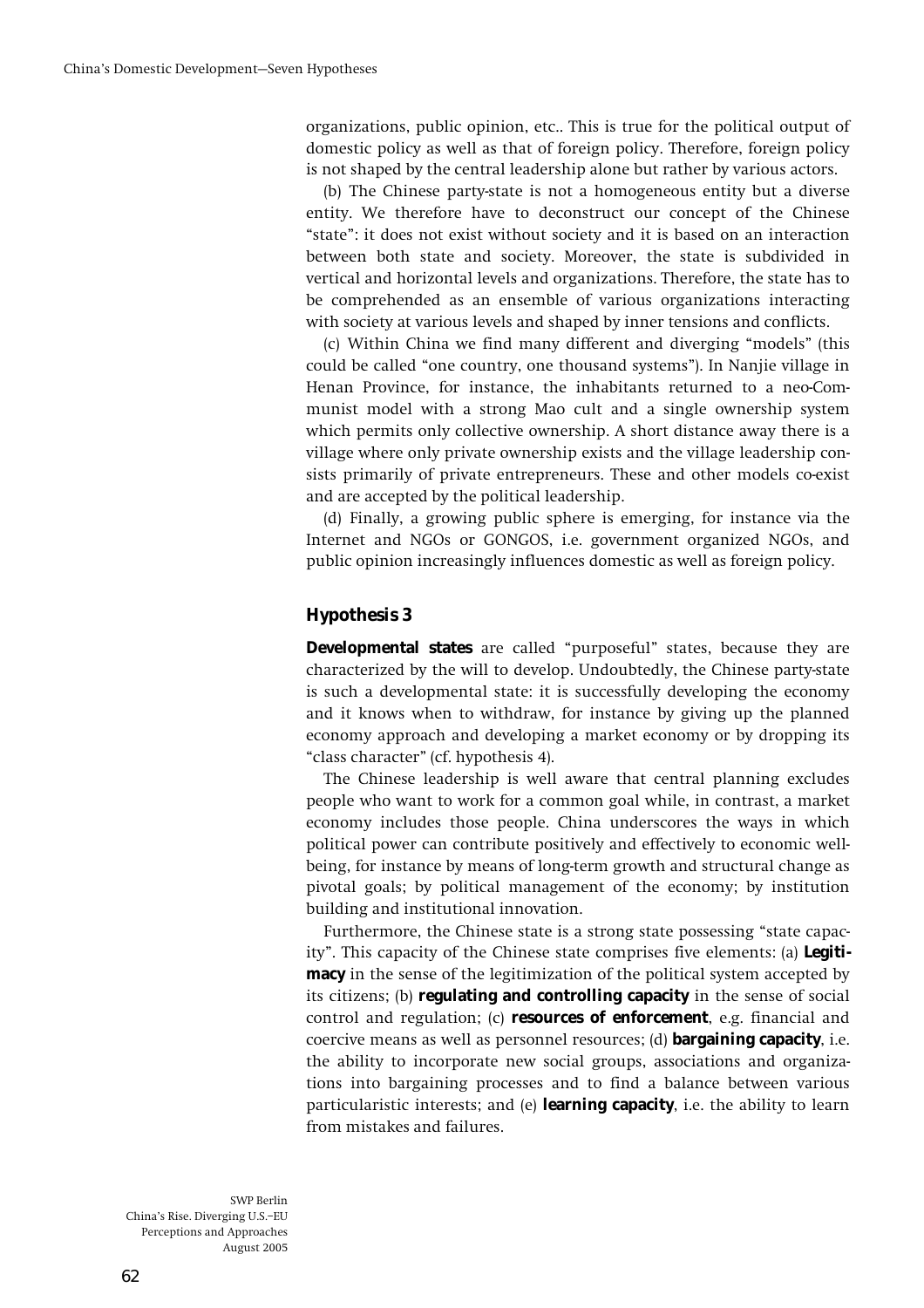**State capacity in this sense is important for implementing a successful development program and for successfully dealing with domestic problems and conflicts.** 

### **Hypothesis 4**

**Political pragmatism is a salient pattern of Chinese development and political culture. The government has to tackle and solve concrete problems and issues and does this in a pragmatic way. This pragmatism is characterized by four features:** 

**Economically it translates into the transition from a planned to a market economy, and into the economization of politics. The latter means that economic development dominates politics and the activities of the central and local leaderships. Economic results and economic development successes are decisive for the assessment of an official and his career.** 

**Politically the Communist Party has developed from a class party into a people's party. This is substantiated, for instance, by the so-called "Three Representsî** *(sange daibiao)* **put forward by former party chief Jiang Zemin. According to these principles, which have recently been officially included into the constitution, the Communist Party no longer represents classes but the entire Chinese people.** 

**Ideologically**: Marxism-Leninism was first "sinicized," i.e. adjusted to **help tackle Chinaís practical problems, and then in the 90s it was com**plemented by the "Deng Xiaoping theory" which, in fact, does not constitute a "theory" but a set of practical advice. Meanwhile, the aim of the regime is no longer a far away "communism" but a not too distant "harmo**nious societyî (see hypothesis 6).** 

**Regime legitimacy is no longer based on ideology, but rather functionally: by the promises of modernization and development; of gaining national strength; of preserving political, economic and social stability;**  and by establishing a "socialist democracy" and a "rule of law."

#### **Hypothesis 5**

**The central leadership and thus the regime possess legitimacy and trust. Chinese people distinguish between the legitimacy of the central authorities and that of local authorities. The central authorities possess trust, the local authorities to a lesser degree or none at all. According to research findings of Chinese and Western scholars (including my own findings) a strong majority of the urban and rural population supports the regime. This support is based on successful economic development, the capacity to realize national goals such as reunification with Hong Kong and Macao or**  creating a "strong" China, and the preservation of political stability, i.e. a **peaceful and stable order, and the conviction that the regime has saved China from a fate similar to that of the former Soviet Union.**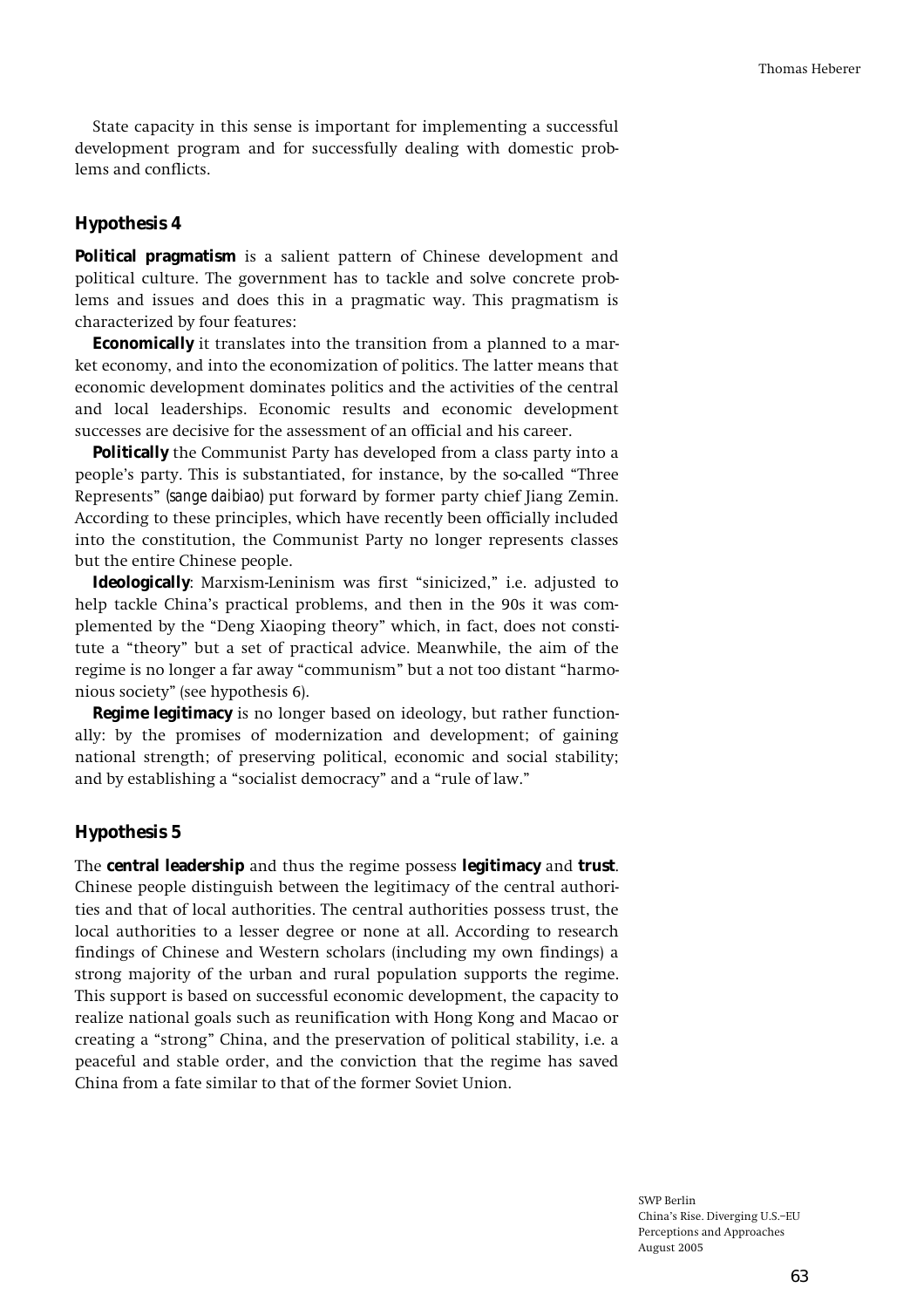### **Hypothesis 6**

**Chinese nationalism (or patriotism) currently is less an aggressive, externally-oriented ideology but rather serves domestic functions. I would argue that Chinese nationalism at present has two major purposes: First, it is an integrative nationalism aiming at further state- and nation-building. Secondly, it is a modernizational nationalism directed at mobilizing the people in the interest of a shared goal: modernization. This might be**  called the "solidaristic vision" for the nation.

**Since China sees Taiwan as an internal affair, the Taiwan issue is not an indication for a growing aggressive behavior. Rather, the Taiwan issue should be understood as an issue of nation-building and thus of an integrative nationalism.** 

# **Hypothesis 7**

**Developmental trends. The regime can survive only as a strong one. Such strength cannot be preserved by great leaders alone; it needs more and more competent, responsible citizens consciously participating in social affairs. Participation is not only a means of improving the quality of policies and their implementation but also a means of reducing conflicts. Conflict theories argue that the higher the degree of participation in a given society, the lesser the degree of use of force in that societyís domestic and foreign policies.** 

**Speaking of competent and responsible citizens, what is meant by the**  term "citizen" in this context? "Citizen" is defined by three criteria: first, **enhanced participation for the people, second, rising living standards, and third, civic liberties. We could even speak of** *thin citizenship* **based on smallscale rights, duties and transactions (in contrast to** *thick citizenship* **which is based on a large scale of rights, duties and transactions).** 

**Clearly, until now, civic liberties exist only in a restricted manner. But in recent years the patterns of participation have been extended, for instance by establishing grassroots elections in villages and urban neighborhoods and by fostering social participation. In urban areas, in particular, we can discern a rising living standard among the majority of the**  people. Proto-forms of civic structures are evolving-a precondition for what is commonly considered civil society. Mao's "masses" (and classes) are **gradually turning into citizens, at least in urban areas.** 

**Currently the party-state faces the problem that people are hardly inter**ested in participation and that the number of social "volunteers" willing to **get engaged in participatory acts is still quite small. The party-state is**  therefore attempting to create new "communities" in the urban areas and **to mobilize people who are economically or organizationally dependent, like Party members and the socially weak. The idea of the party-state is to**  initiate a top-down "civil society." This concept can be called a form of **ìauthoritarian Communitarianism.î**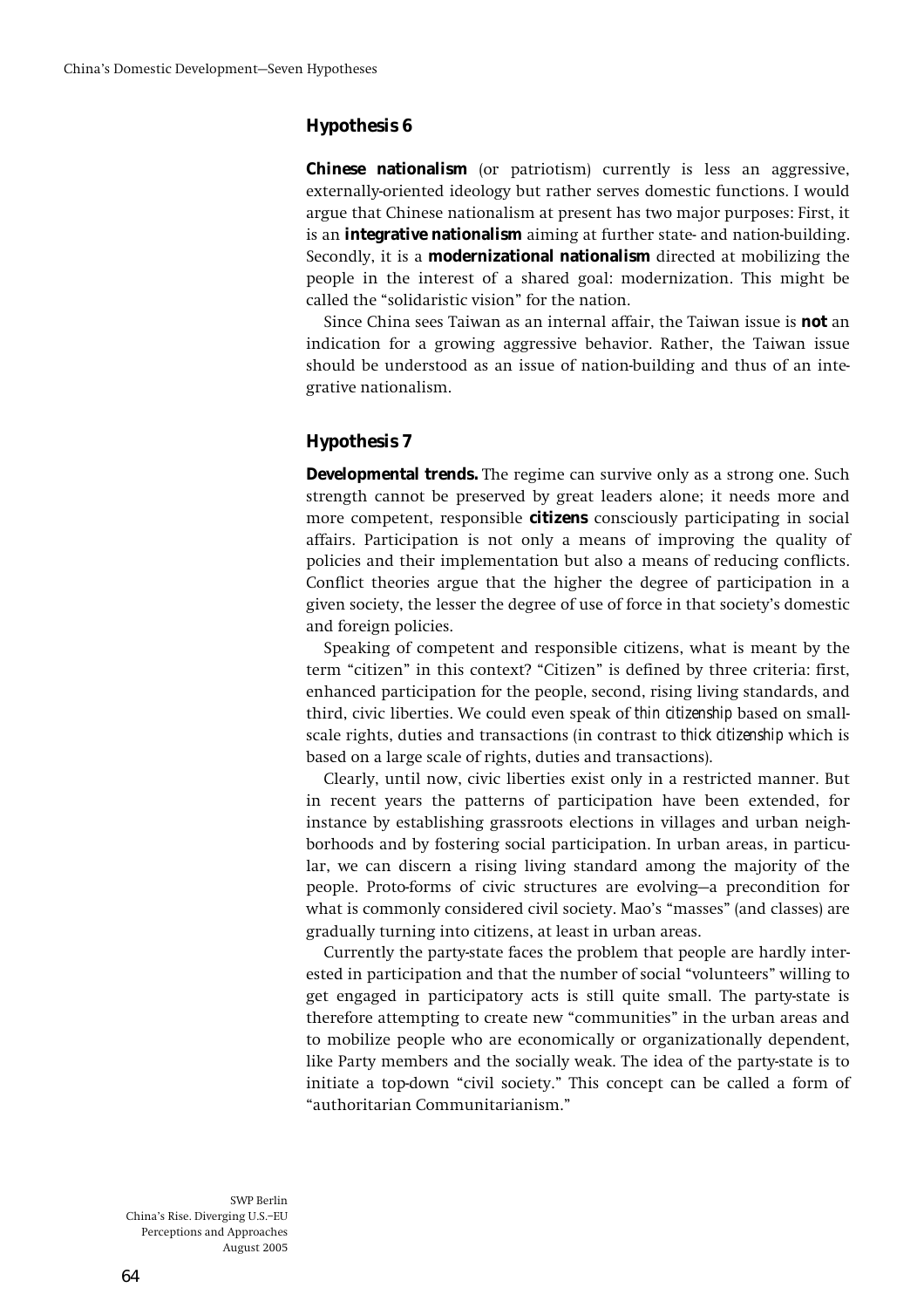**But unlike the Mao era, no individual is coerced to attend political or**  social activities. The organization of one's own life is now a personal **matter for each individual in which the party-state does not want to inter**fere anymore. Thus, individual autonomy vis-à-vis the state and its agencies **is increasing.** 

The concept of a "harmonious society" recently put forward by the Chinese leadership is strongly related to this "authoritarian Communitari**anismî. According to a leading Chinese social scientist this concept encompasses combating corruption, supporting the growth of a middle class and the reduction of low-income segments of the population.** 

**The party-state is shifting more and more from governing to governance by enhancing transparency of local governments and reforming the administrative system. Clearly, it is not intended to make China democratic, but to make the single-party rule more efficient and accountable and to provide it with a better legal basis.** 

**Interestingly, in recent years a discussion has emerged within China on**  both a "socialist multi-party system" and of "Social Democracy" as an alter**native political concept for China. It is certainly too early to expect the**  implementation of a "socialist multi-party system" in the coming years. But we should not forget that in the 80s and 90s concepts such as a "socialist commodity economy," a "socialist shareholding system," a "socialist stock exchange market," a "socialist market economy," "socialist entrepre**neurship,î etc. were put forward and have now all been officially accepted**  and promoted. So why should the implementation of a "socialist" multi**party system in the near future be completely impossible?** 

### **Conclusion**

**China is not a pure dictatorship where no changes have occurred in the last decades, but a country that is gradually advancing towards a more open society with a growing degree of participation, legal security and individual autonomy. The cleavages within China are tremendous. It is, therefore, difficult to predict in which direction China will proceed in the next decades. This, undoubtedly, depends primarily on domestic issues. As long as the economy develops smoothly and the living standard of the majority of the people continues to improve, and as long as participation is enhanced, social and political stability can be preserved and China will increasingly become a trustworthy and accountable partner in world politics. On the other hand, it is easy to imagine the negative consequences which a failure of the Chinese state would bring about not only for Chinaís inhabitants but also for the rest of world.**